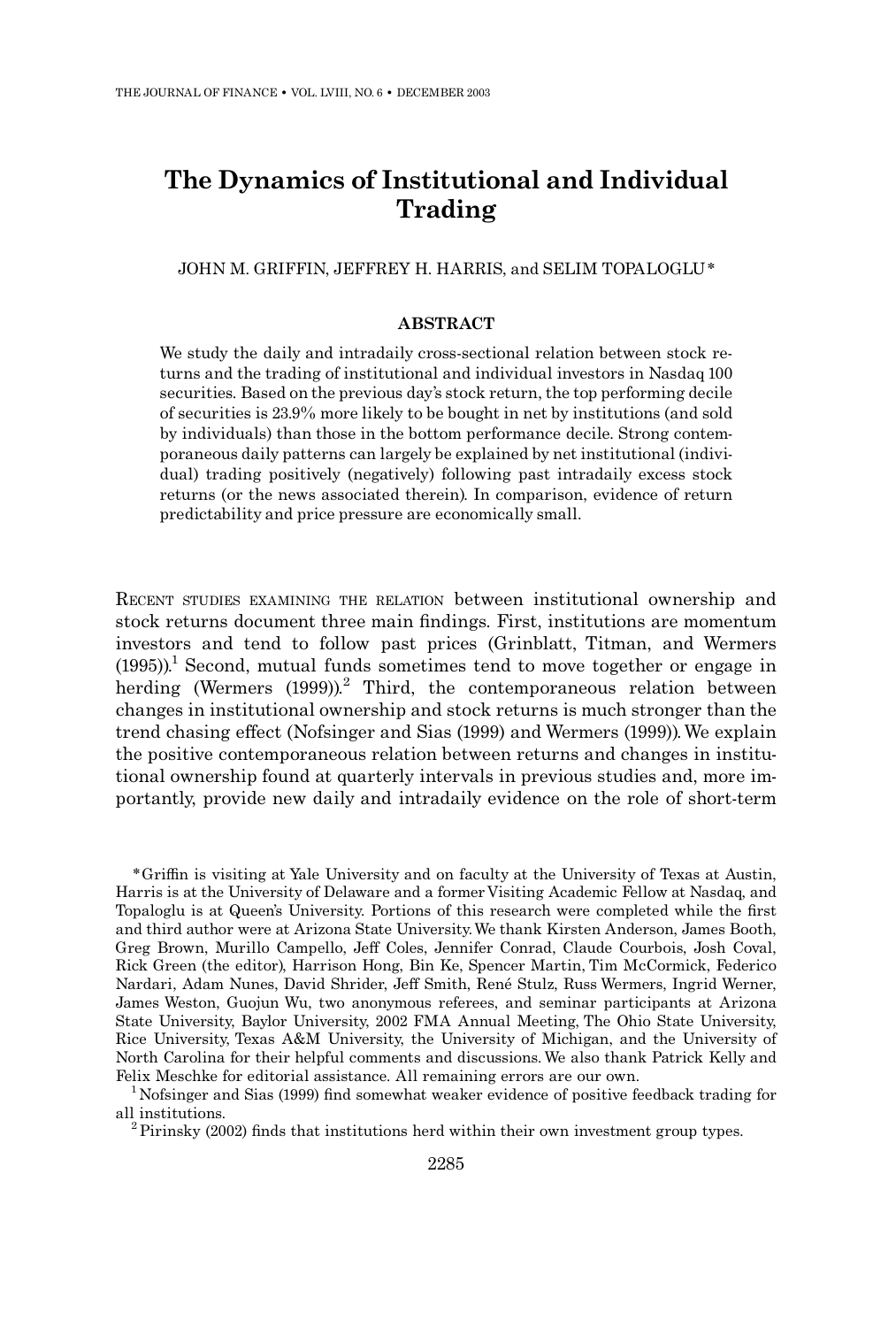cross-sectional price movements in the trading behavior of institutional and individual investors.

The previous literature on institutional trading behavior in the United States is predominantly forced to rely on quarterly ownership data to compute changes in institutional holdings. In contrast, using daily and intradaily data from Nasdaq 100 firms, we are able to separately examine the relative importance of institutional and individual trading activity in: (a) predicting future price movements, (b) moving contemporaneous prices, and (c) following past stock return movements.

Although some brokerage houses have diversified to accept both retail and institutional order flow, most brokerage houses specialize in dealing with either institutional or individual clients. We use proprietary, qualitative analysis for Nasdaq 100 securities over the 10-month period from May 1, 2000 to February 28, 2001 to classify both sides of all trades as originating from an individual, an institution, or a market maker. Although this classification system is not perfect, we find that the assignment of trading volume correlates well with trade size by investor type. For instance, trades classified as institutional make up 85.99% of block trades (10,000 shares and over) but only 18.14% of small trades (less than 500 shares). For brevity, we discuss our ¢ndings in terms of institutional and individual investor activity, thus avoiding the more accurate but cumbersome statement that we are examining the activity of brokerage houses that primarily deal with individuals or institutions. It is also important to note that our analysis deals exclusively with cross-sectional ownership and return relations as we extract market-wide effects from both imbalances and returns.

Our results can be summarized as follows. First, there is a strong contemporaneous relation between changes in institutional ownership and stock returns at the daily level. Second, institutional trading largely follows past stock returns. The difference in returns between the high and low imbalance portfolios is a statistically significant 3.36% on the day prior to ranking and a significant  $0.80\%$  2 days prior to ranking. A vector autoregression (VAR) analysis indicates that a one standard deviation increase in returns leads to a 0.15 standard deviation increase in institutional imbalance on the following day. Third, we find equally strong evidence of persistence in institutional and individual trading. We find no evidence that imbalances predict future daily returns.

Fourth, institutional orders are executed after intradaily return movements as well. The 5-minute intervals with the largest institutional buying (selling) activity are preceded by large positive (negative) abnormal stock returns in the previous 30-minute period. Furthermore, these periods of extreme institutional trading activity are associated with flat contemporaneous and future returns. In a VAR analysis with 5-minute intervals, there is a positive relation between institutional buy-sell imbalances and past returns and individual buy-sell imbalances are negatively related to past returns. Finally, we find that price movements ahead of large institutional trades are not caused by market makers accumulating inventory for their institutional clients. Institutional buy (and individual sell) orders are generally executed in the same direction as past daily and intradaily price movements.These patterns could be driven by institutional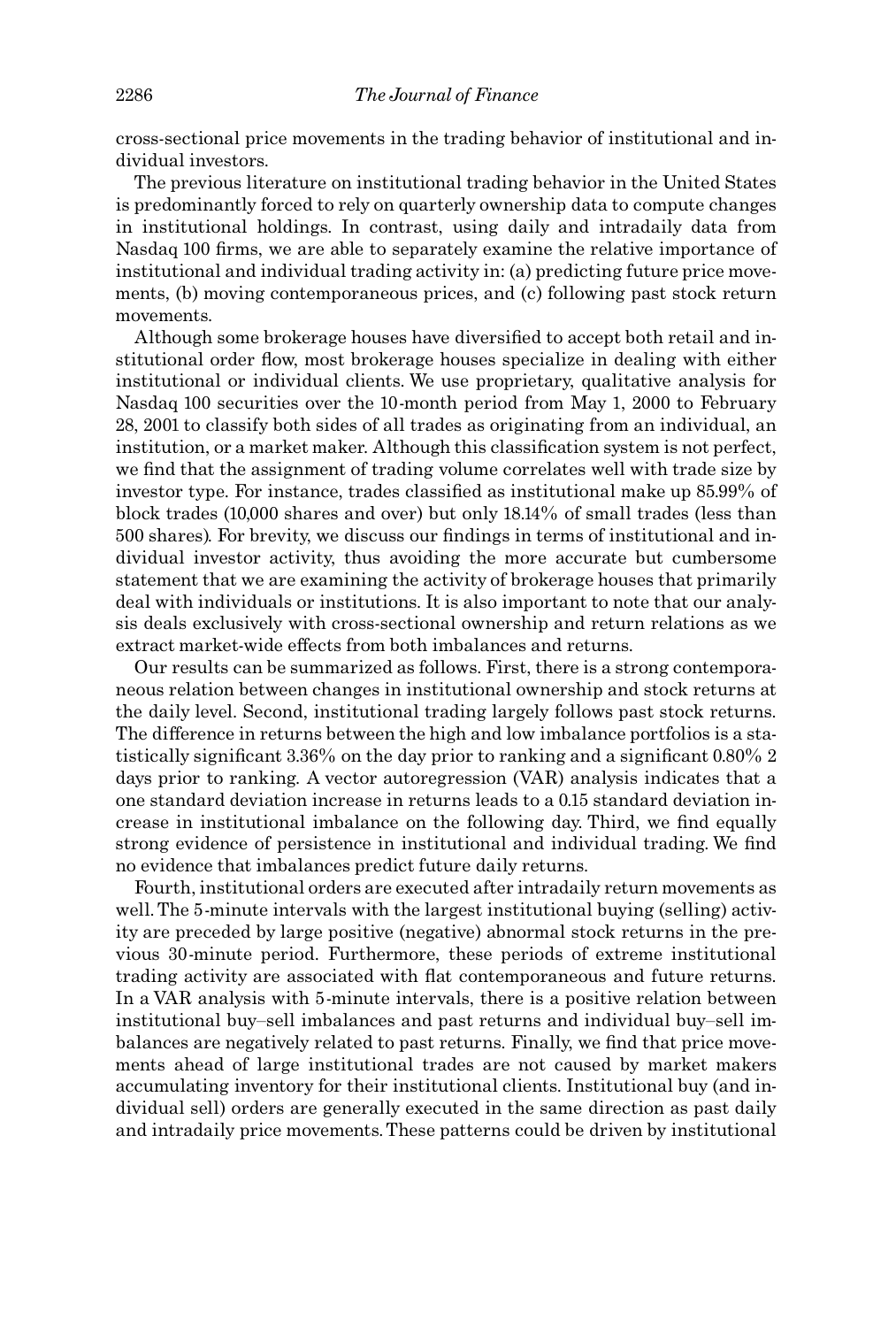and individual investors trading on different information and/or perceiving past stock return moves differently.

Several other studies also examine the cross-sectional relation between ownership and returns on a daily basis. Our findings are most consistent with daily patterns found in Korea by Choe, Kho, and Stulz (1999), who find daily herding and trend chasing by Korean and foreign institutional investors but contrarian investment by individual investors. Our results contrast to the lack of daily institutional trend chasing found in NYSE securities over a three-month period (in 1990 to 1991) by Nofsinger and Sias (1999) and the contrarian investment strategies of Finnish institutions documented by Grinblatt and Keloharju (2000). This highlights the important differences in the nature of institutional trading activity across exchanges and countries. It is important to note that the patterns we observe here may not be representative of NYSE, foreign, smaller, or less liquid stocks, or other less volatile time periods.

The paper proceeds as follows. Section I briefly discusses our relation to the current literature. Section II describes the data and the methodology used to assign trades to individual and institutional brokerage houses. Section III examines the daily relation between institutional trading and contemporaneous and past returns and the ability of institutional trading activity to forecast future returns. Section IV uses intradaily data to distinguish between intradaily institutional and individual trading activity predicting return movements, contemporaneous price pressure, and trading following price movements. We examine competing interpretations of our results in Section V and reversals in Section VI. A brief conclusion follows in SectionVII.

## I. Related Research

There is an extensive and growing literature on the relation between institutional and individual trading activity and stock prices. In general, this literature falls into three main groups: (1) studies examining the relation between past stock returns and institutional and individual trades, (2) papers investigating the forecasting ability of individual and institutional trades, and (3) those studying the contemporaneous relation between ownership changes and stock returns.

The first group of papers examines the relation between past stock returns and institutional and individual trading activity as well as the interaction between traders (herding). Momentum investing (also known as trend chasing or positive feedback trading) occurs when traders buy tomorrow in response to an increase in today's price. Models of investor behavior (e.g., DeLong et al. (1990a)) often posit uninformed individuals as the culprit, while others (e.g., DeLong et al. (1990b)) allow for rational speculators (or institutional investors) to follow prices. Other models demonstrate that managers may trade with the herd due to slowly diffusing private information (Froot, Scharfstein, and Stein (1992), Hirshleifer, Subrahmanyam, and Titman (1994), and Hong and Stein (1999)), career concerns (Scharfstein and Stein (1990)), or because of information inferred from other traders (Bikhchandani, Hirshleifer, and Welch (1992)).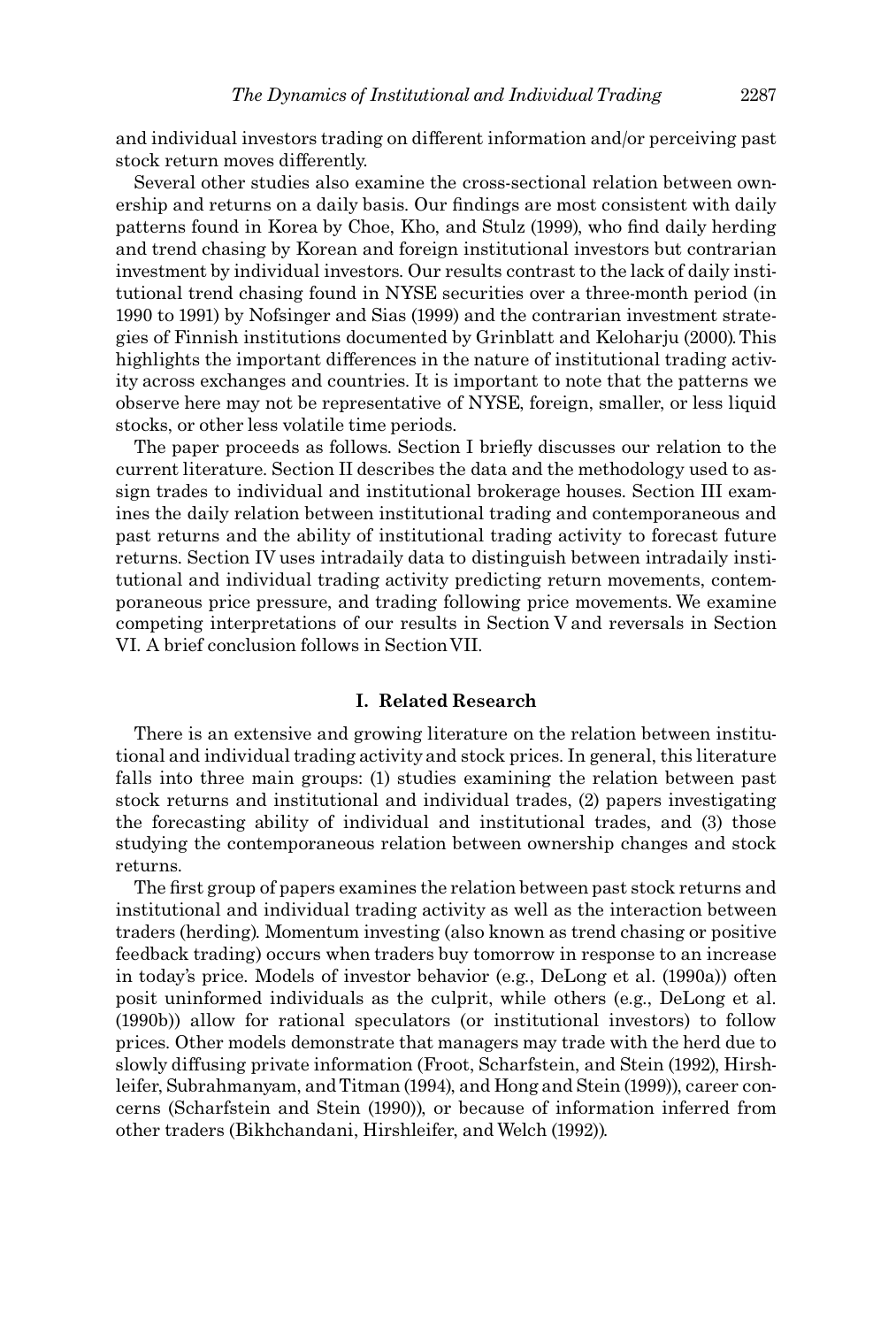The empirical literature examining momentum investing and herding by institutions primarily utilizes quarterly changes in institutional holdings. Lakonishok, Shleifer, and Vishny (1992) find only weak evidence of quarterly trend chasing and herding for pension funds. However, Grinblatt et al. (1995) find much stronger evidence of momentum investing by mutual funds and Badrinath and Wahal (2001) find that the propensity of momentum trading varies substantially across institution types and is primarily limited to new equity positions. Wermers (1999) also documents strong evidence of herding by mutual funds in small and growth-oriented stocks.

Opposing trading patterns are found for individuals.<sup>3</sup> Odean (1998) finds that individual investors sell stocks that were past winners and hold on to past losers. Similarly, Barber and Odean (2000) find that individual investors are "anti-momentum" investors.<sup>4</sup> Grinblatt and Keloharju (2000) find that Finnish individuals and institutions are contrarian investors.

A second group of papers examines the predictability of individual and institutional trades.<sup>5</sup> Chen, Jegadeesh, and Wermers (2000) find that stocks that managers buy outperform stocks managers sell by 2% per year after controlling for various characteristics.<sup>6</sup> Odean (1999) also finds that stocks purchased by individual investors consistently underperform the stocks they sell. However, Coval, Hirshleifer, and Shumway (2001) find that individuals who have performed well in the past earn superior returns.

The third group examines the cause of the strong contemporaneous relation between stock returns and quarterly (Wermers (1999)) and annual (Nofsinger and Sias (1999)) changes in ownership.<sup>7</sup> The relation could result from institutional trading activity predicting future price movements, contemporaneous

<sup>3</sup>It does not necessarily follow that individual trading patterns should be opposite to mutual funds, since many other types of institutions trade (e.g., banks, hedge funds, insurance companies, investment advisors, pension funds). <sup>4</sup> Barber and Odean (2002) ¢nd that individuals execute relatively more buy trades than sell

trades following extreme positive returns but the value of the positions they are selling are larger, so in terms of market value they are net sellers following large daily positive return

movements.<br><sup>5</sup> A similar question is whether foreign investors have superior information for future stock returns. Grinblatt and Keloharju (2000), Froot, O'Connell, and Seasholes (2001), Seasholes (2000), and Froot and Ramadorai (2001) find evidence of foreign investors' trades leading price movements, while Choe, Kho, and Stulz (2001) find no evidence of better-informed foreign investors in Korea. At the market level, Griffin, Nardari, and Stulz (2002) find that after controlling for the contemporaneous relation between flows and returns, foreign investors are generally not able to time the market at the daily frequency.<br><sup>6</sup>This finding is also supported by Daniel et al. (1997) and Wermers (2000), who show that

before accounting for managerial expenses, institutional investors outperform benchmark stocks with similar characteristics (size, BE/ME, and momentum).<br><sup>7</sup> A related literature examines the microstructure relation with trader identity. For exam-

ple, Barclay and Warner (1993) find that most of the price impact is concentrated in mediumsize  $(500 \text{ to } 10,000 \text{ shares})$  trades and Chakravarty  $(2001)$  finds that this activity is due to medium-size institutional trades. Chan and Lakonishok (1995) find that a sequence of institutional block trades leads to a significant impact on stock prices in NYSE and AMEX securities.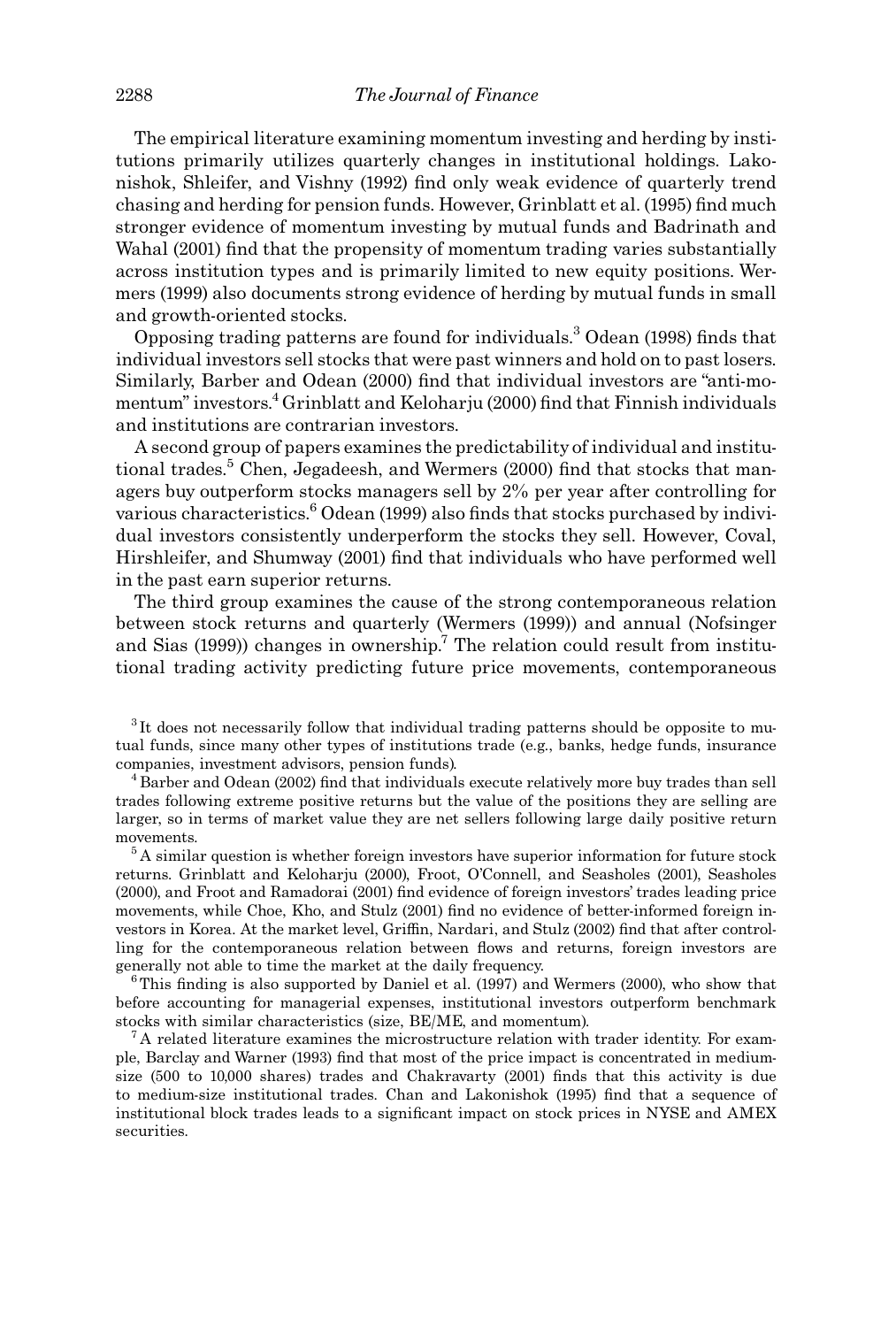price pressure, and/or intraquarter institutional trend chasing. The price pressure hypothesis implies that institutional buy trades move prices more than individual sell trades. Sias et al. (2001) use a covariance decomposition method to estimate the relation between changes in quarterly ownership and daily returns and conclude that institutional price pressure is the predominant explanation. Cai, Kaul, and Zheng (2000), however, ¢nd that returns lead aggregate ownership changes, but ownership changes do not forecast returns.While both papers provide insight into the relation between quarterly returns and change in ownership, the precise nature of the intraquarter relation cannot be known without intraperiod ownership data. Our daily and intradaily analyses allow us to examine the competing explanations for the contemporaneous relation found at longer horizons and in the process, provide new evidence on daily and intradaily trading and past stock returns, price pressure, and the short-term predictability of institutional or individual trading activity.

#### II. Data

#### A. Data Description

The primary data set for this paper consists of all the trades and quotes in Nasdaq 100 stocks from May 1, 2000 to February 28, 2001 for a total of 210 trading days. We choose the Nasdaq 100 because they are the most liquid and actively traded stocks on Nasdaq with a diverse set of brokerage houses trading in each stock.We obtain bid and ask quotes directly from Nasdaq computer systems.The quote data are essentially the same as that reported on the Consolidated Tape via the NYSE's Trade and Quote (TAQ) data.

We collect proprietary trade data directly from Nasdaq's transaction confirmation service. The Nasdaq Stock Market uses this facility to aid in the settlement process and for trade reporting to the Consolidated Tape.<sup>8</sup> In this regard, the integrity of the data appears to be strong. Like the data reported in TAQ, the data include the date, time, ticker symbol, trade size, and price of each transaction. In addition to these standard fields, these proprietary data also include additional identifying ¢elds (related to the settlement process) about the parties involved in each trade.

These additional fields include three main features that allow us to assign trading volume to institutions and individuals. First, each trade is linked to the parties (market maker or Electronic Communication Network (ECN)) on both sides of the trade. For trades occurring on ECNs, two records typically appear in the data that identify the two parties to the trade—one record indicating a seller with the ECN as counterparty and the second indicating a buyer with the same ECN as counterparty. These identifiers are used to assign the parties of the trade as retail or institutional, ignoring ECN identifiers that are simply placeholders marking the venue of the trade.

<sup>8</sup> Reported trades comprise the basis for TAQ data. For a detailed description of the Nasdaq data, see Smith, Selway, and McCormick (1998).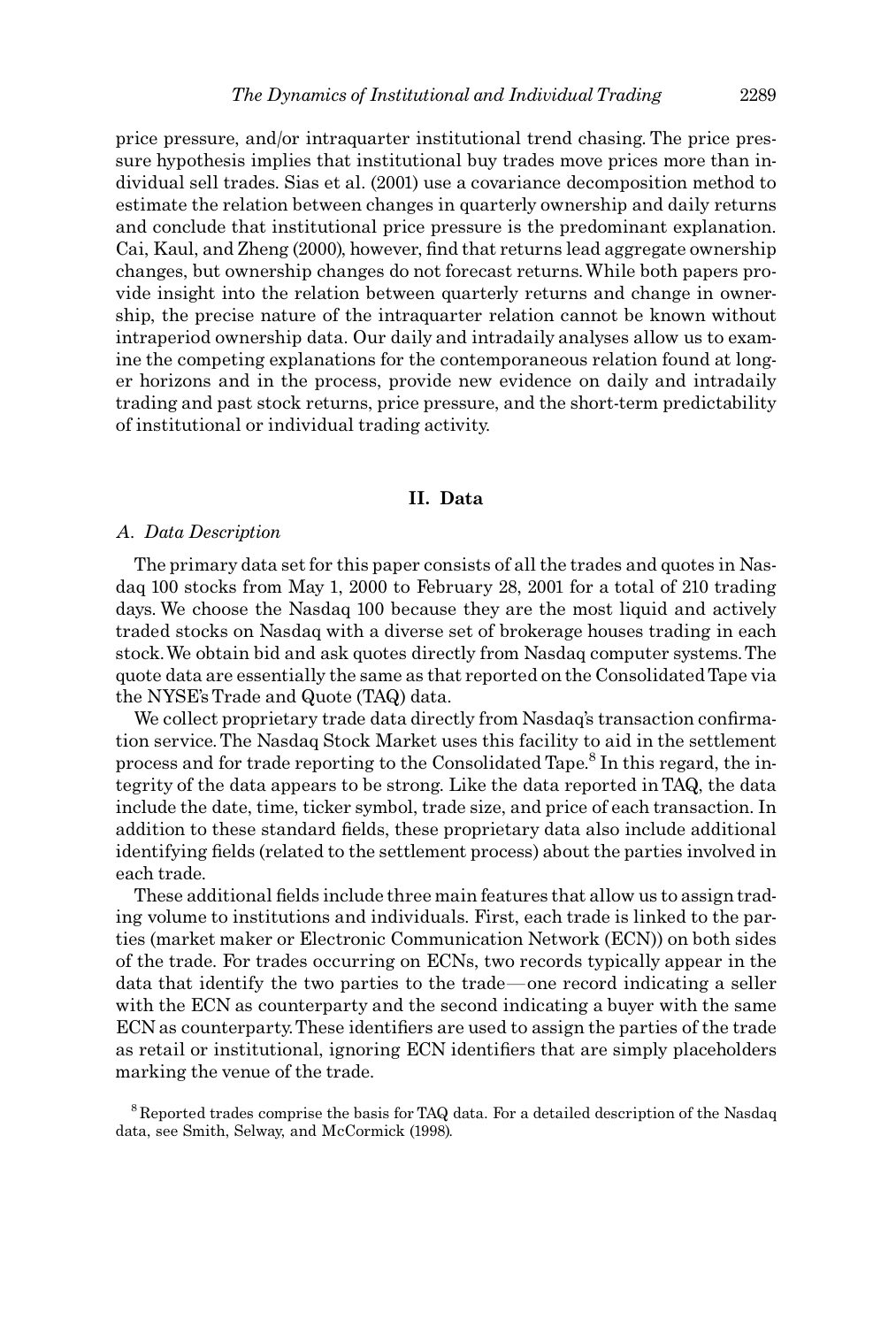Second, each side of each trade is classified as to whether the parties are trading for their own account (as a market maker) or are simply handling a trade for a retail or institutional client (agency trading). Third, each trade is marked as to which party is buying and selling. This designation helps us to avoid erroneous trade classifications that commonly result from tick-test rules. With these three additional pieces of proprietary information, we assign trading volume to brokerage houses that primarily deal with individual investors, to brokerage houses primarily handling institutional order flow, or to market makers. We discuss the details of this classification in the Appendix.

#### B. An Examination of the Relation with Trade Size

Table I reports the average number of trades, trade size, percentage of trades, and percentage of volume that can be explained by each trade assignment over the May 1, 2000 to February 28, 2001 period. It is important to note that our data consist of executed trades, not the underlying orders. Using the trade assignment mechanism above, market maker trades with other market makers have an average trade size of 712 shares, which represents 11.03% of the trades and 11.93% of trading volume. Individual-to-market maker trades average around 386 shares per trade as compared to institution-to-market maker trades with an average trade size of 1,450 shares. Individual-to-market maker and individual-to-individual trading represents approximately  $58.11\%$  (36.58%  $+21.53\%$ ) of trades, yet only  $32.22\%$   $(21.47\% + 10.75\%)$  of total volume. In contrast, institution-to-market maker and institution-to-institution trading represent 19.65% of trades, yet 43.21% of the total volume. A note of caution is in order as the percent of volume by all parties is understated due to 8.98% of the data that we are unable to classify (as described in the Appendix).

In Panel B of Table I, we report the same characteristics for various trade-size groups.The trade-size breakdowns are the same as those reported by Barclay and Warner (1993), where trades for less than 500 shares are designated as small trades, medium-size trades range from 500 to 10,000 shares, and trades for greater than 10,000 shares are classified as large trades. Using these classifications, small trades constitute 67.74% of all trades but only 18.22% of volume. Medium-size trades represent 31.47% of the total number of trades but 53.71% of volume. Large trades represent only 0.79% of trades but, with an average trade size of 23,481 shares, account for 28.07% of volume.

Figure 1 reports the classifications in Table I as a percentage of the total volume in the small and large trade groups. Individual-to-individual and individual-tomarket maker trades together account for 62.99% of volume in trades for less than 500 shares, whereas institutional trades with either other institutions or market makers account for 18.14% of all small-size trade volume. Conversely, for large trades, individuals trading with market makers or other individuals account for 3.58% of trading volume and institutional trading accounts for 85.99% of trading volume. If large share blocks are more likely to be originated by institutions, these ¢ndings support the proposition that the institutional trading volume is correctly assigned.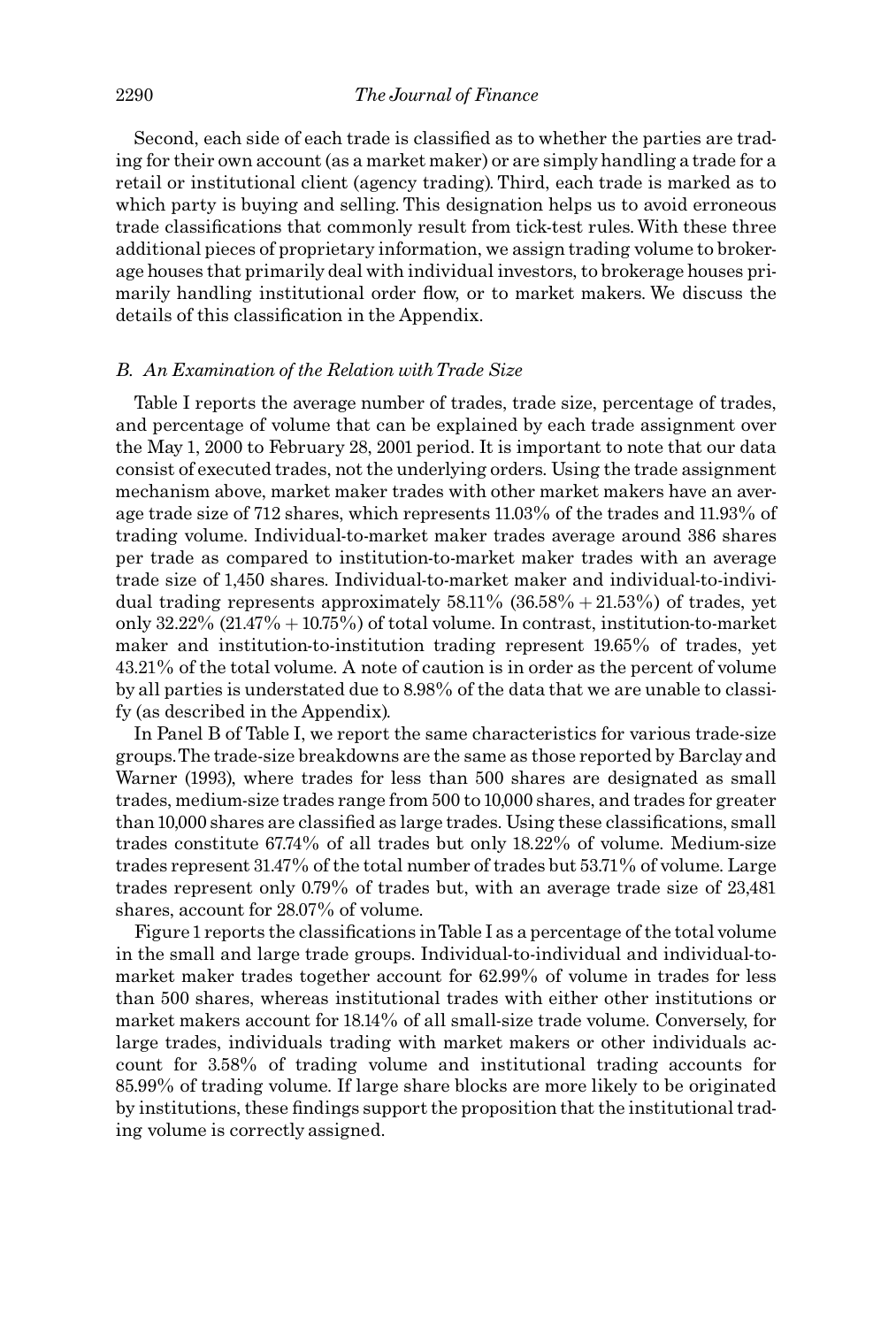#### Table IDistribution of Trades According to the Investor Type

Panel A reports the number of trades (in 1,000s), the average trade size, the percent of the trades, and the percent of volume that can be explained by each trade assignment for the Nasdaq 100 stocks over the May 1, 2000 to February 28, 2001period.The market maker (dealer) on each side of each trade is trading for its own account or is simply acting as an agent and handling a trade for a customer. All agent trades are classified into institutional (Inst.) or individual (Indiv.) based on whether the market maker primarily deals with institutions or individuals. All principal trades are simply regarded as market maker trading (MM), irrespective of whether the market maker primarily deals with institutional or individual clients. In this way, both sides of the trades are classified as to whether they trade with an institution, an individual, or a market maker. The trades with inconsistencies in assigning whether a market maker acted as a principal or an agent for each leg of the trade form the nonclassified group. Panel B reports the same statistics for various trade-size groups.Trade sizes of less than 500 shares are designated as small trades, medium-size trades are from 500 to 10,000 shares, and share increments of greater than 10,000 shares are classified as large trades.

|                 | MM to MM | Indiv. to MM | Indiv. to Indiv. | Indiv. to Inst.                    | Inst. to MM | Inst. to Inst. | Nonclassified | Total   |
|-----------------|----------|--------------|------------------|------------------------------------|-------------|----------------|---------------|---------|
|                 |          |              |                  | Panel A: All                       |             |                |               |         |
| No. of trades   | 27,398   | 90,831       | 53,467           | 10,664                             | 47,924      | 879            | 17,175        | 248,338 |
| Avg. trade size | 712      | 386          | 329              | 560                                | 1,450       | 1,302          | 855           | 658     |
| $%$ of trades   | 11.03    | 36.58        | 21.53            | 4.29                               | 19.30       | 0.35           | 6.92          | 100.00  |
| $%$ of volume   | 11.93    | 21.47        | 10.75            | 3.66                               | 42.51       | 0.70           | 8.98          | 100.00  |
|                 |          |              |                  | Panel B: Various Trade-size Groups |             |                |               |         |
| Small           |          |              |                  |                                    |             |                |               |         |
| No. of trades   | 15,267   | 67,010       | 41,156           | 6,259                              | 29,205      | 306            | 9,028         | 168,230 |
| Avg. trade size | 167      | 168          | 182              | 196                                | 183         | 207            | 203           | 177     |
| $%$ of trades   | 6.15     | 26.98        | 16.57            | 2.52                               | 11.76       | 0.12           | 3.64          | 67.74   |
| $%$ of volume   | 1.56     | 6.90         | 4.57             | 0.75                               | 3.27        | 0.04           | 1.12          | 18.22   |
| Medium          |          |              |                  |                                    |             |                |               |         |
| No. of trades   | 11,992   | 23,737       | 12,304           | 4,390                              | 17,136      | 562            | 8,032         | 78,154  |
| Avg. trade size | 1,239    | 938          | 812              | 1,028                              | 1,452       | 1,560          | 1,294         | 1,123   |
| $%$ of trades   | 4.83     | 9.56         | 4.95             | 1.77                               | 6.90        | 0.23           | 3.23          | 31.47   |
| $%$ of volume   | 9.09     | 13.63        | 6.11             | 2.76                               | 15.23       | 0.54           | 6.36          | 53.71   |
| Large           |          |              |                  |                                    |             |                |               |         |
| No. of trades   | 140      | 84           | 7                | 15                                 | 1,583       | 11             | 115           | 1,954   |
| Avg. trade size | 14,938   | 18,209       | 15,675           | 16,207                             | 24,803      | 18,343         | 21,446        | 23,481  |
| $%$ of trades   | 0.06     | 0.03         | 0.00             | 0.01                               | 0.64        | 0.00           | 0.05          | 0.79    |
| $%$ of volume   | 1.28     | 0.94         | 0.07             | 0.14                               | 24.02       | 0.12           | 1.50          | 28.07   |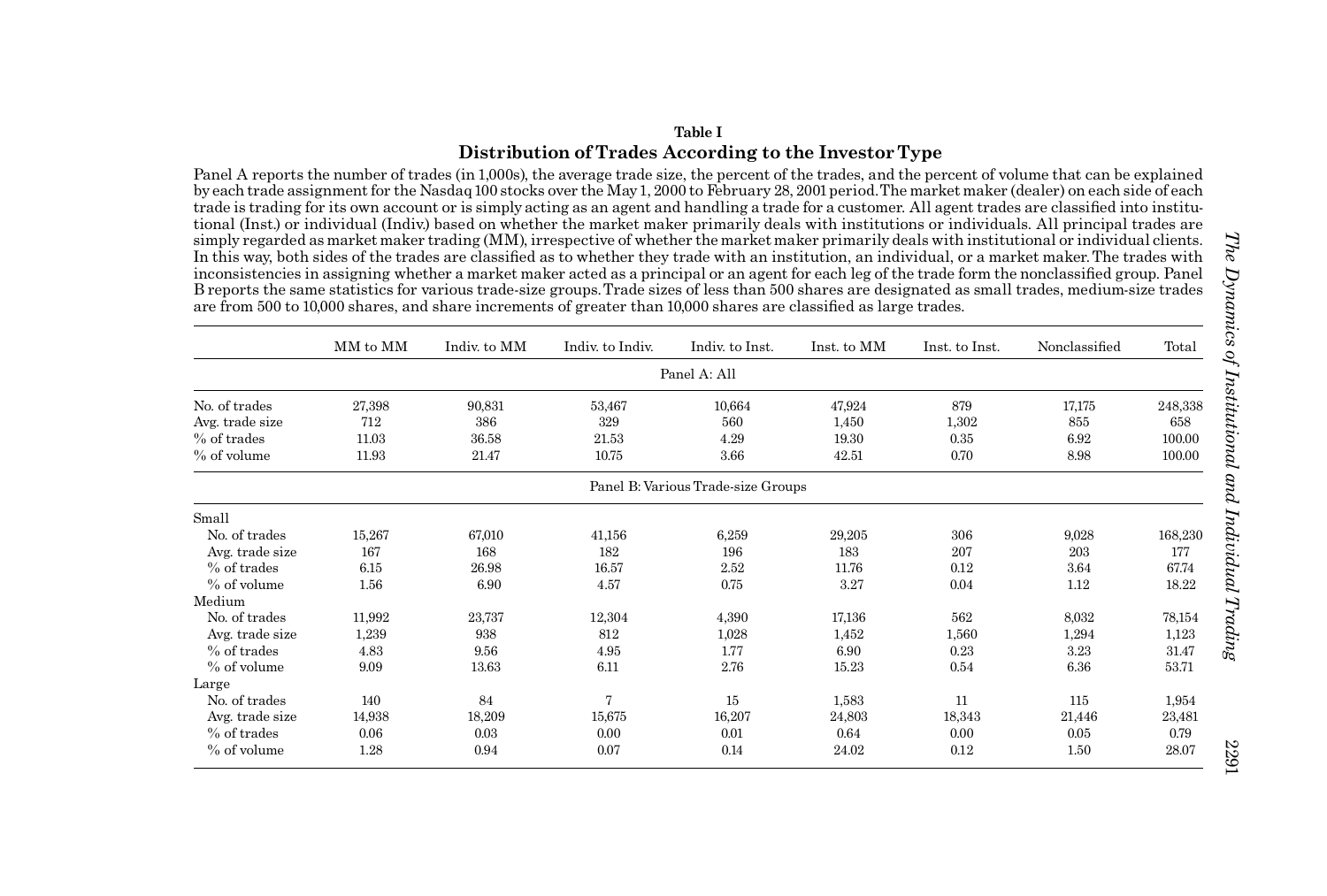

Figure 1. Distribution of trades by trade size. This figure plots the percentage of volume that can be explained by each trade assignment over the May 1, 2000 to February 28, 2001 period for small and large trades.The market maker (dealer) on each side of each trade is trading for his/her own account (as a market maker) or is simply acting as an agent and handling a trade for a customer. All agent trades are classified into institutional (Inst.) or individual (Indiv.) based on whether the market maker primarily deals with institutions or individuals. Both sides of the trades are classified as to whether they trade with another institution, an individual, or a market maker.The trades with inconsistencies in assigning whether a market maker acted as a principal or an agent for each leg of the trade form the nonclassified group. Trade sizes of less than 500 shares are designated as small trades and share increments of greater than 10,000 shares are classified as large trades.

From these classifications, we construct a measure of institutional trading imbalance. For each stock, we calculate the difference between the buy and sell volumes each day, and, to obtain a relative measure of the magnitude, scale by the number of shares outstanding. Unless otherwise noted, we refer to this as the imbalance throughout the paper.<sup>9</sup> If market makers go home exactly flat, net institutional buying activity would be perfectly offset by individual selling activity, since for every buyer there must be a seller. However, since we are only able to

<sup>&</sup>lt;sup>9</sup>The average daily cross-sectional correlation between this measure and the institutional buy-sell volume as a percent of total volume is 0.74.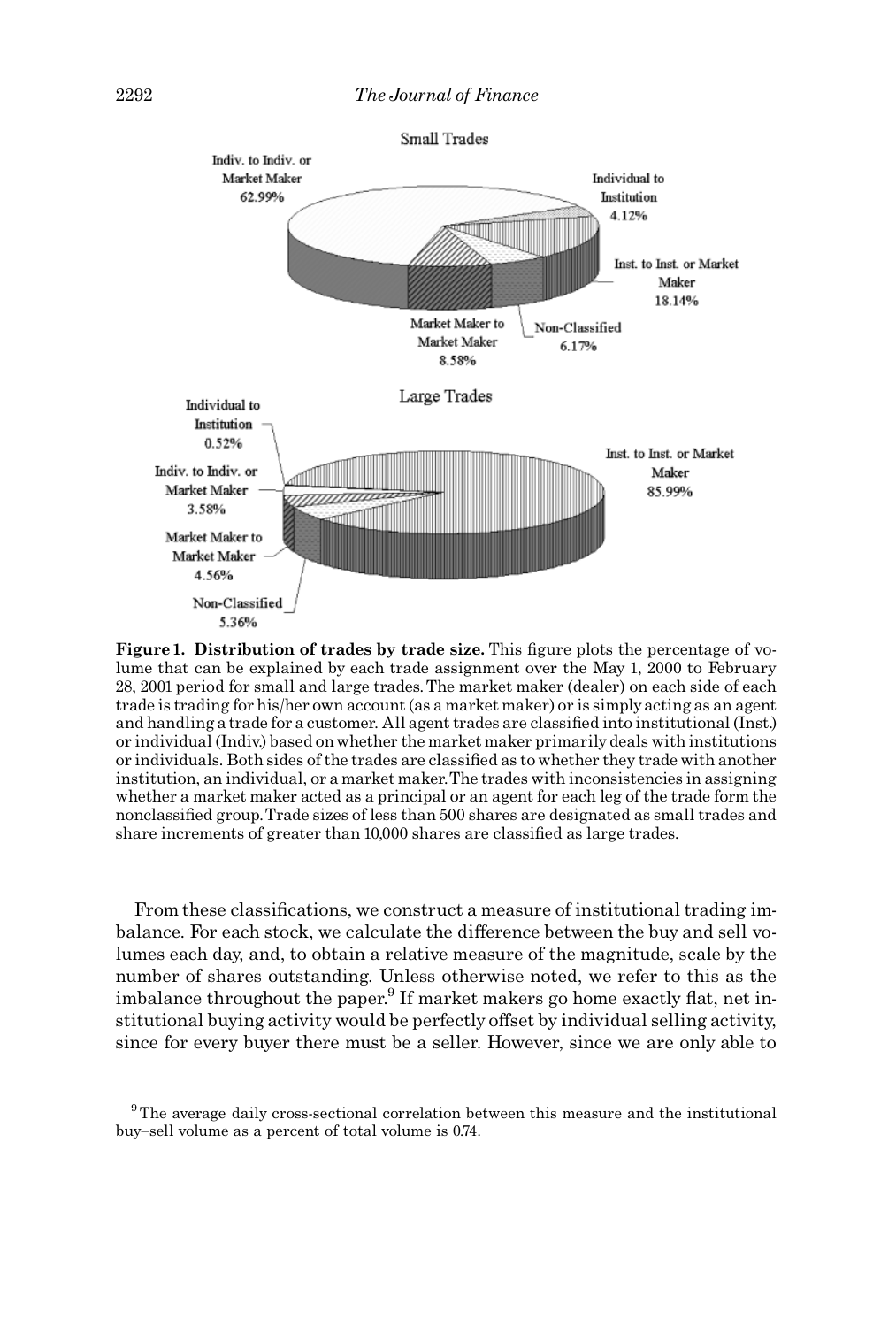assign approximately 91% of the trading volume and market makers do not maintain exactly the same amount of inventory, the institutional and individual imbalances are not perfectly negatively correlated.We calculate the average daily cross-sectional correlation between the institutional and individual buy^sell imbalances and find a correlation of  $-0.69$ . Thus, while we focus on the institutional buy-sell imbalance measure, one could also interpret findings from the individual sell-buy imbalance perspective.

### C. Relation to Spectrum Data

We compare quarterly changes in institutional and individual ownership calculated from our data to those computed from the 13F filings compiled on the widely used Spectrum database. The Spectrum data classifies institutions into five groups:  $(1)$  banks,  $(2)$  insurance companies,  $(3)$  mutual funds (or investment companies), (4) investment advisors, and (5) other (including pension and endowment funds).10 We calculate quarterly imbalance measures from Spectrum as the quarterly change in holdings as a fraction of the total shares outstanding at the beginning of the quarter. Note that 13F filings are not required for state pension funds, hedge funds, institutions with less than \$100 million under management, or for individual security positions below 10,000 shares or \$200,000. Given these limitations, changes in quarterly holdings from Spectrum form a close, but imperfect proxy for the true changes in quarterly holdings.

Table II presents simple pooled correlations among the measures for the two full quarters that fall within our sample period.<sup>11</sup> We find that the correlation between institutional (individual) imbalances from our data and total institutional ownership changes from Spectrum is a statistically significant 0.53 (- 0.64). Further analysis shows that this is primarily driven by the correlation between institutional imbalances in our data and trading by mutual funds (0.44), investment advisors (0.37), and other institutions (0.28). Changes in holdings for banks and insurance companies bear no significant relation to our measure of institutional imbalance, suggesting that these groups do not dominate the institutional trading in Nasdaq 100 stocks.

In Panel B, we examine the relation between the level of Spectrum holdings by institution type, turnover, and institutional and individual volume. Del Guercio (1996) shows that (compared to mutual funds) bank managers tilt their positions towards stocks that are viewed as more prudent. Similarly, in our sample, bank and mutual fund ownership is correlated with total institutional volume,

 $10$ The other category includes foundations, trusts, endowments, financial institutions, government, miscellaneous, non-financial companies, and pension funds. Del Guercio (1996), Wermers (1999), Gompers and Metrick (2001), and Cohen, Gompers, and Vuolteenaho (2002) discuss the details and potential limitations of the Spectrum data.  $11$ The quarterly changes are calculated from June 30, 2000 to September 30, 2000 and from

September 30, 2000 to December 31, 2000. We also compute correlations separately for each quarter and obtain similar results. Because of problems in Spectrum classification groups beginning in 1998, we use the classifications as of December 1997.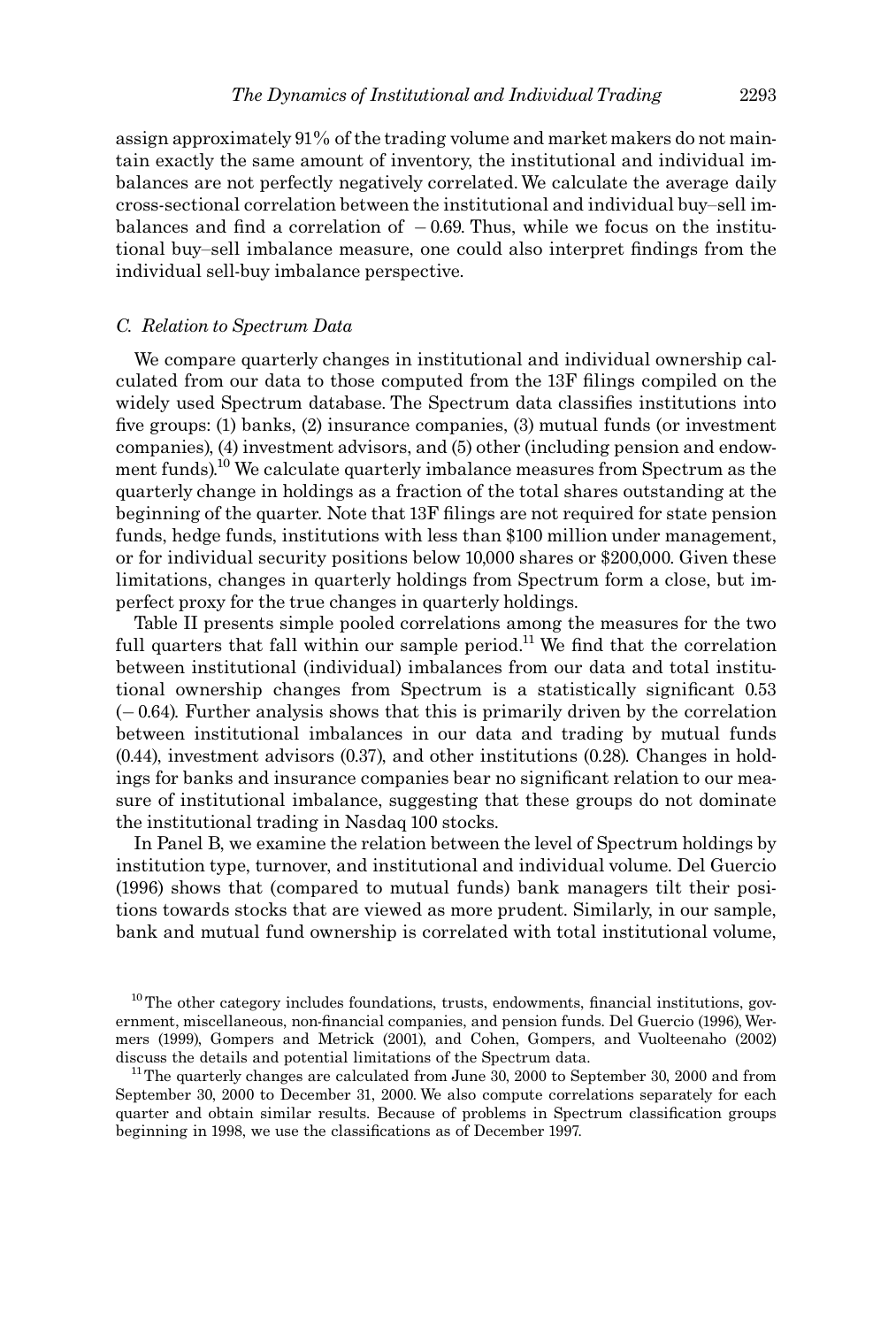# Table II Correlations between Institutional Imbalances and Spectrum Imbalances

For the quarters from June 30, 2000 to September 30, 2000 and from September 30, 2000 to December 31, 2000, Panel A reports the correlations among quarterly changes in institutional and individual ownership calculated from Nasdaq data (Inst. Imbal. and Ind. Imbal.) and those computed using the Spectrum database. Quarterly change in institutional (individual) ownership is the difference between the institutional (individual) buy and sell volumes for that quarter scaled by the total number of outstanding shares at the beginning of the quarter. Quarterly imbalance measures from Spectrum are calculated as the quarterly change in holdings as a fraction of the total shares outstanding at the beginning of the quarter. Spectrum imbalances are computed for all the institutions and different institution types as classified by Spectrum. Panel B reports the correlations among the level of institutional holdings as obtained from Spectrum, turnover, and institutional and individual volume. The % Institutional ownership is the percentage of shares held by the institutions at the start of the quarter as obtained from Spectrum. Turnover is the total number of shares traded divided by the total shares outstanding at the beginning of the quarter. Institutional volume (% Inst. vol.) is the percentage of total number of shares traded by institutions. Individual volume (% Ind. vol.) is the percentage of total number of shares traded by individuals. Total trades is the total number of trades scaled by the total number of outstanding shares at the beginning of the quarter. Institutional trades  $\frac{1}{2}$  (% Inst. Trades) is the percentage of total number of trades by institutions. Individual trades (%) Ind. Trades) is the percentage of total number of trades by individuals. Any firm-quarter for which the number of shares outstanding changed by more than  $10\%$  is dropped from the sample.

| Panel A                      |                 |                                               |                |             |                                       |       |                                        |  |  |  |  |  |  |
|------------------------------|-----------------|-----------------------------------------------|----------------|-------------|---------------------------------------|-------|----------------------------------------|--|--|--|--|--|--|
|                              |                 |                                               |                |             | Institutional Imbalance from Spectrum |       |                                        |  |  |  |  |  |  |
|                              | Inst.<br>Imbal. | Ind.<br>Imbal.                                |                | Total Banks | Co.                                   | Funds | Insurance Mutual Investment<br>Advisor |  |  |  |  |  |  |
| Ind. Imbal.                  | $-0.76^{\rm a}$ |                                               |                |             |                                       |       |                                        |  |  |  |  |  |  |
| Spec. Total Imbal.           |                 | $0.53^a$ $-0.64^a$                            |                |             |                                       |       |                                        |  |  |  |  |  |  |
| Spec. Banks Imbal.           | 0.03            | $-0.11$                                       | $0.24^{\rm a}$ |             |                                       |       |                                        |  |  |  |  |  |  |
| Spec. Insurance Co. Imbal.   | $0.05 -$        | $-0.11$                                       | $0.43^{\rm a}$ | 0.05        |                                       |       |                                        |  |  |  |  |  |  |
| Spec. Mutual Funds Imbal.    |                 | $0.44^{\rm a}$ $-0.50^{\rm a}$ $0.71^{\rm a}$ |                | $-0.05$     | 0.00                                  |       |                                        |  |  |  |  |  |  |
| Spec. Investment Adv. Imbal. |                 | $0.37^{\rm a}$ $-0.43^{\rm a}$ $0.53^{\rm a}$ |                | 0.02        | $-0.02$                               | 0.09  |                                        |  |  |  |  |  |  |
| Spec. Other Imbal.           | $0.28^{\rm a}$  | $-0.30^{\rm a}$                               | $0.28^{\rm a}$ | 0.01        | 0.05                                  | 0.14  | 0.09                                   |  |  |  |  |  |  |

| ı<br>٢ì<br>ш |  |
|--------------|--|
|--------------|--|

|                                                                                                   |                                                                                                               |                                                       |                                                                                        |                                                                                    | % Institutional Ownership                                                  |                                                                                        |                                                                                     |                                                                                                      |
|---------------------------------------------------------------------------------------------------|---------------------------------------------------------------------------------------------------------------|-------------------------------------------------------|----------------------------------------------------------------------------------------|------------------------------------------------------------------------------------|----------------------------------------------------------------------------|----------------------------------------------------------------------------------------|-------------------------------------------------------------------------------------|------------------------------------------------------------------------------------------------------|
|                                                                                                   | Inst.<br>Imbal.                                                                                               | Ind.<br>Imbal.                                        | Total                                                                                  | Banks                                                                              | Insurance<br>Co.                                                           | Mutual<br>Funds                                                                        | Investment<br>Advisor                                                               | Other                                                                                                |
| Turnover<br>$\%$ Inst. Vol.<br>$%$ Ind. Vol.<br>Total Trades<br>$%$ Inst. Trades<br>% Ind. Trades | 0.26 <sup>a</sup><br>$-0.17^{\rm b}$<br>$0.22^{\rm a}$<br>$0.32^{\rm a}$<br>$-0.22^{\rm a}$<br>$0.23^{\rm a}$ | 0.05<br>$-0.02$<br>0.03<br>$-0.03$<br>$-0.01$<br>0.05 | 0.17 <sup>b</sup><br>$0.22^{\rm a}$<br>$-0.06$<br>0.17 <sup>b</sup><br>$-0.10$<br>0.16 | $-0.13$<br>0.17 <sup>b</sup><br>$-0.15$<br>$-0.16$<br>0.20 <sup>b</sup><br>$-0.09$ | 0.20 <sup>b</sup><br>0.02<br>0.07<br>0.16<br>$-0.18^{b}$<br>$0.22^{\rm a}$ | 0.19 <sup>b</sup><br>$0.21^{\rm a}$<br>$-0.05$<br>0.19 <sup>b</sup><br>$-0.13$<br>0.16 | 0.19 <sup>b</sup><br>0.13<br>0.01<br>$0.23^{\rm a}$<br>$-0.13$<br>0.19 <sup>b</sup> | $-0.16$<br>$0.27^{\rm a}$<br>$-0.30^{\rm a}$<br>$-0.23^{\rm a}$<br>$0.23^{\rm a}$<br>$-0.22^{\rm a}$ |

<sup>a</sup>Significance at 1%.

<sup>b</sup>Significance at 5%.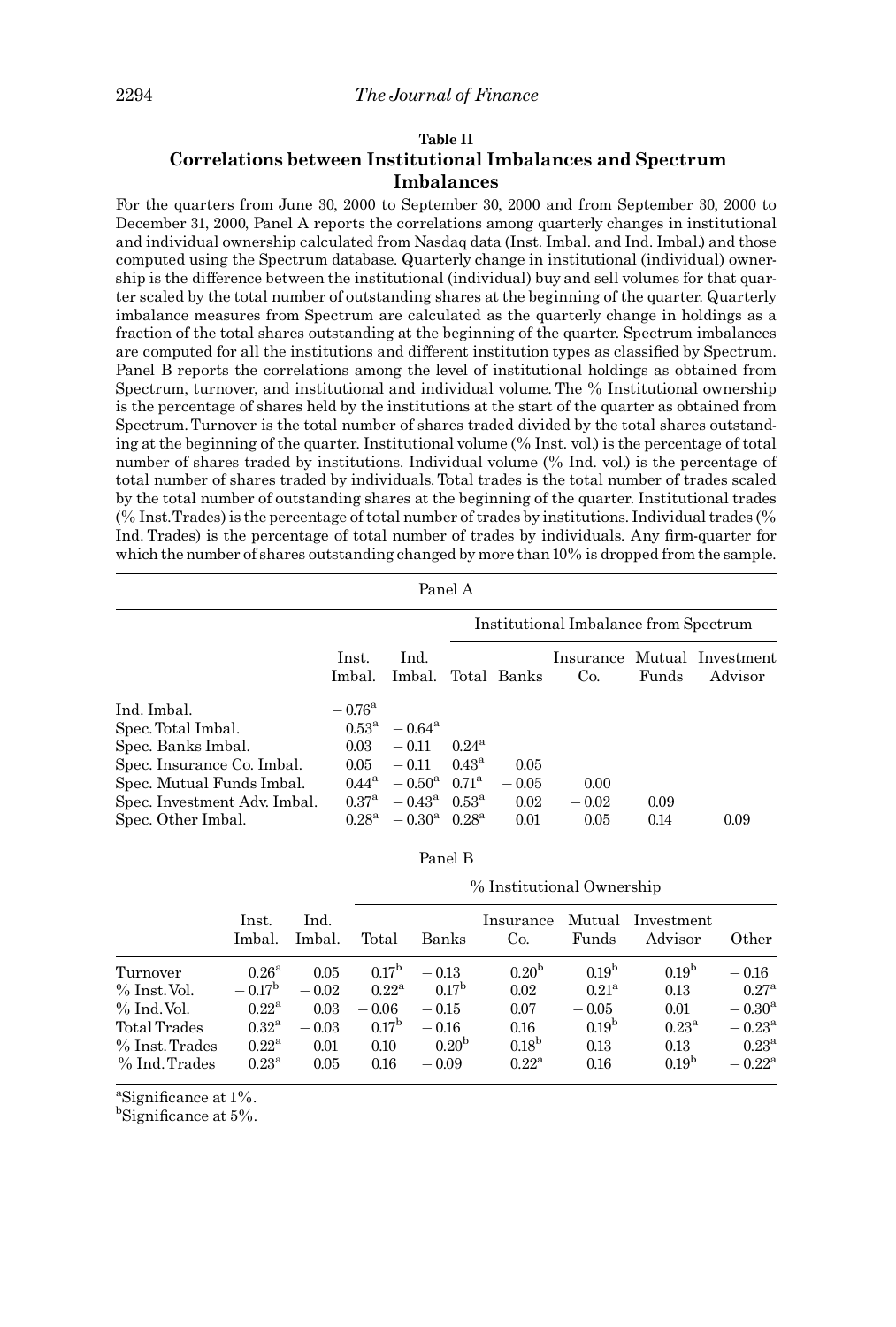perhaps because banks view it as more prudent to hold stocks where other institutions trade. $^{12}$ 

In sum, the reasonably large quarterly correlation between our measure of institutional imbalance and that reported by Spectrum and the strong relation between institutional/individual imbalances and trade size give us confidence that, while not a perfect measure, our assignment of institutional and individual trading volume appears quite useful. In Section IV, we further examine the sensitivity of our intradaily VAR results to a stricter classification of institutional trading.

## III. Daily Institutional Trading Imbalances

In this section, we investigate the daily relation between institutional trading and contemporaneous and past returns, the persistence of institutional activity, and whether institutional or individual trading activity forecasts future daily stock returns.

#### A. The Contemporaneous Relation

Wermers (1999) and Nofsinger and Sias (1999) document a strong positive contemporaneous relation between institutional buying activity and quarterly and annual returns. However, with the exception of a brief analysis in Nofsinger and Sias, little is known about the daily relation in the U.S. market.

To examine the relation between the institutional trading activity and stock returns, we sort the Nasdaq 100 stocks each day into 10 groups of 10 stocks each based on the magnitude of the daily institutional buy-sell imbalance. Table III examines the daily contemporaneous returns to the 10 portfolios formed according to institutional buy-sell imbalance. On day zero, stocks with the largest institutional sell imbalances experience an extremely low excess return of - 4.29%, whereas stocks with the largest institutional buying activity experience a  $3.69\%$  excess return. The difference between the high and low imbalance deciles is a striking 7.98% per day.<sup>13</sup> It is also interesting to note the large number of shares that change hands between the institutions and individuals. For stocks with the most institutional buying pressure, 0.329% of the shares are bought by institutions and for the portfolio with the most selling pressure 0.291% of the shares are sold by institutions.<sup>14</sup>

 $12$  In unreported results, the level of beginning of the quarter aggregate institutional ownership as a percent of the outstanding shares has a correlation of 0.23 with our measure of changes in institutional ownership over the quarter.<br><sup>13</sup> Nofsinger and Sias (1999) compute similar measures on a daily basis with 114 NYSE firms

from November 1, 1990 to January 31, 1991 and find a difference of just 2.68%. Our results for the recent Nasdaq period are almost three times stronger, likely due to differences in firm characteristics, time period, and stock return volatilities.<br><sup>14</sup> In unreported results, we also perform cross-sectional regressions of returns on contem-

poraneous institutional imbalances and ¢rm size, volume, percent institutional volume, and percent individual volume and find that the strong relation between institutional imbalances and returns is not affected by controlling for these other variables.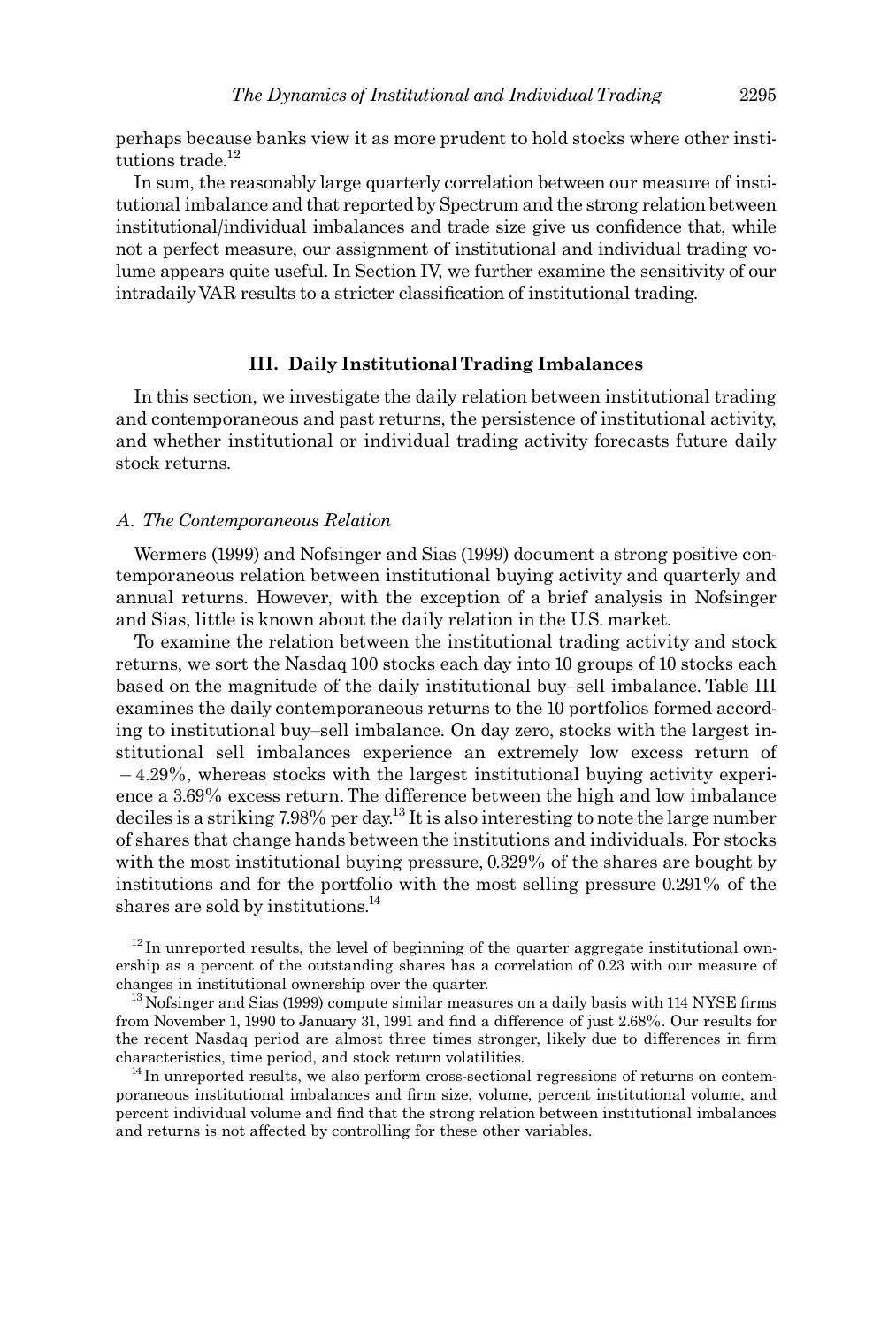## Table IIILagged Returns and Institutional Buy-Sell Imbalances for Portfolios Classified by Institutional Buy-Sell Imbalance

On each day from May 8, 2000 to February 21, 2001, the Nasdaq 100 stocks are ranked by their daily institutional buy-sell imbalances and assigned to one of 10 portfolios with 10 stocks each. For each stock, institutional buy-sell imbalance (expressed in percent) is the difference between the institutional buy and sell volumes for that day scaled by the total number of outstanding shares. This table reports the time-series averages of lagged and contemporaneous institutional buy-sell imbalances and the difference between the return and the equal-weighted Nasdaq 100 return  $(Return - EW$  Nasdaq 100) for each portfolio. Returns are expressed in percent per day. The last row reports the mean difference between the high and low portfolios (H-L) for each variable. The statistical significance reported in the last row is computed from a paired t-test estimated from the time series of the difference between the high and the low portfolios. The statistical significances reported in the first 10 rows are computed from a paired t-test estimated from the time series of the difference between the corresponding portfolio return and the mean across all 10 portfolios.

|                | $-5$              | $-4$              | $-3$              | $-2$                 | — 1               |                     | $-5$                 | $-4$               | $-3$               | $-2$                             | $-1$                 | $\Omega$             |
|----------------|-------------------|-------------------|-------------------|----------------------|-------------------|---------------------|----------------------|--------------------|--------------------|----------------------------------|----------------------|----------------------|
| Rank           |                   |                   |                   | Return-EW Nasdaq 100 |                   |                     |                      |                    |                    | Institutional Buy-Sell Imbalance |                      |                      |
| L              | $-0.33b$          | $-0.29^{b}$       | $-0.53^{\rm a}$   | $-0.59^{\rm a}$      | $-1.92^{\rm a}$   | $-4.29^{\rm a}$     | $-0.010^{\rm a}$     | $-0.013^{\rm a}$   | $-0.016^{\rm a}$   | $-0.027^{\rm a}$                 | $-0.071^{\rm a}$     | $-0.291^{\rm a}$     |
| $\overline{2}$ | $-0.07$           | 0.23 <sup>b</sup> | $-0.07$           | $-0.20$              | $-0.98^{\rm a}$   | $-2.24^{\rm a}$     | 0.014                | 0.015              | 0.013              | $-0.004^{\rm a}$                 | $-0.021^{\rm a}$     | $-0.103^{\rm a}$     |
| 3              | 0.15              | $-0.02$           | 0.09              | $-0.14$              | $-0.74^{\rm a}$   | $-1.52^{\rm a}$     | 0.013                | 0.012              | 0.009 <sup>a</sup> | $0.007^{\rm a}$                  | $-0.009^{\rm a}$     | $-0.052^{\rm a}$     |
| 4              | 0.13              | 0.07              | 0.11              | 0.04                 | $-0.41^{\rm a}$   | $-0.79^{\rm a}$     | 0.019                | 0.019              | 0.012              | 0.013                            | $0.005^{\mathrm{a}}$ | $-0.021^{\rm a}$     |
| 5              | 0.04              | 0.10              | $-0.04$           | 0.18                 | 0.15              | $-0.21^{b}$         | 0.014                | 0.020              | 0.015              | 0.017                            | 0.016                | 0.003 <sup>a</sup>   |
| 6              | 0.24 <sup>b</sup> | 0.26 <sup>b</sup> | 0.08              | 0.21 <sup>b</sup>    | 0.21 <sup>b</sup> | 0.47 <sup>a</sup>   | 0.026 <sup>a</sup>   | 0.019              | 0.021              | 0.018                            | 0.021                | $0.026^{\rm a}$      |
| Η,             | 0.16              | $-0.03$           | 0.21 <sup>b</sup> | 0.19                 | 0.37 <sup>a</sup> | 1.08 <sup>a</sup>   | 0.017                | 0.021              | 0.028 <sup>a</sup> | $0.030$ <sup>a</sup>             | $0.025^{\rm b}$      | $0.052^{\rm a}$      |
| 8              | $-0.13$           | $-0.18$           | 0.17              | 0.19                 | 0.88 <sup>a</sup> | 1.59 <sup>a</sup>   | 0.021                | 0.016              | $0.025^{\rm b}$    | $0.034^{\rm a}$                  | $0.048^{\rm a}$      | $0.088^{\circ}$      |
| 9              | 0.04              | 0.16              | 0.14              | 0.00                 | 1.07 <sup>a</sup> | $2.25^{\mathrm{a}}$ | 0.028 <sup>b</sup>   | 0.031 <sup>a</sup> | $0.030^{\rm a}$    | $0.035$ <sup>a</sup>             | $0.065^{\rm a}$      | $0.145^{\rm a}$      |
| H              | $-0.19$           | $-0.24$           | $-0.13$           | 0.20                 | $1.44^\mathrm{a}$ | 3.69 <sup>a</sup>   | $0.037$ <sup>a</sup> | 0.036 <sup>a</sup> | $0.044^{\rm a}$    | $0.061^{\rm a}$                  | $0.103^{\rm a}$      | $0.329$ <sup>a</sup> |
| H-L            | 0.14              | 0.04              | 0.39              | 0.80 <sup>a</sup>    | 3.36 <sup>a</sup> | 7.98 <sup>a</sup>   | $0.047^{\rm a}$      | $0.049^{\rm a}$    | $0.060^{\rm a}$    | $0.088^{\rm a}$                  | $0.174^{\rm a}$      | $0.620^{\circ}$      |

<sup>a</sup>Significance at  $1\%$ .

 ${}^{\text{b}}$ Significance at 5%.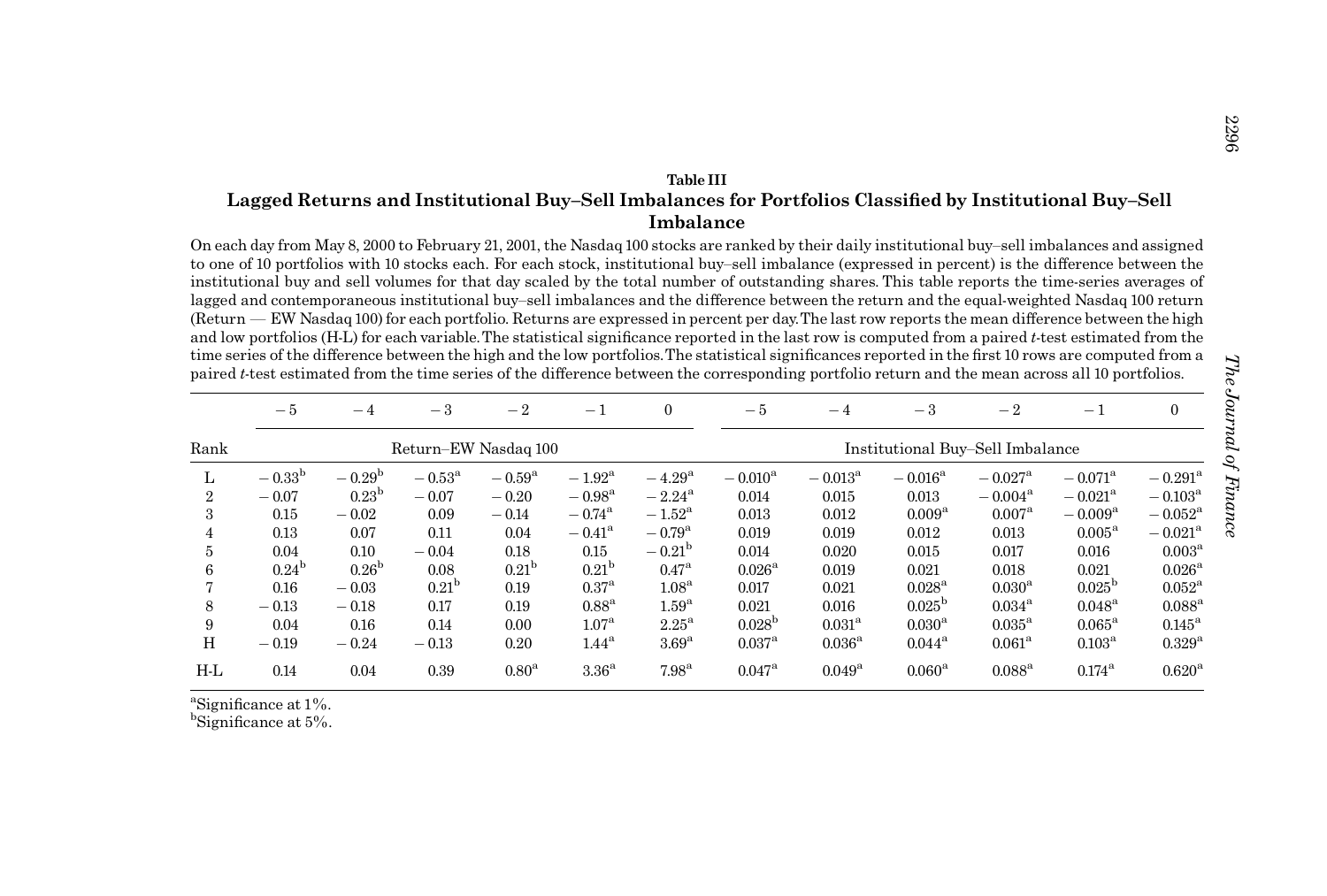#### B. Returns Prior to Institutional Buy-Sell Imbalances

Table III also examines the institutional imbalances and returns in the 5 days before the ranking day for the 10 portfolios formed according to crosssectional variation in institutional activity. If one assumes that institutional trading in a stock is not dominated by any particular institution (we explore this assumption in SectionV), then the persistence in institutional trading is consistent with herding behavior. Stocks with the highest institutional imbalances on the ranking day have signi¢cantly higher imbalances in all of the previous 5 days.

For the portfolio of stocks with the largest institutional selling imbalances on day 0, there is  $a - 1.92\%$  abnormal return (relative to the equal-weighted market) on the day prior to ranking. There is a nearly monotonic ordering in prior day returns increasing with the imbalance ranking—the portfolio with the highest net buy imbalance has an excess return of  $1.44\%$ . The difference in returns between the high and low imbalance portfolios is a highly significant 3.36% on the day prior to ranking and 0.80% 2 days prior to ranking.

In unreported results, we also calculate average cross-sectional correlations of 0.29 and 0.14 between today's institutional imbalances and lagged 1- and 2-day buy^sell imbalances, respectively. Institutional (individual) imbalances have an average cross-sectional correlation with lagged 1- and 2-day returns of 0.19  $(-0.13)$  and  $0.04$   $(-0.02)$ , respectively. Institutional and individual buy–sell imbalances are autocorrelated and execution of institutional trades seems to positively follow stock price movements.

## C. Return Sorts

We rank stocks into 10 deciles based on their daily returns and then examine net institutional activity on the following day in Figure 2. Stocks within the top decile of daily stock return performance are bought more than they are sold by institutions on the following day 65.2% of the time. In contrast, those stocks in the lowest decile of daily stock return performance experience net buying by institutions the following day for only 41.3% of the stocks. Institutions are  $23.9\%$  (65.2%  $-41.3\%$ ) more likely to be net buyers in stocks that have experienced large previous day returns as compared to those with low previous day returns.

#### D. DailyVAR Results

We use vector autoregressions to jointly examine the time-series behavior of buy-sell imbalances and returns for individual stocks on a daily basis. For each of the 82 stocks that is a member of the Nasdaq 100 for the whole sample period from May 1, 2000 to February 28, 2001, we calculate the daily returns and institutional buy-sell imbalances. To remove common market-wide effects, both variables are adjusted by subtracting the equal-weighted Nasdaq 100 average return or the institutional imbalance, respectively. To facilitate interpretation, we standardize both variables using their own time series and then estimate the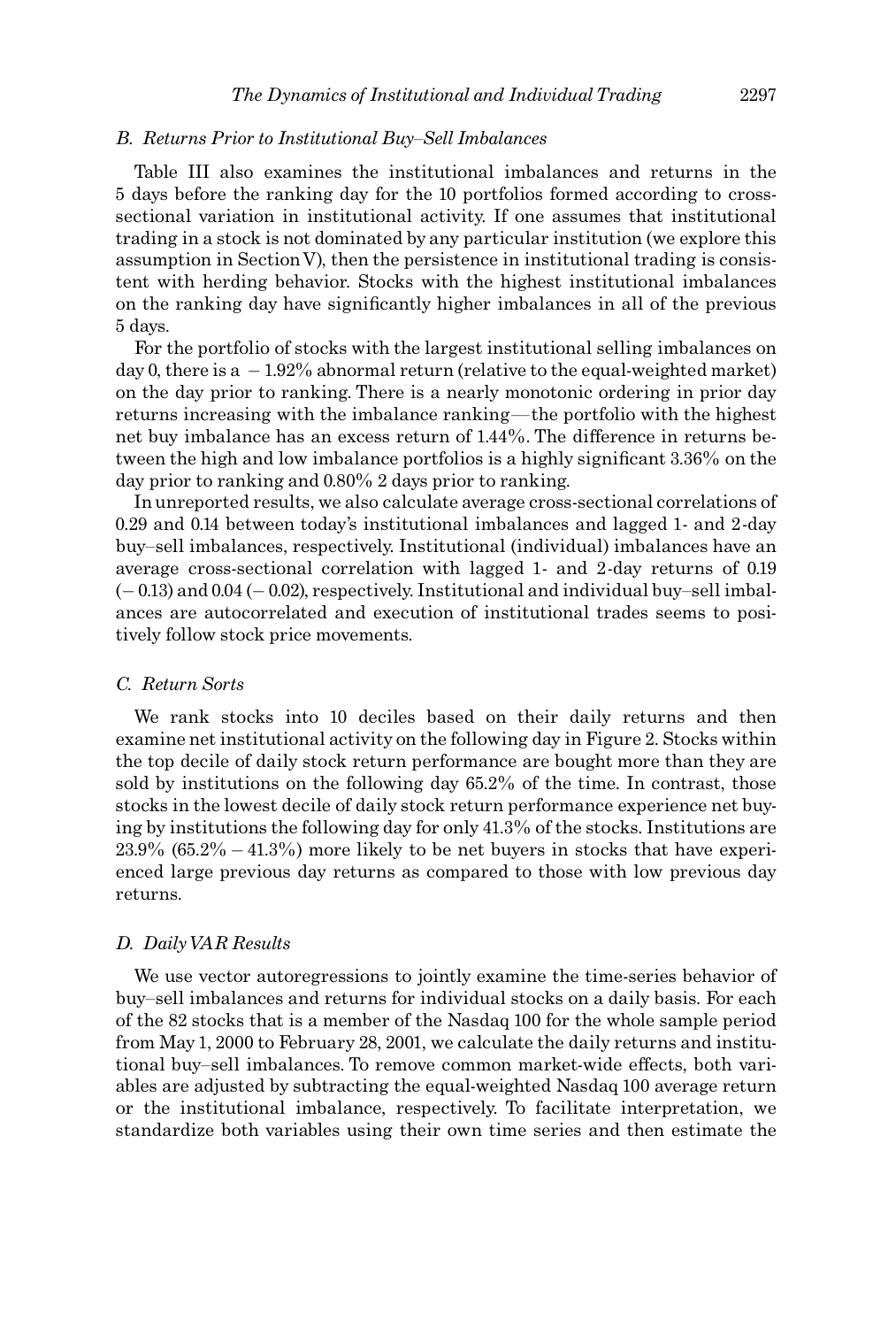

Figure 2. Institutional and individual trading activity following classification by daily returns. On each day from May 8, 2000 to February 21, 2001, the Nasdaq 100 stocks are ranked by their daily returns and assigned to one of 10 portfolios with 10 stocks each. For each portfolio, the proportion of stocks for which institutions are net buyers the following day is computed. If institutional selling activity is more than institutional buying activity then the stock is classified as a net individual buy. The time series average of these proportions is calculated for each portfolio on the day following the ranking day.

following system of equations with five lags for each security:

$$
R_{t} = \alpha + \sum_{i=1}^{5} \beta_{i} R_{t-i} + \sum_{i=1}^{5} \lambda_{i} I_{t-i} + \delta_{t,R}
$$
 (1)

$$
I_{t} = \alpha + \sum_{i=1}^{5} \beta_{i} R_{t-i} + \sum_{i=1}^{5} \lambda_{i} I_{t-i} + \delta_{t,I},
$$
\n(2)

where  $R_t$  is the adjusted return at time t and  $I_t$  is the adjusted institutional buysell imbalance at time t.

Table IV reports the cross-sectional averages of the coefficient estimates, the adjusted  $R^2$ s, and the percentage of stocks with positive and negative coefficients that are significantly different from zero at the  $5\%$  confidence level. Panel A of Table IV shows several interesting findings. First, the institutional buy-sell imbalances are positively related to the previous day's returns. In the institutional imbalance equation, the average coefficient for the previous day's return is 0.12, indicating that a 1 standard deviation increase in the daily return leads to a 0.12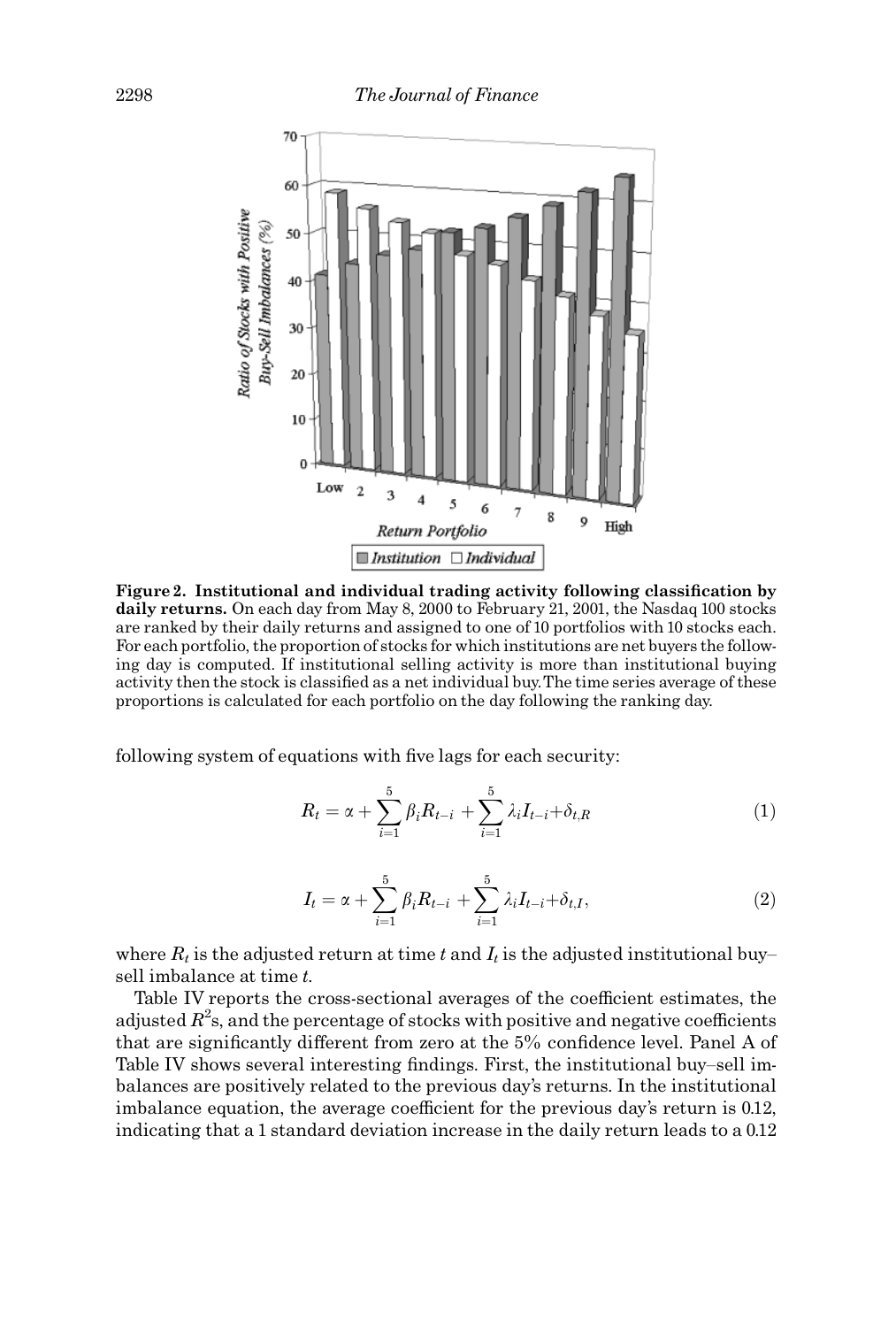#### Table IV DailyVAR Estimates for Individual Stocks

For each of the 82 stocks that is a member of the Nasdaq 100 for the whole sample period from May 1, 2000 to February 28, 2001, the following daily vector autoregressions (VARs) with five lags are estimated:

$$
R_{t} = \alpha + \sum_{i=1}^{5} \beta_{i} R_{t-i} + \sum_{i=1}^{5} \lambda_{i} I_{t-i} + \delta_{t,R}
$$
 (A)

$$
I_{t} = \alpha + \sum_{i=1}^{5} \beta_{i} R_{t-i} + \sum_{i=1}^{5} \lambda_{i} I_{t-i} + \delta_{t,I},
$$
 (B)

where  $R_t$  is the daily adjusted return and  $I_t$  is the daily adjusted institutional buy-sell imbalance for a given stock. Results for theVAR are reported in Panel A. Both variables are adjusted by subtracting the equal-weighted average for the stocks comprising the Nasdaq 100 index for the corresponding day. For each stock, the institutional buy-sell imbalance is the difference between the institutional buy and sell volumes for that day scaled by the total number of outstanding shares. To facilitate interpretation, both variables are standardized prior to estimation of the VAR. Panel B reports results for a structural VAR with contemporaneous excess returns in the institutional imbalance equation.This table reports the cross-sectional averages of the coefficient estimates and adjusted  $R^2$ s first. Second, the percentage of stocks with positive and negative coefficients that are significantly different from 0 at the  $5\%$  confidence level (%) pos. sig. and % neg. sig.) are shown.

|                                                                                                            |                     |                      |                                   |                                                                     | Return                                                |                                                                       |                                                     |                                           |                                       | Inst. Imbal.             |                                         |                                                                   |                |
|------------------------------------------------------------------------------------------------------------|---------------------|----------------------|-----------------------------------|---------------------------------------------------------------------|-------------------------------------------------------|-----------------------------------------------------------------------|-----------------------------------------------------|-------------------------------------------|---------------------------------------|--------------------------|-----------------------------------------|-------------------------------------------------------------------|----------------|
| Dep. Var.                                                                                                  | α                   | $\beta_0$            | $\beta_1$                         | $\beta_2$                                                           | $\beta_3$                                             | $\beta_4$                                                             | $\beta_5$                                           | $\lambda_1$                               | $\lambda_2$                           | $\lambda_3$              | $\lambda_4$                             | $\lambda_{5}$                                                     | Adj. $R^2$     |
|                                                                                                            |                     |                      |                                   |                                                                     |                                                       | Panel A                                                               |                                                     |                                           |                                       |                          |                                         |                                                                   |                |
| Return<br>$\%$ pos. sig.<br>$\%$ neg. sig. 0.0<br>Inst. Imbal.<br>$\%$ pos. sig. 0.0<br>$\%$ neg. sig. 0.0 | 0.00<br>0.0<br>0.00 |                      | 3.7<br>8.5<br>34.1<br>2.4         | $-0.05 - 0.08$<br>0.0<br>14.6<br>$0.12 - 0.04 -$<br>$1.2\,$<br>11.0 | 2.4<br>2.4<br>2.4<br>8.5                              | $0.02 - 0.02$<br>$1.2\,$<br>2.4<br>$0.03 - 0.03$<br>0.0<br>6.1        | $0.00\,$<br>$1.2\,$<br>2.4<br>$-0.01$<br>2.4<br>2.4 | 0.01<br>4.9<br>3.7<br>0.17<br>53.7<br>0.0 | 3.7<br>3.7<br>0.07<br>17.1<br>$1.2\,$ | 4.9<br>6.1<br>6.1<br>2.4 | 1.2<br>1.2<br>0.03002<br>2.4<br>$1.2\,$ | $0.02 - 0.02 0.01 - 0.01$<br>$1.2\,$<br>0.0<br>0.03<br>4.9<br>3.7 | 0.009<br>0.091 |
|                                                                                                            |                     |                      |                                   |                                                                     |                                                       | Panel B                                                               |                                                     |                                           |                                       |                          |                                         |                                                                   |                |
| Return<br>$\%$ pos. sig. 0.0<br>$\%$ neg. sig.<br>Inst. Imbal.<br>$\%$ pos. sig. 0.0<br>$\%$ neg. sig. 0.0 | 0.00<br>0.0<br>0.00 | 0.52<br>100.0<br>0.0 | 3.7<br>8.5<br>0.15<br>57.3<br>0.0 | $-0.05 - 0.08$<br>0.0<br>14.6<br>0.00<br>6.1<br>2.4                 | 2.4<br>2.4<br>$\overline{\phantom{m}}$<br>2.4<br>11.0 | $0.02 - 0.02$<br>$1.2\,$<br>2.4<br>$0.04 - 0.02 - 0.01$<br>0.0<br>6.1 | 0.00<br>$1.2\,$<br>2.4<br>4.9<br>2.4                | 0.01<br>4.9<br>3.7<br>0.16<br>59.8<br>0.0 | 3.7<br>3.7<br>0.05<br>15.9<br>$1.2\,$ | 4.9<br>6.1<br>9.8<br>2.4 | 1.2<br>1.2<br>0.04 0.01<br>2.4<br>0.0   | $0.02 - 0.02 0.01 - 0.01$<br>$1.2\,$<br>0.0<br>0.03<br>6.1<br>2.4 | 0.009<br>0.374 |

standard deviation increase in the next day's institutional net buying activity. More than  $34\%$  of the stocks have significantly positive coefficients. However, the effect dissipates quickly with the  $2$ -through  $5$ -day lagged coefficients being slightly negative.

Second, abnormal institutional buy-sell imbalances are more strongly related to past institutional imbalances. The average coefficient on the previous day's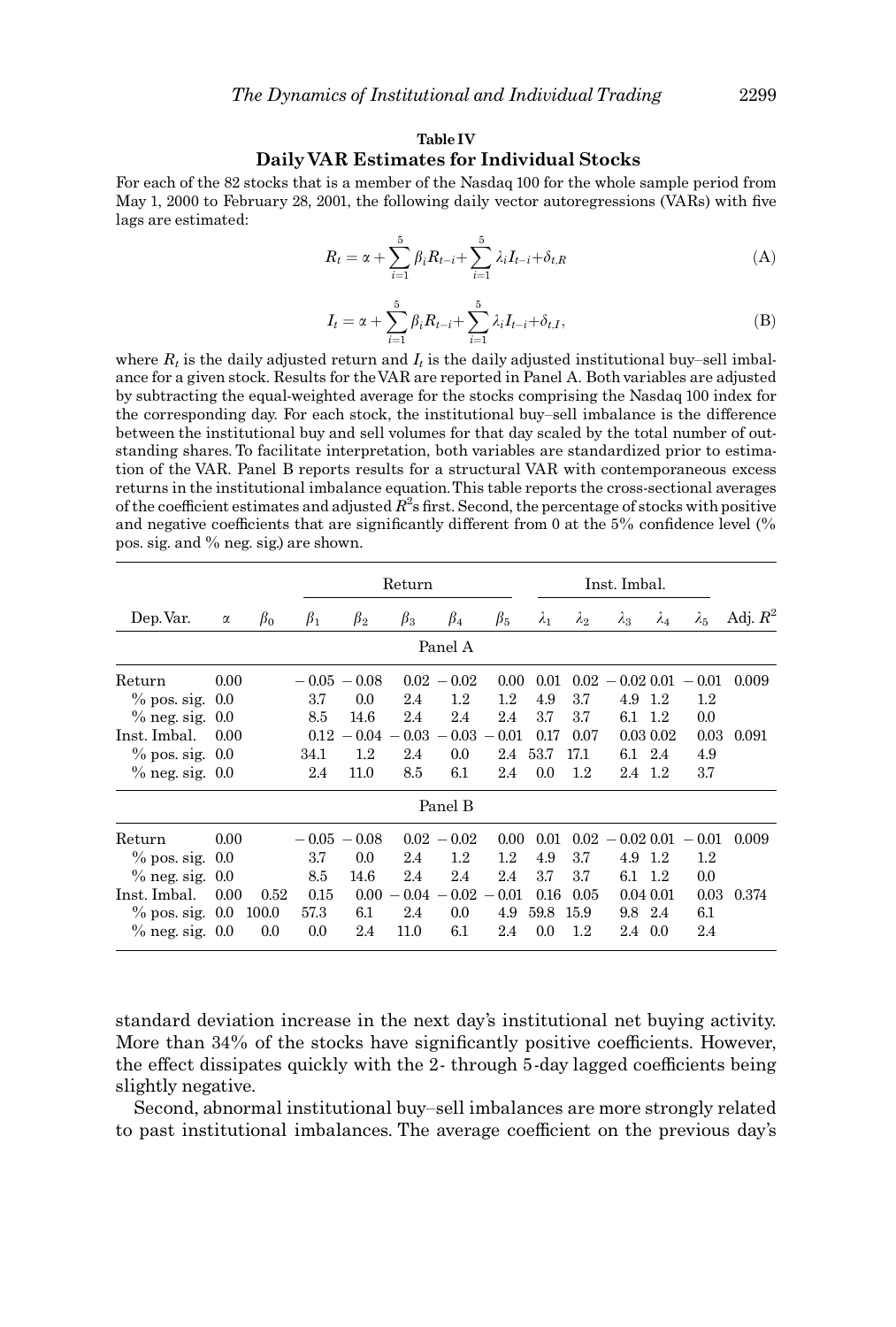institutional imbalance is 0.17, and 53.7% of the stocks have statistically signi ficant positive coefficients. The lagged 2- through  $5$ -day institutional imbalance coefficients are positive as well. These daily results are consistent with the Sias and Starks (1997) finding that U.S. institutional investors have persistence in their daily trading patterns.<sup>15</sup> Third, there is no evidence that past institutional trading imbalances forecast daily returns. The average coefficients for past institutional imbalances in the return equation are close to 0 and only approximately  $5\%$  of the lagged institutional imbalances are significant at the  $5\%$ level.

In Panel B of Table IV, we estimate a structural VAR with the contemporaneous returns in the institutional imbalance equation.<sup>16</sup> The average coefficient for the contemporaneous return is 0.52, that is, a 1 standard deviation increase in today's return is associated with a 0.52 standard deviation increase in today's buy-sell imbalance on average. All the stocks have significantly positive coefficients at the 5% level and the average adjusted  $R^2$  for the imbalance equation increases from  $0.091$  to  $0.374$ . The average coefficient on the lagged return is now 0.15 with statistical significance for 57.3% of the coefficients.<sup>17</sup> This strong daily contemporaneous relation is consistent with both price pressure and institutions and individual traders following intradaily prices (or the news associated with these price movements). We next turn to intradaily analysis to help distinguish between these hypotheses.

#### IV. IntradailyAnalysis

We investigate competing explanations for the strong daily contemporaneous relation between imbalances and returns in three different ways. First, we examine returns and buy-sell imbalances around extreme institutional and individual trading imbalance events. Second, we examine returns and trading activity surrounding extreme excess returns.Third, for a more general examination, we use an intradailyVAR analysis.

<sup>15</sup> Sias and Starks (1997) document that return autocorrelations are increasing in institutional ownership,which is consistent with correlated institutional trading driving return autocorrelations.<br><sup>16</sup>We are not assuming that returns cause imbalances, but rather including returns here to

compare the contemporaneous relation between returns and imbalances to the effect of lagged returns on institutional imbalances.We also estimate a system with contemporaneous institutional imbalances in the return equation and obtain similar results.  $17$  We also decompose the quarterly covariance between excess institutional imbalances and

excess returns in a manner similar to Froot et al. (2001). While the VAR controls for the past relation with imbalances, the covariance decomposition only analyzes the simple covariance between imbalances and returns. The average fraction of the quarterly covariance between excess imbalances and lagged daily excess returns in days  $-6$  to  $-60$  is  $-4.05\%$ , days  $-2$ to  $-5$  is 42.84, and 31.65% is due to day  $-1$ . The fraction of the quarterly covariance due to the contemporaneous daily relation is  $72.16\%$ , and  $-42.60\%$  is due to imbalances and future returns. Especially given the short time series of our data, the longer-run covariance ratios are less precise than short-term covariance ratios.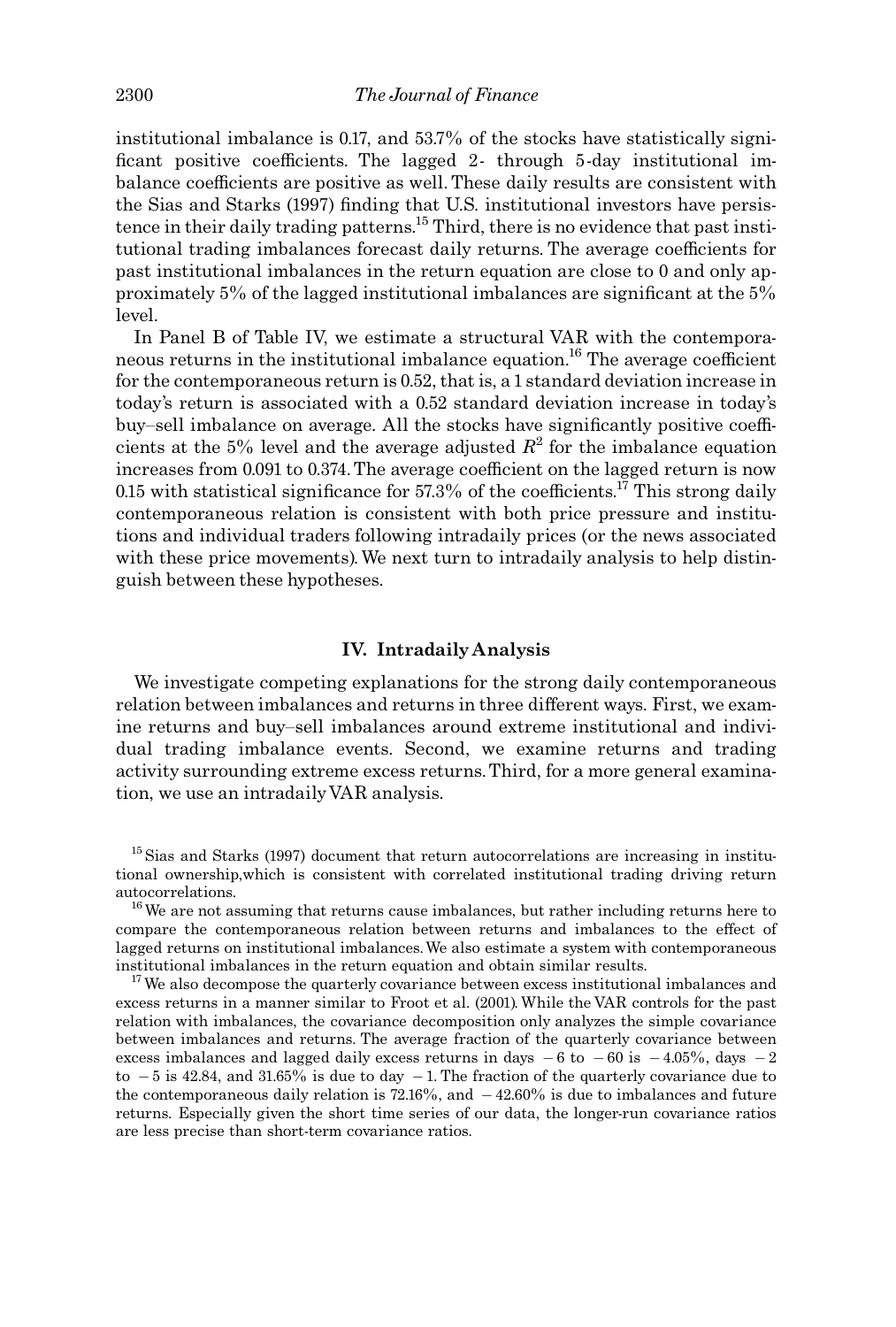# A. Intradaily Sample

We divide each trading day into 78 5-minute intervals from 9:30 a.m. to 4:00 p.m.We use the prevailing inside bid and ask quotes to calculate the bid-ask midpoints and construct returns from these bid-ask midpoints at 5-minute intervals. Because trades are reported with an average lag of 2 seconds, we lag the bid-ask midpoints by 2 seconds before computing the returns.<sup>18</sup> Note that  $99.19\%$  of our 5minute intervals have recorded trades. Thus, the impact of infrequent trading should be minimal.

The buy-sell imbalance is the difference between the buy and sell volumes for each 5-minute interval scaled by the total number of shares outstanding. As shown previously, the daily institutional and individual buy-sell imbalances are highly negatively correlated. However, the average cross-sectional correlation between individual and institutional buy-sell imbalances is only  $-0.31$  at the intradaily 5-minute frequency.Therefore, we examine both institutional and individual imbalances for our intradaily analysis.<sup>19</sup>

#### B. Extreme Institutional and Individual Imbalance Periods

We first seek to examine institutional and individual trading and returns around periods of abnormal institutional activity.This intradaily event-study approach is similar in spirit to that used in Choe et al.'s (1999) examination of large foreign trading activity. For each stock, we select 50 5-minute intervals with the largest net institutional buying activity and 50 such intervals with the largest net selling activity. To avoid crossing day boundaries while examining the previous and subsequent 30-minute periods, the events are selected from the seventh interval  $(10:00-10:05)$  through the 72nd interval  $(15:25-15:30)$ . Figure 3 reports the cumulative excess returns and excess institutional and individual imbalances from the 30 minutes prior to and following the event.<sup>20</sup> The scale for the cumulative returns is on the right-hand side, while the scale for the buy-sell imbalances is on the left-hand side of the graph. Panel A examines the activity around the largest institutional buy imbalances. The returns range from 0.06 to 0.24% and are significantly positive in each of the six 5-minute intervals preceding the extreme institutional buy imbalance for a cumulative total of 0.64%. However, the actual 5-minute interval with the extreme buy imbalance is associated with an excess return that is positive but close to zero (0.02%). For the 30-minute interval after

 $18$  Trades are required to be reported within 90 seconds and quotes are instantaneously reported. Recent Nasdaq analysis suggests that the average trade reporting time is 2 seconds. We replicate our key results with a 90-second lag and without a lag and find that they yield similar inferences.<br><sup>19</sup>To control for market-wide effects across stocks, we adjust returns and individual and

institutional buy-sell imbalances by subtracting the equal-weighted averages for the stocks comprising the Nasdaq 100 index for the corresponding 5-minute interval.<br><sup>20</sup>We also examine raw returns and raw imbalances around periods of abnormal individual

and institutional trading activity. Because only a small fraction of the events are clustered in time, these findings are nearly identical. We also scale buy-sell volume by total volume for the corresponding 5-minute interval. This measure yields similar inferences as well.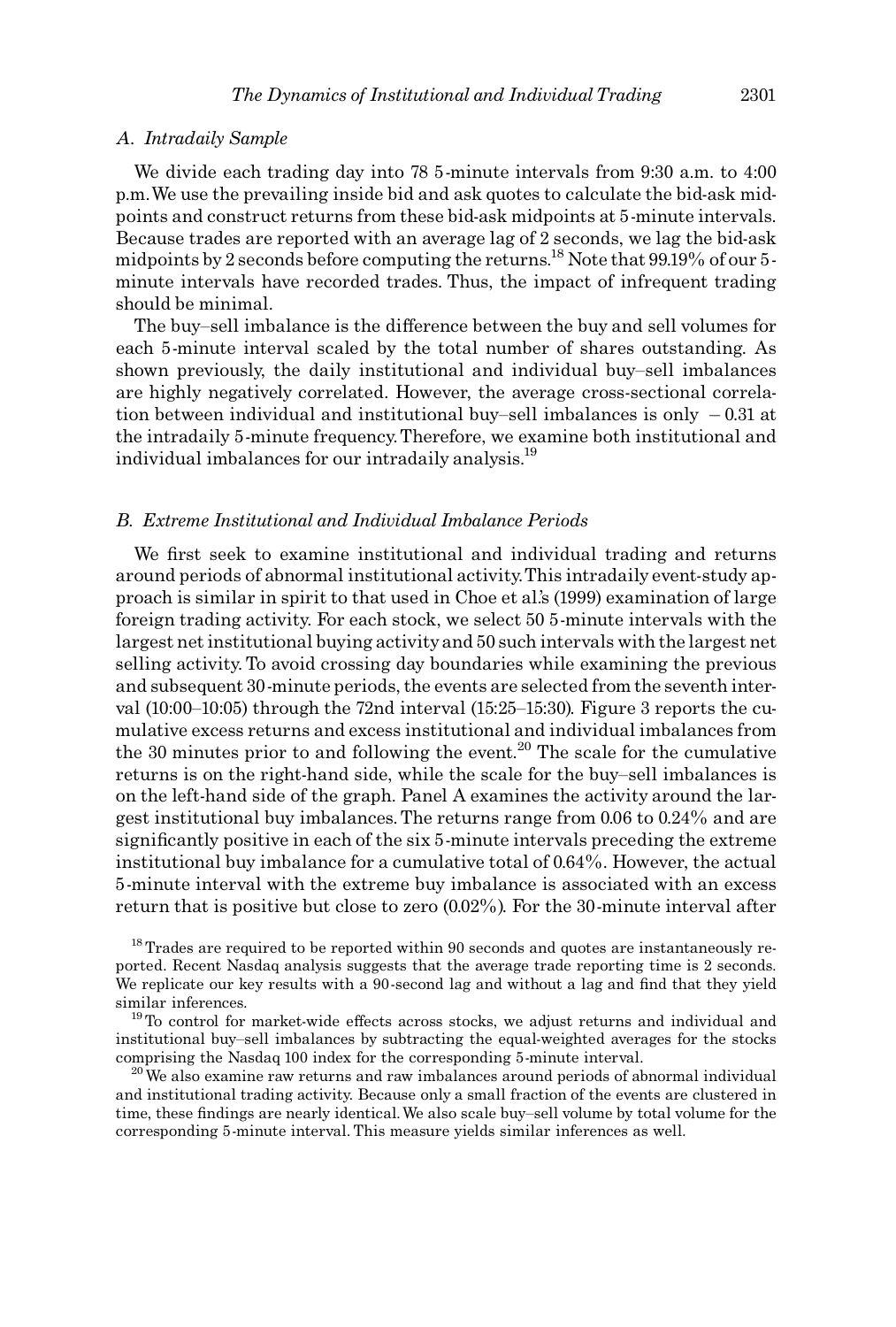

Figure 3.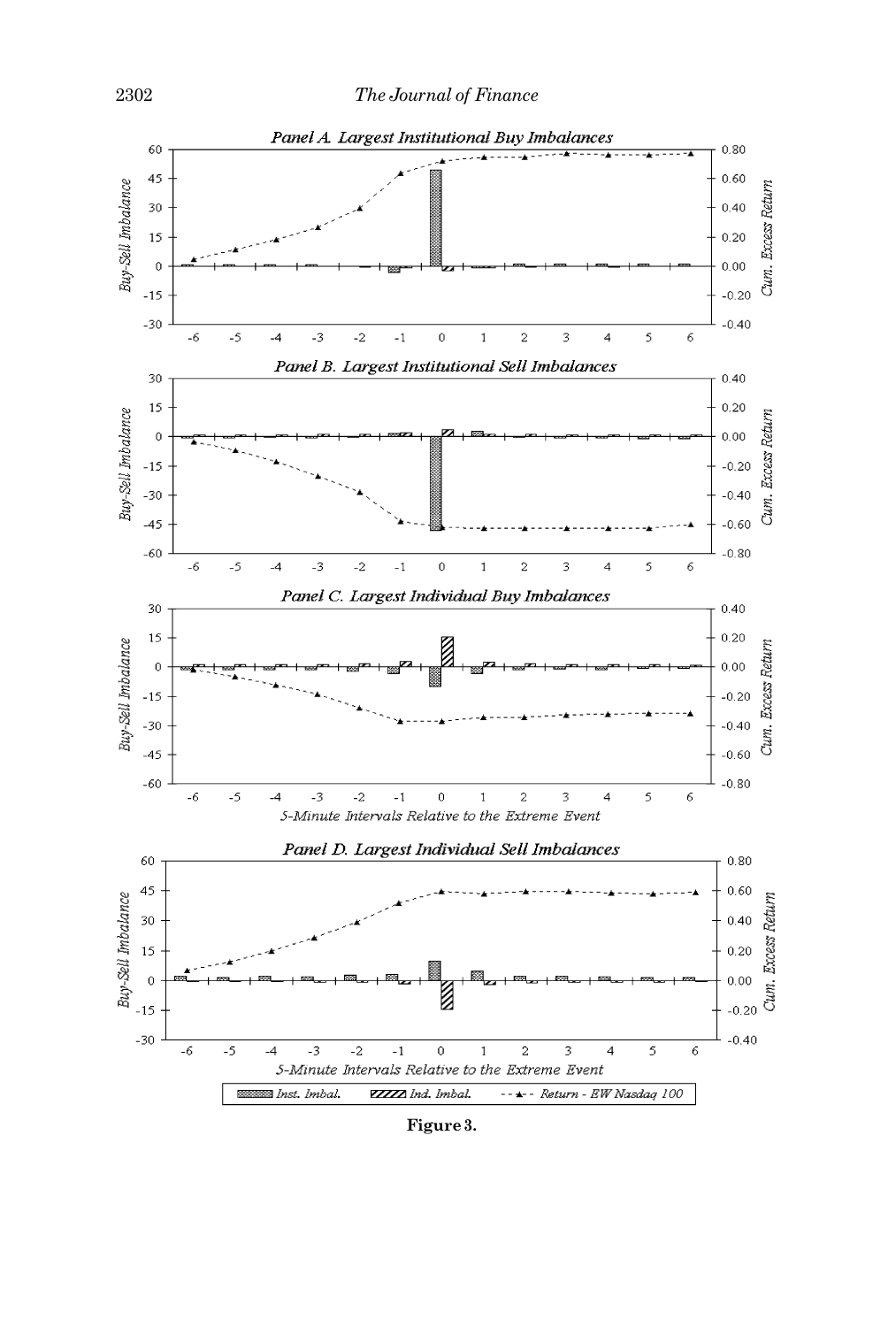the extreme imbalance, the returns are also small with a cumulative 30-minute return of only 0.04%.

A similar relation holds for periods of large institutional sell imbalances. Panel B shows that large institutional sell imbalances are preceded by negative excess returns ranging from  $-0.03$  to  $-0.20$  for a cumulative return of  $-0.58\%$  in the 30 minutes prior to the event. However, the returns are near zero  $(0.01\%)$  in the period of the large institutional sell imbalance and in the 30-minute period following the large institutional selling activity.These results indicate that large institutional imbalances do not forecast subsequent stock price movements. Institutional trading activity follows price movements and prices move little in the 5-minute interval in which the large imbalances occur.

Panels C and D examine trading activity surrounding the largest 50 individual net buy and net sell imbalance periods, respectively. The largest individual buy imbalances are smaller than the largest institutional buy imbalances in Panel A. Unlike the patterns for institutions, the cumulative excess return for the 30-minute period prior to the extreme individual buy imbalance is a highly significant - 0.37%. Panel D shows that the cumulative excess return for the 30-minute period prior to the largest individual selling activity period is 0.52%. Large individual buying (and institutional selling) activity follows stock price decreases while individual selling (and institutional buying) follow stock price increases. The contemporaneous stock price movements during the 5-minute intervals with the large imbalances are small compared to the stock price movements over the previous 30-minute period.

#### C. Extreme Return Intervals

To examine more thoroughly if individual and institutional trading activity forecast, drive, or follow stock returns, we isolate the 50 5-minute intervals with the largest excess returns for each security and then examine institutional and individual trading activity in the 30 minutes on either side of the event. Panels A and B of Figure 4 display the results for the largest positive and negative excess

Figure 3. Intradaily returns and buy-sell imbalances around 5-minute intervals of extreme buy-sell imbalances. Each trading day is divided into 78 5-minute intervals from 9:30 a.m. to 4:00 p.m. For each interval for each of the 82 stocks that is a member of the Nasdaq 100 for the whole sample period from May 1, 2000 to February 28, 2001, excess returns and institutional and individual buy-sell imbalances (Inst. Imbal. and Ind. Imbal., expressed in 1/1000 of a percent) are computed. For each stock, institutional (individual) buy-sell imbalance is the difference between the institutional (individual) buy and sell volumes for that 5-minute interval scaled by the total number of outstanding shares. Excess return, expressed in percentages, is the difference between the return on the stock and the equal-weighted Nasdaq 100 return. The 50 intervals with the largest (smallest) buy-sell imbalances are then selected for each stock. This figure plots the cumulative excess returns and institutional and individual imbalances for the 30-minute periods (– 6 to  $+$  6) surrounding the event. To avoid crossing day boundaries while examining – 6 to  $+6$  intervals, the events are selected from the seventh interval  $(10:00-10:05 \text{ a.m.})$ through the 72nd interval  $(3:25-3:30 \text{ p.m.})$ .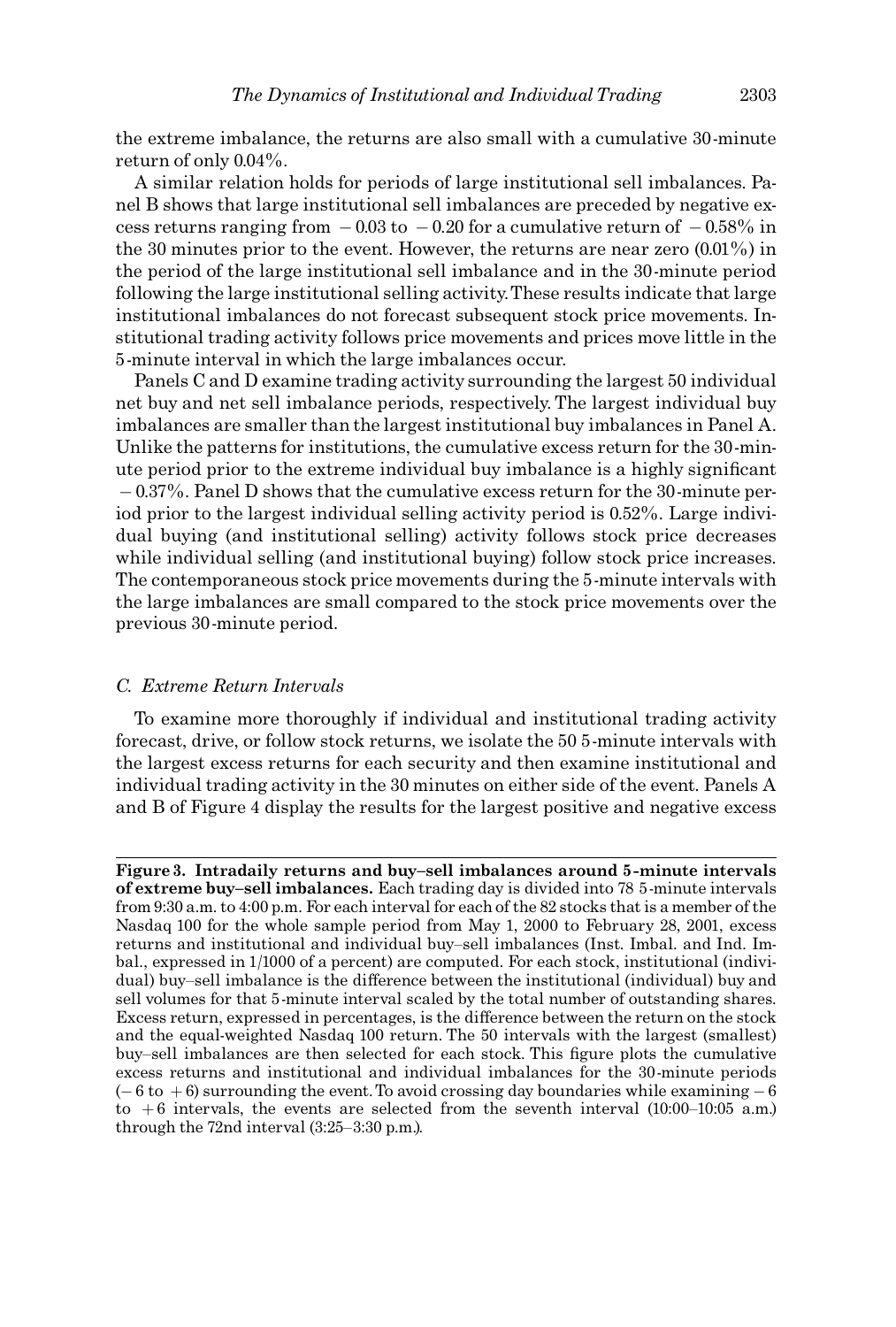

Figure 4. Intradaily returns and buy-sell imbalances around 5-minute intervals of extreme returns. Each trading day is divided into 78 5-minute intervals from 9:30 a.m. to 4:00 p.m. For each interval for each of the 82 stocks that is a member of the Nasdaq 100 for the whole sample period from May 1, 2000 to February 28, 2001, excess returns and institutional and individual buy-sell imbalances (Inst. Imbal. and Ind. Imbal., expressed in 1/1000 of a percent) are computed. For each stock, institutional (individual) buy-sell imbalance is the difference between the institutional (individual) buy and sell volumes for that 5-minute interval scaled by the total number of outstanding shares. Excess return, expressed in percentages, is the difference between the return on the stock and the equalweighted Nasdaq 100 return.The 50 intervals with the largest (smallest) excess returns are then selected for each stock. This figure plots the cumulative excess returns and institutional and individual imbalances for the 30-minute periods  $(-6 \text{ to } +6)$  surrounding the event. To avoid crossing day boundaries while examining  $-6$  to  $+6$  intervals, the events are selected from the seventh interval  $(10:00-10:05$  a.m.) through the 72nd interval  $(3:25-$ 3:30 p.m.).

returns, respectively. Both the extreme positive and negative excess returns average around  $2\%$  in absolute value. Note that the scales are different than those presented in Figure 3.

Panel A shows that, prior to the extreme positive abnormal return, individuals are statistically significant net buyers in each 5-minute interval. However, individuals are also statistically significant net buyers prior to the extreme negative abnormal return in Panel B. Institutions are net sellers in the 5-minute interval prior to large negative excess return (in Panel B), but they buy less than individuals prior to the extreme positive excess returns (in Panel A). Net institutional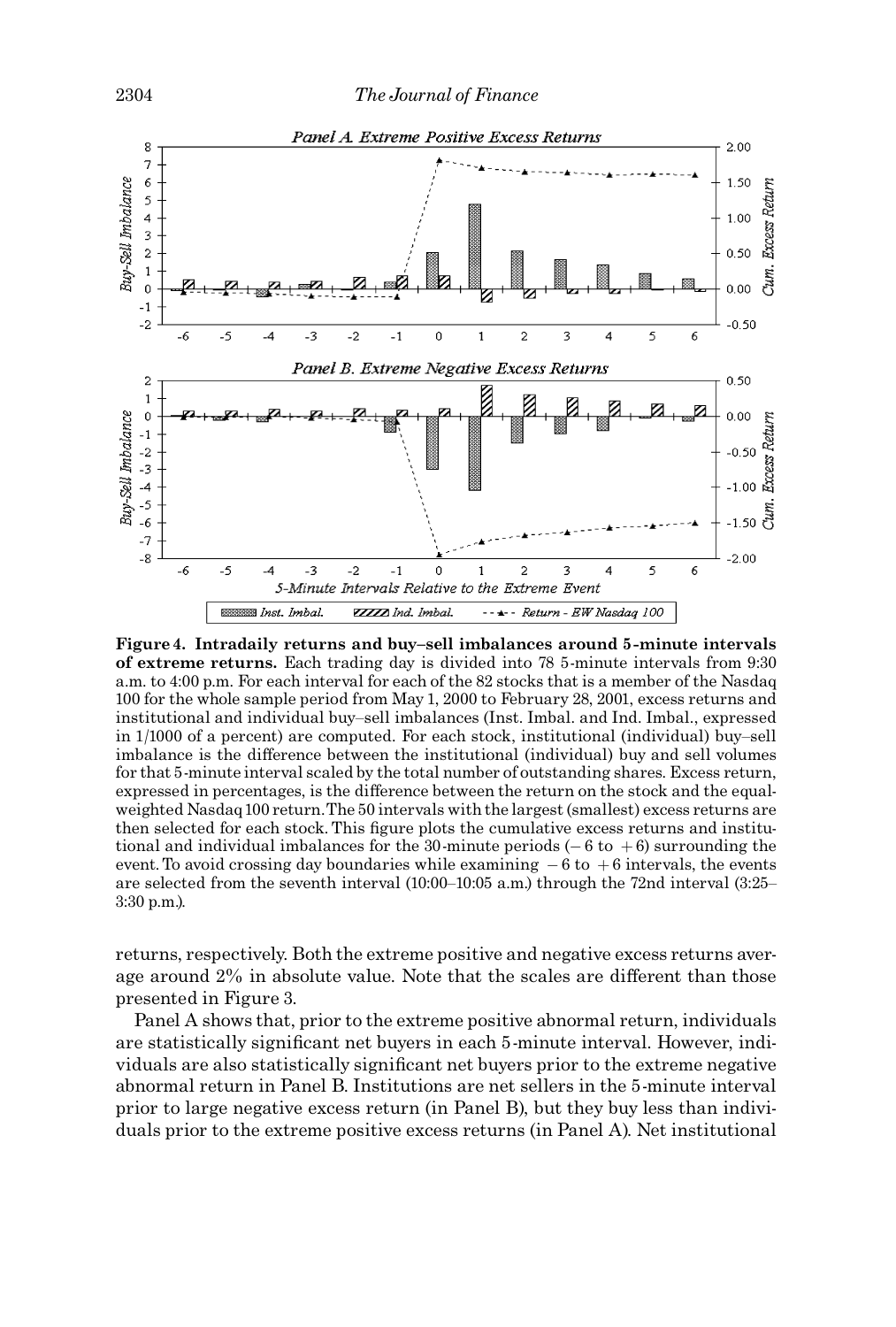activity prior to the extreme abnormal return is small in magnitude compared to activity after the abnormal return.

During the 5-minute interval with the extreme positive excess return, institutions and individuals are net buyers and market makers are net sellers. However, the cumulative institutional net buying activity in the 30-minute period following the extreme positive return is nearly 12 times as large as the institutional net buying activity in the extreme positive return interval.The institutional net buying activity is persistent and statistically signi¢cant in all six 5-minute intervals following the event.

In the case of extreme price increases (in Panel A), individuals are statistically significant net sellers in the three 5-minute periods following the price increase. However, this activity is small compared to the buying activity by institutions. A different picture emerges in Panel B, as there is a much larger increase in individual buying activity subsequent to extreme negative returns. In sum, these results suggest that the institutional and individual trading imbalances after stock price movements are much larger than the activity before or simultaneous with the return move.

# D. Intradaily VAR Analysis

Following procedures similar to those in the daily VAR analysis, we estimate intradaily VARs with six lags for returns and institutional and individual buy^ sell imbalances. To avoid crossing day boundaries for lagged returns and buy-sell imbalances, the first half hour of each trading day is excluded from the analysis. Table V reports the cross-sectional averages of the coefficient estimates and adjusted  $R^2$ s and the percentage of stocks with positive and negative coefficients that are significantly different from 0 at the  $5\%$  level.

Panel A of Table V shows several interesting findings. First, institutional buysell imbalances are positively related to past returns. The average coefficient of 0.15 on the lagged 5-minute return indicates that a 1 standard deviation increase in intradaily 5-minute returns leads to a 0.15 standard deviation increase in next period's institutional buying activity. One hundred (98.8%) percent of the stocks have statistically significant coefficients on the lagged one (two) period returns. Even at the lagged five-period return,  $36.6\%$  of the stocks have statistically significant positive coefficients.

Second, outside of the immediately preceding 5-minute period, institutional imbalances are positively related to past institutional imbalances and negatively related to lagged values of individual imbalances. The only exception is the coefficient for the institutional imbalance for the previous interval.This negative relation could be induced by inventory smoothing on the part of the market maker as found by Reiss and Werner (1998) for the London Stock Exchange. As we show in the next section, the negative relation disappears with the exclusion of block trades. Since inventory smoothing is likely to be more prevalent around block trades, these findings suggest that this is a likely explanation.

Third, individual imbalances are negatively related to past returns, but the relation is not quite as strong (as shown by smaller coefficients in absolute value) as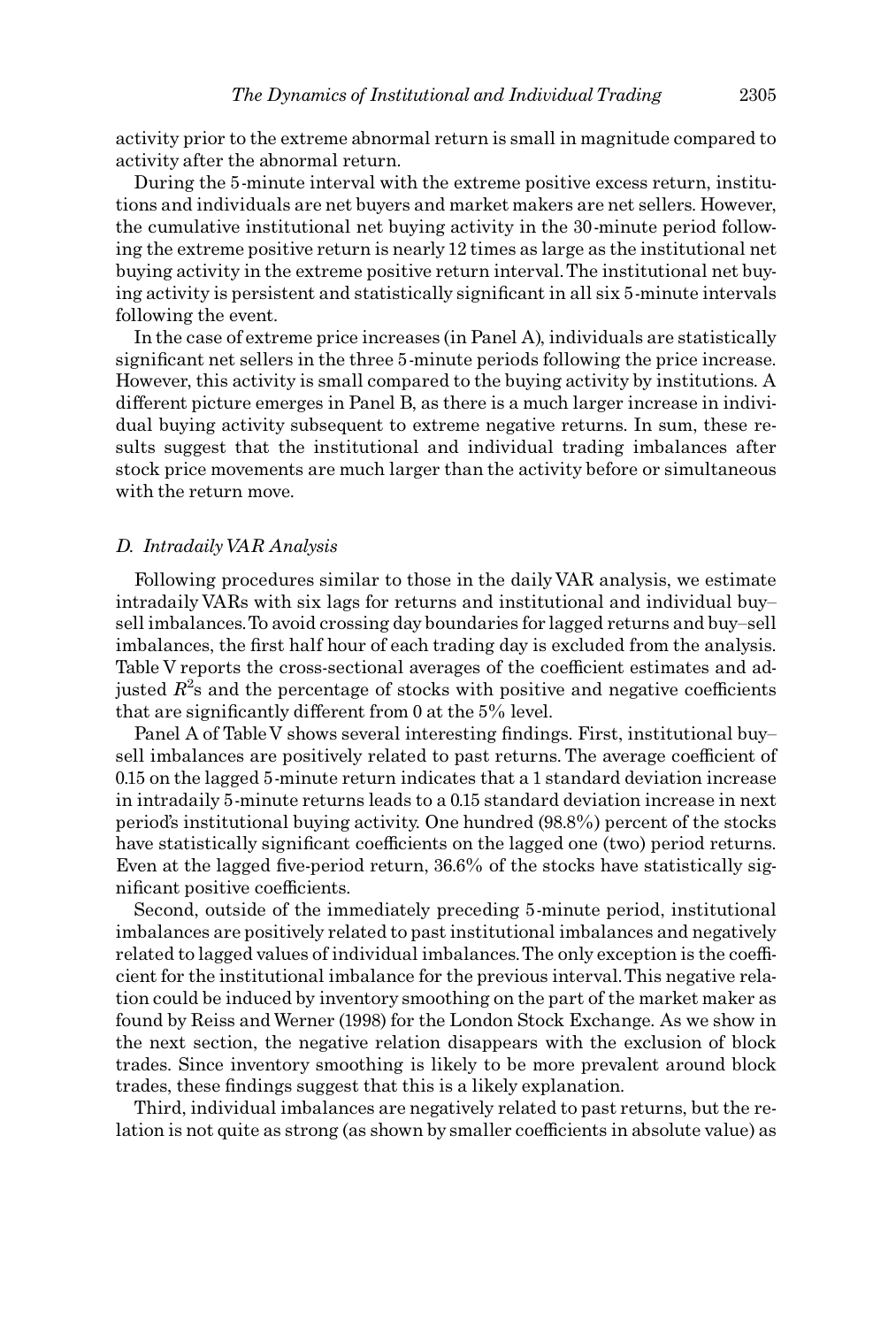## TableVIntradaily VAR Estimates for Individual Stocks

For each of the 82 stocks that is <sup>a</sup> member of the Nasdaq 100 for the whole sample period from May 1, 2000 to February 28, 2001, the following intradaily vector autoregressions (VARs) with six lags are estimated:

$$
R_{t} = \alpha + \sum_{i=1}^{6} \beta_{i} R_{t-i} + \sum_{i=1}^{6} \lambda_{i} I_{t-i} + \sum_{i=1}^{6} \gamma_{i} J_{t-i} + \delta_{t,R}
$$
(A)

$$
I_{t} = \alpha + \sum_{i=1}^{6} \beta_{i} R_{t-i} + \sum_{i=1}^{6} \lambda_{i} I_{t-i} + \sum_{i=1}^{6} \gamma_{i} J_{t-i} + \delta_{t,I}
$$
 (B)

$$
J_t = \alpha + \sum_{i=1}^{6} \beta_i R_{t-i} + \sum_{i=1}^{6} \lambda_i I_{t-i} + \sum_{i=1}^{6} \gamma_i J_{t-i} + \delta_{t,J},
$$
 (C)

where  $R_t$  is the 5-minute adjusted return and  $I_t(J_t)$  is the 5-minute adjusted institutional (individual) buy-sell imbalance for a given stock. All three variables are adjusted by subtracting the equal-weighted average for the stocks comprising the Nasdaq 100 index for the corresponding 5-minute interval. For each stock, the institutional (individual) buy-sell imbalance is the difference between the institutional (individual) buy and sell volumes for that 5-minute interval scaled by the total number of outstanding shares.To avoid crossing day boundaries for lagged returns and buy-sell imbalances, the first half hour of each trading day is excluded from the analysis. To facilitate interpretation, all variables are standardized prior to estimation of the VAR. A structural VAR is also estimated with the assumption that institutional and individual buy-sell imbalances are influenced by the contemporaneous returns. This table reports the cross-sectional averages of the coefficient estimates and the adjusted  $R^2$ s first. Second, the percentage of stocks with positive and negative coefficients that are significantly different from 0 at the  $5\%$  confidence level are shown.

|                    |      |           |                       |           | Return    |           |             |           |             |             | Inst. Imbal. |             |               |               |            |                                                        | Ind. Imbal |            |              |            |            |
|--------------------|------|-----------|-----------------------|-----------|-----------|-----------|-------------|-----------|-------------|-------------|--------------|-------------|---------------|---------------|------------|--------------------------------------------------------|------------|------------|--------------|------------|------------|
| Dep. Var.          | α    | $\beta_0$ | $p_1$                 | $\beta_2$ | $\beta_3$ | $\beta_4$ | $\beta_{5}$ | $\beta_6$ | $\lambda_1$ | $\lambda_2$ | $\lambda_3$  | $\Lambda_4$ | $\lambda_{5}$ | $\Lambda_{6}$ | $\gamma_1$ | $\gamma_2$                                             | $\gamma_3$ | $\gamma_4$ | $\gamma_{5}$ | $\gamma_6$ | Adj. $R^2$ |
|                    |      |           |                       |           |           |           |             |           |             | Panel A     |              |             |               |               |            |                                                        |            |            |              |            |            |
| Return             | 0.00 |           | $-0.01 - 0.02 - 0.01$ |           |           | 0.00      | 0.00        | 0.00      | 0.02        | 0.01        | 0.01         | 0.00        | 0.00          | 0.00          | 0.01       | 0.00                                                   | 0.00       | 0.00       | 0.00         |            | 0.00 0.005 |
| $\%$ pos. sig. 0.0 |      |           | 23.2                  | 73        | 7.3       | 13.4      | 14.6        | 6.1       | 68.3        | 28.0        | 23.2         | 9.8         | 8.5           | 1.2           | 30.5       | 12.2                                                   | 9.8        | 4.9        | 8.5          | 4.9        |            |
| $\%$ neg. sig. 0.0 |      |           | 46.3                  | 46.3      | 32.9      | 25.6      | 11.0        | 8.5       | $1.2\,$     | 2.4         | 0.0          | $1.2\,$     | 0.0           | 3.7           | 6.1        | 3.7                                                    | $1.2\,$    | 1.2        | 6.1          | 4.9        |            |
| Inst. Imbal.       | 0.00 |           | 0.15                  | 0.07      | 0.04      | 0.02      | 0.01        | 0.01      | $-0.04$     | 0.01        | 0.03         | 0.03        | 0.03          |               |            | $0.03 - 0.12 - 0.04 - 0.02 - 0.02 - 0.01 - 0.01$ 0.074 |            |            |              |            |            |
| $\%$ pos. sig. 0.0 |      |           | 100.0                 | 98.8      | 92.7      | 78.0      | 36.6        | 17.1      | 13.4        | 46.3        | 64.6         | 74.4        | 68.3          | 76.8          | 0.0        | $1.2\,$                                                | 3.7        | 3.7        | 6.1          | 6.1        |            |
| $\%$ neg. sig. 0.0 |      |           | 0.0                   | 0.0       | 0.0       | 0.0       | 2.4         | 3.7       | 68.3        | 18.3        | 9.8          | 7.3         | 2.4           | 1.2           | 100.0      | 82.9                                                   | 61.0       | 50.0       | 42.7         | 32.9       |            |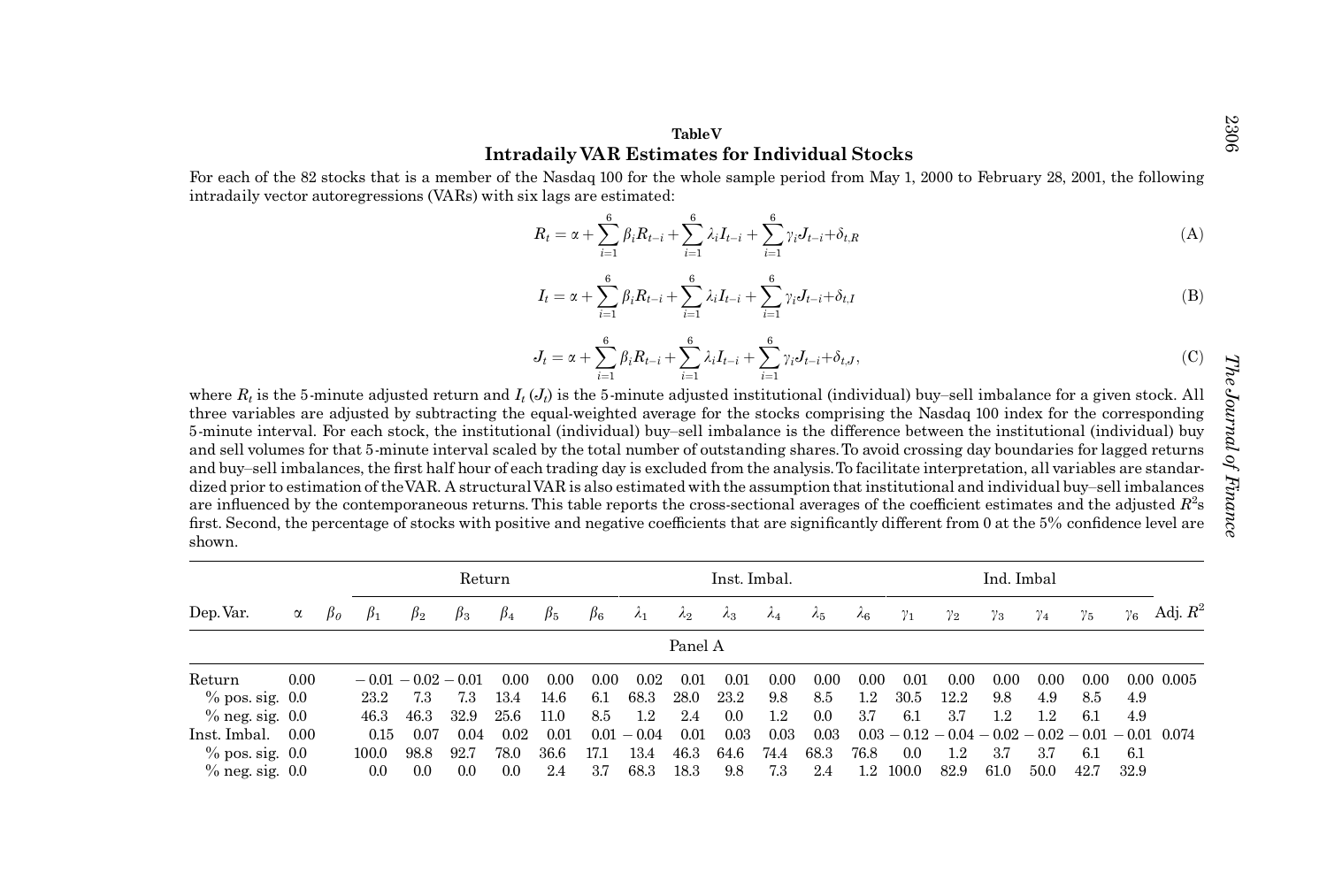| Ind. Imbal.<br>$\%$ pos. sig. 0.0<br>$\%$ neg. sig. 0.0 | 0.00 |              | 0.0<br>96.3 | 1.2.<br>95.1          | $-0.08 - 0.05 - 0.03 - 0.02 - 0.01 - 0.01 - 0.03 - 0.02 - 0.01 - 0.01 - 0.01$<br>$1.2\,$<br>87.8 | $1.2\,$<br>76.8 | 1.2.<br>41.5 | 2.4<br>26.8 | 2.4<br>76.8 | 4.9<br>67.1                  | 8.5<br>46.3 | 2.4<br>40.2 | 2.4<br>32.9 | $-0.01$<br>3.7<br>37.8 | 0.20<br>100.0<br>0.0 | 0.09<br>100.0<br>0.0                      | 0.07<br>98.8<br>0.0 | 0.05<br>96.3<br>$1.2\,$ | 0.05<br>97.6<br>$1.2\,$ | 93.9<br>0.0   | 0.05 0.133   |
|---------------------------------------------------------|------|--------------|-------------|-----------------------|--------------------------------------------------------------------------------------------------|-----------------|--------------|-------------|-------------|------------------------------|-------------|-------------|-------------|------------------------|----------------------|-------------------------------------------|---------------------|-------------------------|-------------------------|---------------|--------------|
|                                                         |      |              |             |                       |                                                                                                  |                 |              |             |             | Panel B                      |             |             |             |                        |                      |                                           |                     |                         |                         |               |              |
| Return                                                  | 0.00 |              |             | $-0.01 - 0.02 - 0.01$ |                                                                                                  | 0.00            | 0.00         | 0.00        | 0.02        | 0.01                         | 0.01        | 0.00        | 0.00        | 0.00                   | 0.01                 | 0.00                                      | 0.00                | 0.00                    | 0.00                    | $0.00 -$      | -0.005       |
| $\%$ pos. sig. 0.0                                      |      |              | 23.2        | 7.3                   | 7.3                                                                                              | 13.4            | 14.6         | 6.1         | 68.3        | 28.0                         | 23.2        | 9.8         | 8.5         | $1.2\,$                | 30.5                 | 12.2                                      | 9.8                 | 4.9                     | 8.5                     | 4.9           |              |
| $\%$ neg. sig. 0.0                                      |      |              | 46.3        | 46.3                  | 32.9                                                                                             | 25.6            | 11.0         | 8.5         | 1.2         | 2.4                          | $0.0\,$     | $1.2\,$     | $0.0\,$     | 3.7                    | 6.1                  | 3.7                                       | 1.2.                | $1.2\,$                 | 6.1                     | 4.9           |              |
| Inst. Imbal.                                            |      | $0.00\ 0.05$ | 0.15        | 0.07                  | 0.04                                                                                             | 0.03            | 0.01         | 0.01        | $-0.04$     | 0.01                         | 0.03        | 0.03        | 0.03        |                        |                      | $0.03 - 0.12 - 0.04 - 0.02 - 0.02 - 0.01$ |                     |                         |                         | $-0.01$ 0.079 |              |
| $\%$ pos. sig. 0.0 79.3 100.0 100.0                     |      |              |             |                       | 92.7                                                                                             | 81.7            | 37.8         | 18.3        | 12.2        | 45.1                         | 65.9        | 74.4        | 67.1        | 78.0                   | $0.0^{\circ}$        | 1.2                                       | -3.7                | 3.7                     | 4.9                     | 6.1           |              |
| $\%$ neg. sig. 0.0                                      |      | 4.9          | $0.0\,$     | 0.0                   | $0.0\,$                                                                                          | $0.0\,$         | 2.4          | 3.7         | 69.5        | 19.5                         | 9.8         | 7.3         | 2.4         | 1.2                    | 100.0                | 81.7                                      | 61.0                | 51.2                    | 43.9                    | 35.4          |              |
| Ind. Imbal.                                             |      |              |             |                       | $0.00 \quad 0.00 - 0.08 - 0.05 - 0.03 - 0.02 - 0.01 - 0.01$                                      |                 |              |             |             | $-0.03 - 0.02 - 0.01 - 0.01$ |             |             | $-0.01$     | $-0.01$                | 0.20                 | 0.09                                      | 0.07                | 0.05                    | 0.05                    |               | $0.05$ 0.136 |
| $\%$ pos. sig. 0.0 30.5                                 |      |              | $0.0\,$     | $1.2\,$               | $1.2\,$                                                                                          | $1.2\,$         | $1.2\,$      | $1.2\,$     | 2.4         | 4.9                          | 8.5         | 2.4         | 2.4         | 3.7                    | 100.0                | 100.0                                     | 98.8                | 96.3                    | 97.6                    | 93.9          |              |
| $\%$ neg. sig. 0.0 41.5                                 |      |              | 95.1        | 95.1                  | 86.6                                                                                             | 78.0            | 43.9         | 28.0        | 78.0        | 67.1                         | 45.1        | 39.0        | 31.7        | 37.8                   | 0.0                  | 0.0                                       | 0.0                 | 1.2                     | $1.2\,$                 | 0.0           |              |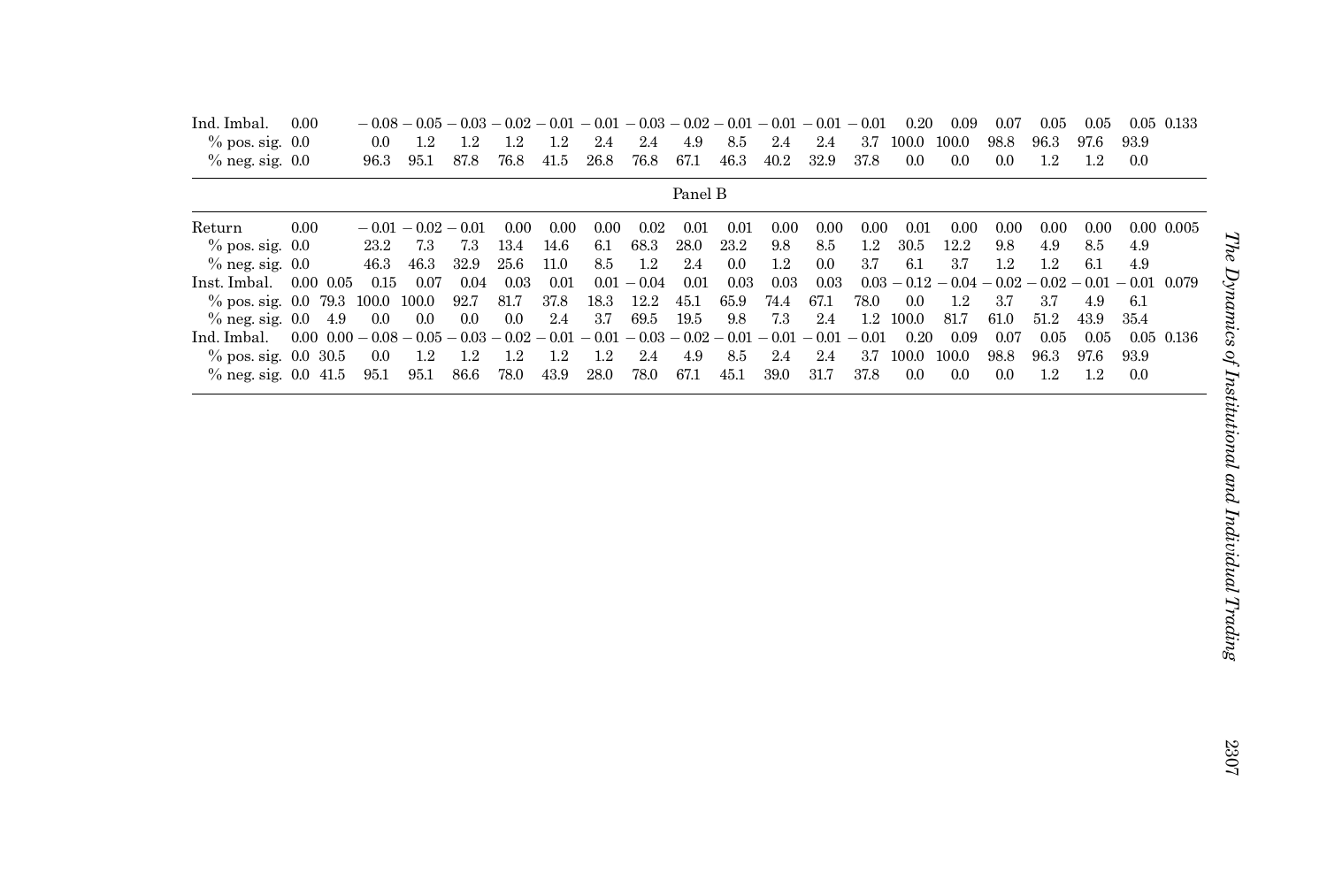the positive relation between institutional imbalances and past returns. Fourth, individuals tend to herd within the trading day as well. Individual imbalances are strongly related to past individual imbalances. Interestingly, the relation between individual buy-sell imbalances and past individual trading imbalances is much stronger than the relation between institutional trading activity and its past values. As expected, individual activity is negatively related to past institutional imbalances.

There is also some evidence of a small but statistically significant short-term return predictability for lagged individual and institutional imbalances. In the return equation, the lagged one-period institutional (individual) trading imbalances have a positive and statistically significant influence on the next 5-minute interval's stock price for  $68.3\%$   $(30.5\%)$  of the stocks. The magnitude of the effect is not large, however, as a one standard deviation increase in institutional net buying activity leads only to a 0.02% increase in next-period's return.The magnitude of the explained variation is also small as the adjusted  $R^2$  for the return equation is 0.005, compared with 0.074 and 0.133 for the institutional and individual imbalance equations.

Panel B of Table V contains similar regressions except that contemporaneous returns are also included for the imbalance equations. The contemporaneous coefficients have little effect on other variables in the system. The average coefficient on contemporaneous returns in the institutional imbalance equation is 0.05, one-third of the coefficient  $(0.15)$  on lagged returns. The coefficient on the contemporaneous return in the individual imbalance equation is 0, indicating that price pressure is not the predominant force driving the strong relation between returns and imbalances found at the daily level.

One check of the classification method of institutions and individuals would be to examine block trades that are likely to be from institutions.To reexamine our findings with this alternative classification method, we examine VAR results similar to Panel B of Table V, with institutional trades greater than 10,000 shares and individual trades less than 10,000 shares. In unreported results, we ¢nd that the magnitude of past returns in the imbalance equation is slightly lower than with small- and medium-size institutional trades in Panel A at lag one, but the patterns are more persistent. Contemporaneous price pressure effects are again only a fraction of the momentum effect.

To more thoroughly examine the relation between imbalances and returns over the entire trading day, we decompose the daily covariance between institutional imbalances and excess stock returns in 5-minute increments. The fraction of the daily covariance due to the 5-minute contemporaneous covariance between excess institutional imbalances and returns is 5.03%.The fraction of the daily covariance between institutional imbalances and returns in the previous 5-minute period is  $16.19\%, 24.23\%$  from  $-30$  to  $-5$  minutes, and 47.15% for all other previous intradaily returns.The covariance between institutional imbalances and future returns in the next half hour is 4.74% of the daily covariance and 2.65% over the rest of the trading day.The strong daily positive (negative) correlation between changes in institutional (individual) ownership and returns can almost entirely be explained by net trading imbalances occurring subsequent to return moves.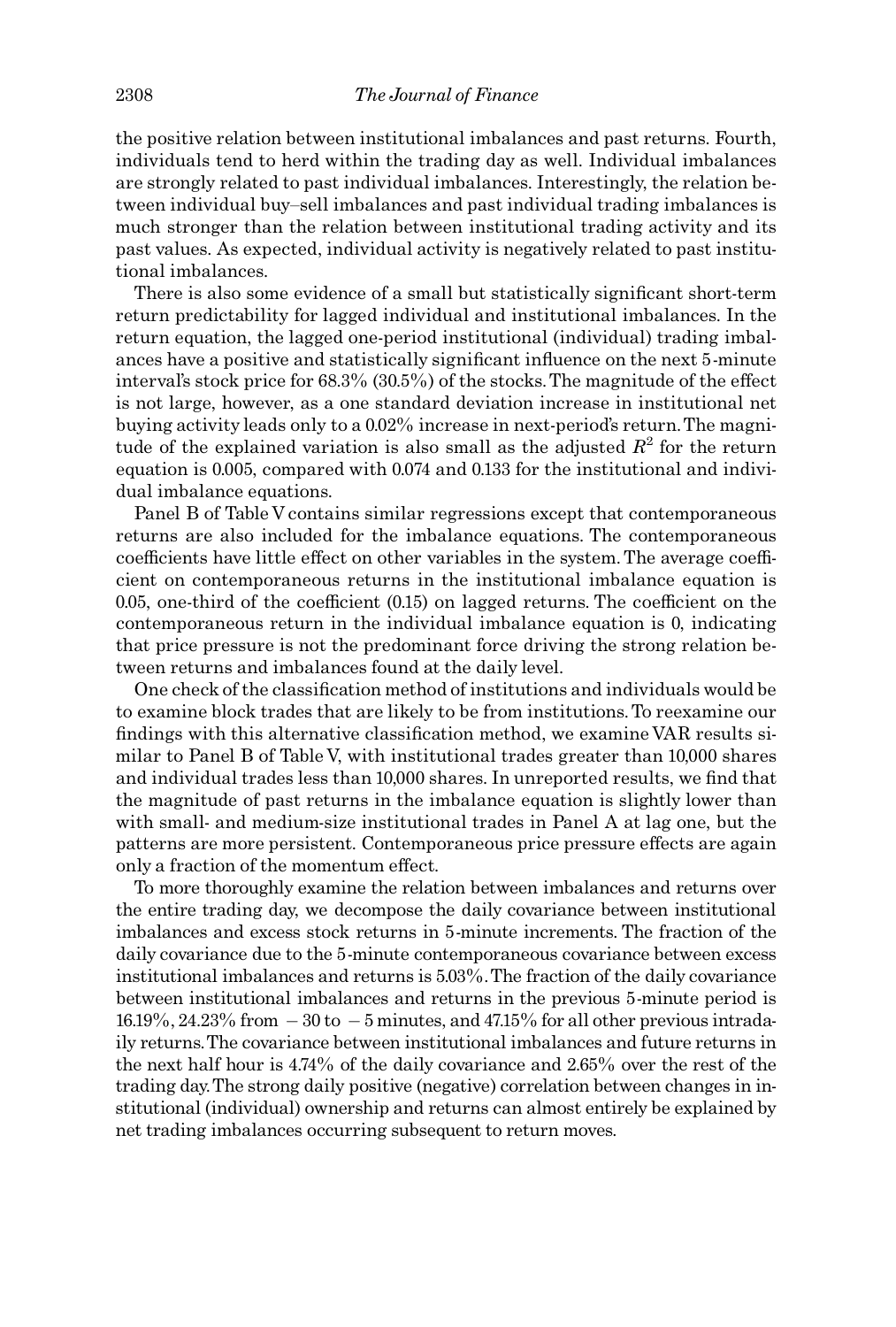#### V. Interpretation

Our evidence indicates that institutional trades follow prices and the impact of institutional trading on prices is minimal. However, what appears to be institutional trades following past stock returns may actually be due to price impact. Perhaps institutions submit limit buy orders and then, in an attempt to accumulate the appropriate number of shares to fill the orders, the market maker bids up the stock's price prior to execution of the trade. Conversely, prices may move with institutions and individuals subsequently trading in the same direction either because of trading on common information or because they are simply trading based on past price movements.We examine the possibility of these explanations in several ways both intradaily and daily.

#### A. IntradailyActivity

#### A.1. Market Maker Activity Surrounding Block Trades

Abnormal return movements may cause institutional trading activity, but trading activity may also drive price movements. Unfortunately, our data does not include order characteristics and we only identify executions.<sup>21</sup> Even order data, however, has limitations, as large orders are commonly submitted to brokers piecemeal. Large orders may be ¢lled in small pieces as well and may be canceled or revised based on price impact costs as trading interests are revealed.We examine the price impact from market makers buying up shares on behalf of the institutions by examining the activity of individual market makers.

Examining the net buying and selling behavior of the market maker that is responsible for most of the trading activity in a large trading imbalance is also informative. In Figure 5, we examine market maker behavior around periods of large institutional buy and sell imbalances (as reported in Panels A and B of Figure 3). Most of the institutional imbalances go through one market maker and we examine whether the price run-up in the 30-minute interval prior to the imbalance is due to the leading market maker accumulating inventory to sell to his institutional clients. Figure 5 shows that the buying activity of this market maker is trivial compared to the size of the position he eventually sells. We find symmetric results for large sell imbalances.

It is possible that prior to a large institutional buy order other market makers accumulate inventory and hence drive up prices. However, Figure 5 shows that, on average, other market makers do not increase their inventory positions prior to large buy trades (nor decrease their positions prior to large sell trades), suggesting that they do not consistently learn of these trades in advance. Furthermore, information leakage cannot explain the patterns observed for individual investors. As previously shown in Panels C and D of Figure 3, net buying activity for individual investors is larger than selling activity by institutions around the

<sup>&</sup>lt;sup>21</sup> Using Plexus data from January 1991 to March 1993, Keim and Madhavan (1995) find that institutions that use technical analysis have a propensity to submit more buy orders following past positive 1- and 8-week returns.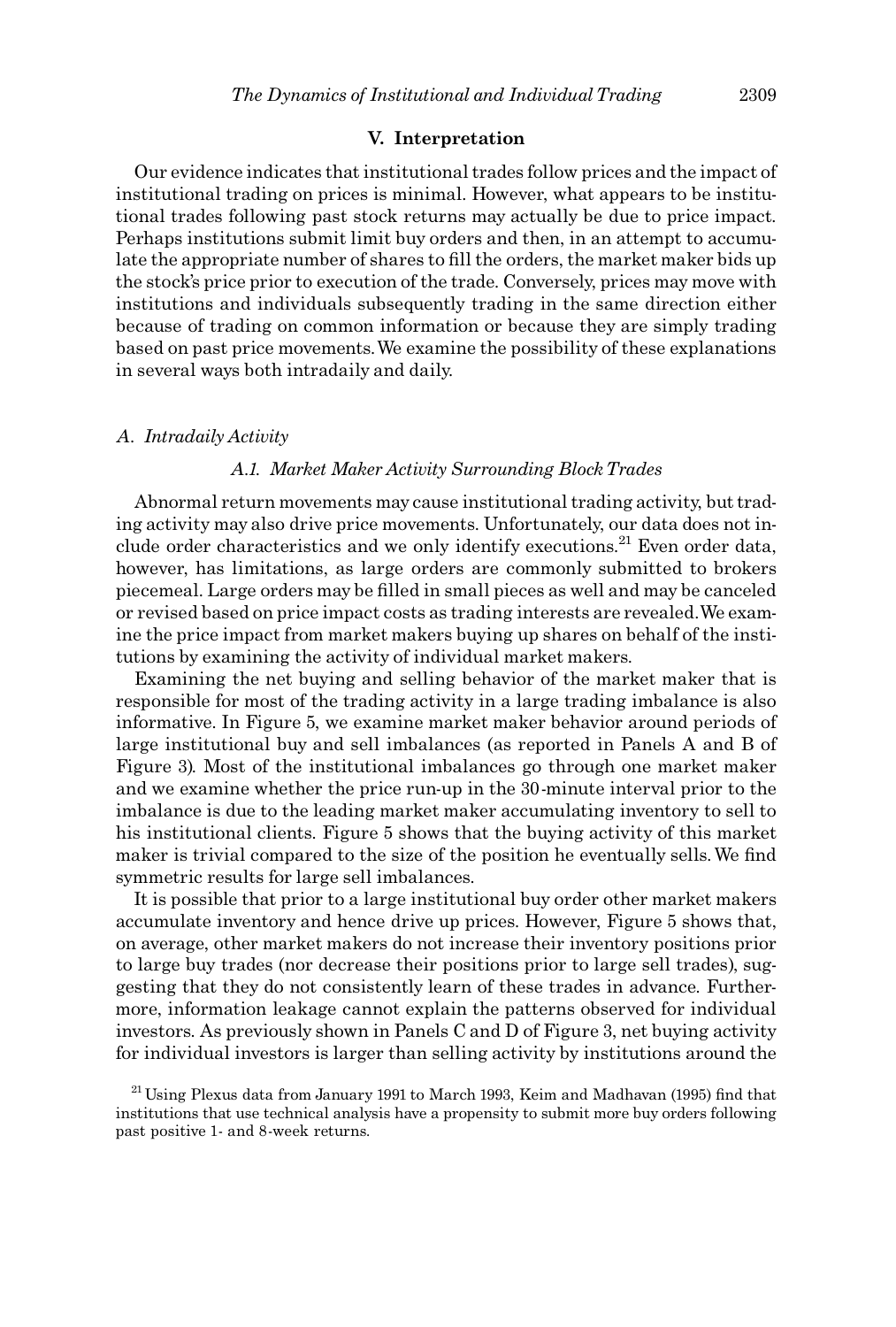

Figure 5. Intradaily market maker trading activity around 5 -minute intervals of extreme institutional buy-sell imbalances. Each trading day is divided into 78 5-minute intervals from 9:30 a.m. to 4:00 p.m. For each interval for each of the 82 stocks that is a member of the Nasdaq 100 for the whole sample period, excess returns and institutional and market maker buy-sell imbalances (Inst. Imbal. and MM Imbal., expressed in 1/1000 of a percent) are computed. For each stock, institutional (market maker) buy^sell imbalance is the difference between the institutional (market maker) buy and sell volumes for that 5-minute interval scaled by the total number of outstanding shares. Excess return, expressed in percentages, is the difference between the return on the stock and the equal-weighted Nasdaq 100 return. The 50 intervals with the largest (smallest) institutional imbalances are then selected for each stock. This figure plots the cumulative excess returns and institutional and market maker imbalances for the 30-minute periods (- 6 to  $+6$ ) surrounding the event. The buy-sell imbalances for the most active market maker in interval 0 are also shown. To avoid crossing day boundaries while examining  $-6$  to  $+6$ intervals, the events are selected from the seventh interval  $(10:00-10:05 \text{ a.m.})$  through the 72nd interval (3:25-3:30 p.m.).

time of a large return move, but is preceded by negative return movements.These negative returns cannot be driven by net buying activity from market makers.

## A.2. Market Maker Activity Surrounding Positive Excess Returns

Panels A and B of Figure 4 demonstrate that large institutional imbalances follow extreme returns. In fact, the largest buying and selling activity occurs in the 5-minute interval immediately following the large abnormal return. For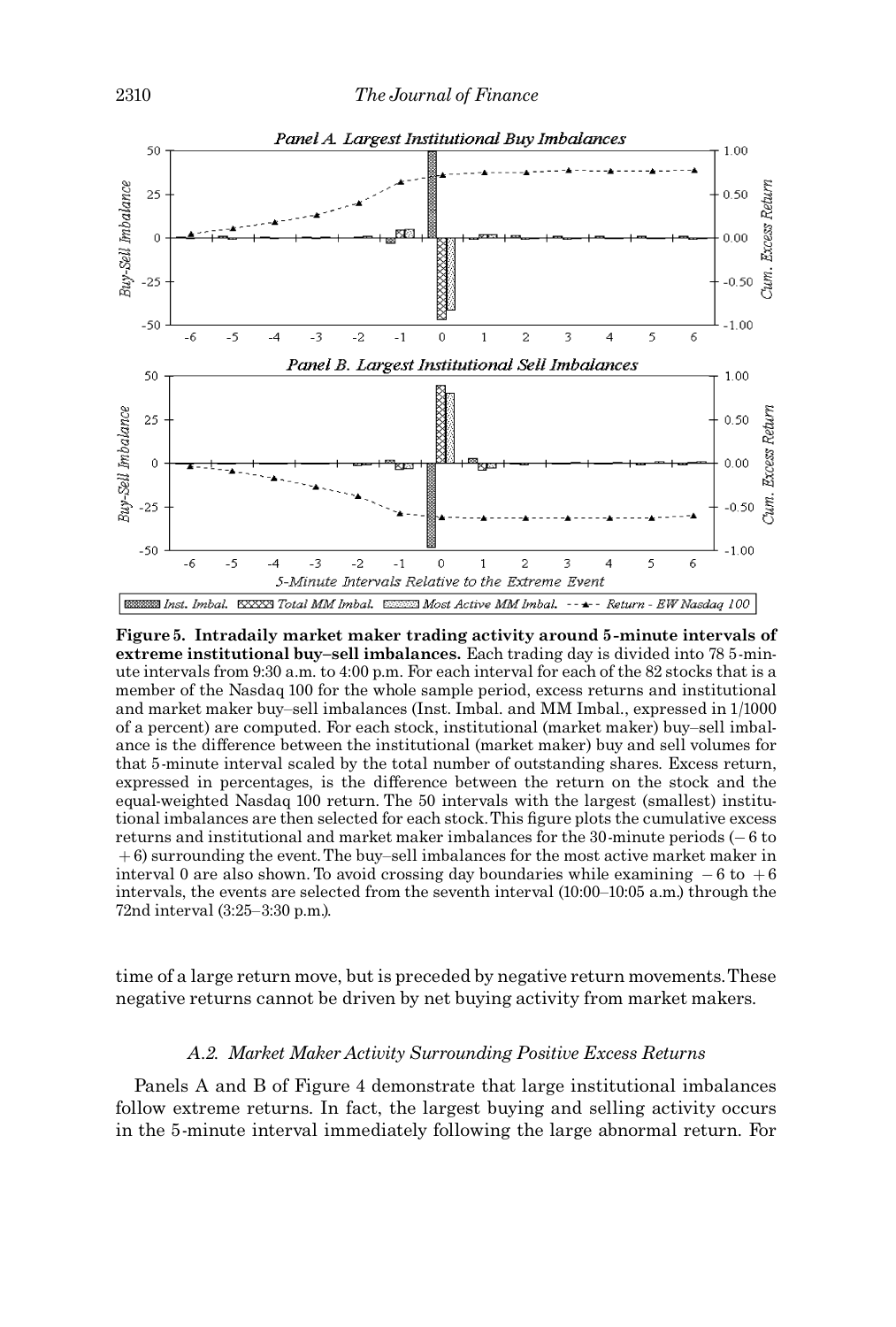positive returns, we locate the market maker who is responsible for selling the most shares in the 5 minutes following (period 1) the large price move. If the positive return is due to this market maker accumulating inventory prior to selling to the institutions, we might expect large buying activity by this market maker during or before the period of the contemporaneous price movement.

Figure 6 details imbalances for institutions, all market makers, and the market maker who sells the most during the 5-minute interval following the extreme return. We find that on average the most active market maker is responsible for approximately 101% of the institutional imbalance in the period following the large return, but he buys almost no inventory during the period of the 5-minute price increase. Contrary to the explanation that the institutional price impact is disguised as market makers accumulating inventory for them, the most active market maker contemporaneously buys only 7.43% of the shares that this same market maker will sell during the next 5-minute interval. We observe similar findings around periods of extreme negative returns.

#### A.3. VAR Results

If the relation between institutional (individual) trading and past returns is simply driven by market makers accumulating inventory prior to block trades, we might expect our results to disappear after excluding block trades. Block trades represent 28.07% of total trading volume and 55.85% of institutional trading volume. To the extent that some institutional brokerage houses handle some trades for individuals, focusing on trades less than 10,000 shares may be a weaker test of institutional trading activity.To mitigate problems with this partition, we eliminate all institutional and individual block trades and for institutions eliminate small trades for less than 500 shares.

TableVI presents intradailyVAR results with the contemporaneous returns in the institutional and individual imbalance equations (analogous to Panel B of TableV). First, although the magnitude of the trading activity is diminished, the results inTableVI for medium-size institutional trades indicate that institutional trades strongly follow past returns. Second, there is even more evidence of persistent trading behavior by institutions. In the institutional imbalance equation, the coefficient on lagged one-period institutional imbalances is 0.16 as compared to - 0.04 in Panel B of TableV.

Third, the contemporaneous 5-minute relation between returns and institutional imbalances is nearly unchanged. Even though the importance of past returns in influencing institutional imbalances is somewhat weaker, the coefficient on lagged one-period return (0.09) is still more than two times greater than that on the contemporaneous return (0.04). In sum, it appears that the basic conclusion remains—intradaily institutional trades following prices and persistence in institutional trading are more important than contemporaneous price pressure.

## B. Daily Evidence

The competing hypotheses about what is driving institutional trades in the same direction as price movements also have testable implications at the daily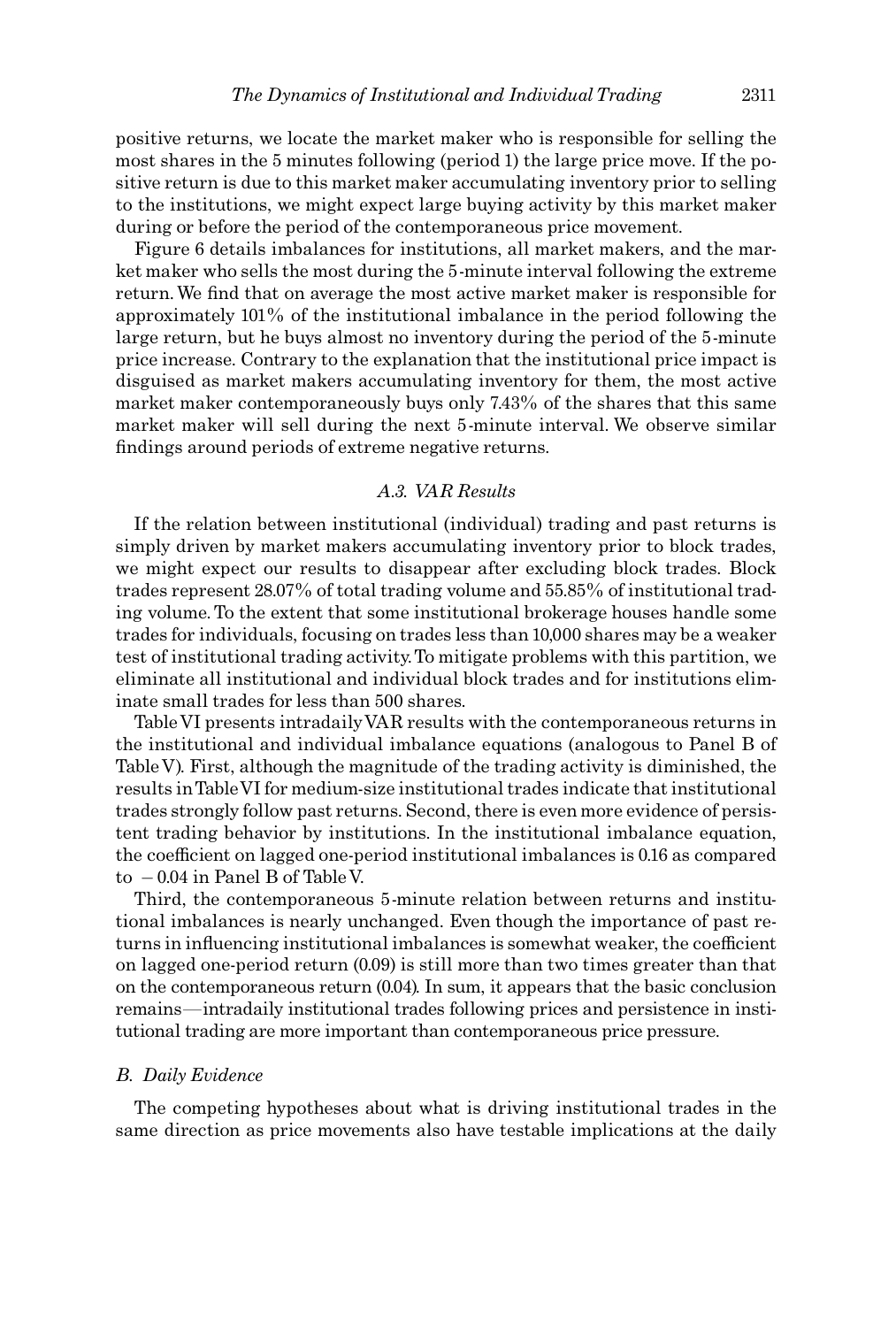

Figure 6. Intradaily market maker trading activity around 5 -minute intervals of extreme returns. Each trading day is divided into 78 5-minute intervals from 9:30 a.m. to 4:00 p.m. For each interval for each of the 82 stocks that is a member of the Nasdaq 100 for the whole sample period, excess returns and institutional and market maker buy-sell imbalances (Inst. Imbal. and MM Imbal., expressed in 1/1000 of a percent) are computed. For each stock, institutional (market maker) buy-sell imbalance is the difference between the institutional (market maker) buy and sell volumes for that 5-minute interval scaled by the total number of outstanding shares. Excess return, expressed in percentages, is the difference between the return on the stock and the equal-weighted Nasdaq 100 return. The 50 intervals with the largest (smallest) excess returns are then selected for each stock. This figure plots the cumulative excess returns and institutional and market maker imbalances for the 30-minute periods (– 6 to +6) surrounding the event. The buy–sell imbalances for the most active market maker in interval  $+1$  are also shown. To avoid crossing day boundaries while examining  $-6$  to  $+6$  intervals, the events are selected from the seventh interval  $(10:00-10:05 \text{ a.m.})$  through the 72nd interval  $(3:25-3:30 \text{ p.m.})$ .

horizon. Institutions could be submitting trades in the same direction as previous-day price moves or alternatively, institutions could be working orders over several days.While it may not be possible to completely separate out these competing explanations, we examine them in several ways.

First, if an institution is working a large order over several days, then one might expect these trades as more likely to be due to large block orders. Thus, we examine whether there is evidence of institutional trades following past stock returns for medium-size trades. Panel A of Table VII presents daily VAR results (similar to Panel B of Table IV) with institutional trades for greater than or equal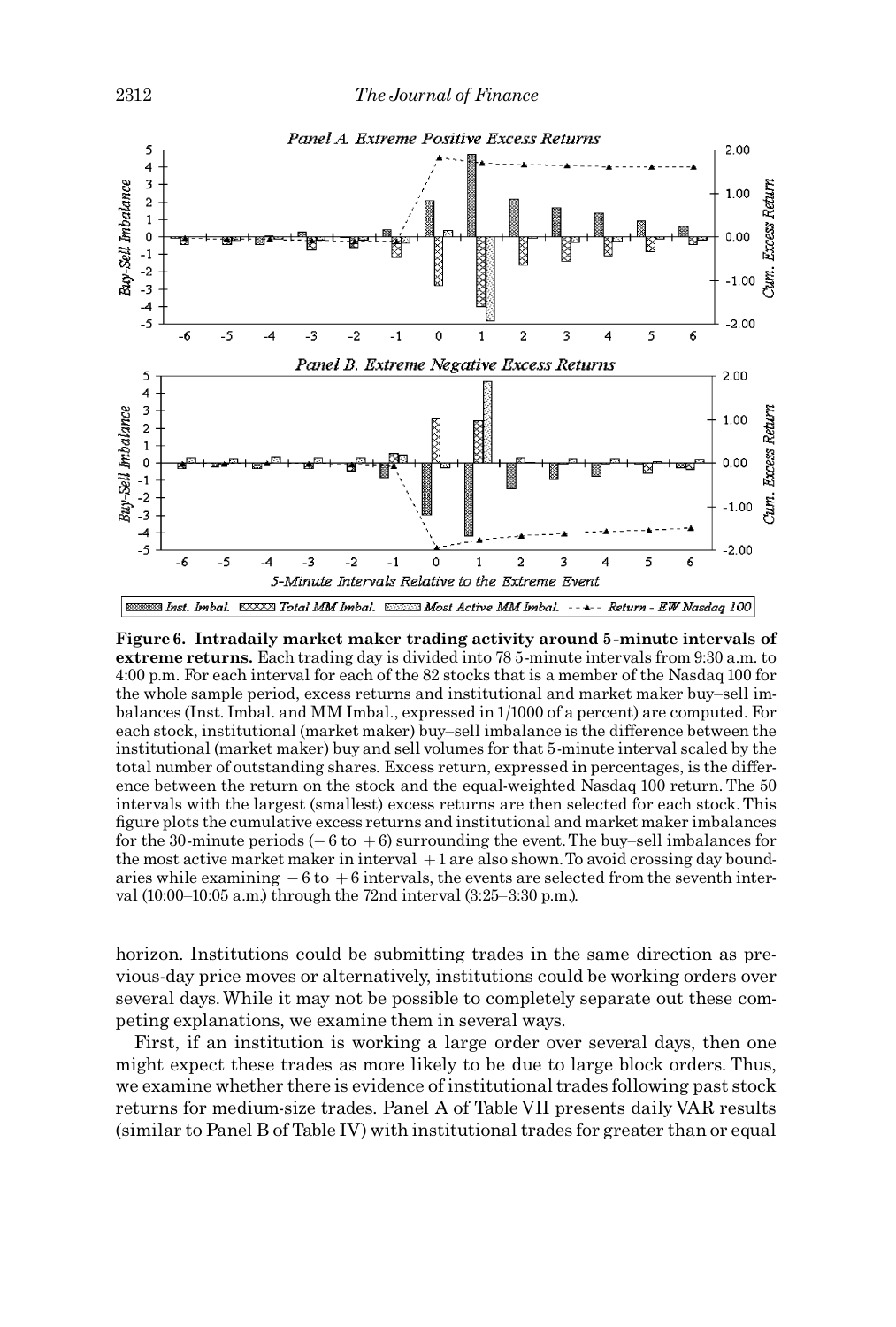## TableVIIntradaily VARs with Medium-Size Trades

For each of the 82 stocks that is <sup>a</sup> member of the Nasdaq 100 for the whole sample period from May 1, 2000 to February 28, 2001, the following intradaily structural vector autoregressions (VARs) with six lags are estimated:

$$
R_{t} = \alpha + \sum_{i=1}^{6} \beta_{i} R_{t-i} + \sum_{i=1}^{6} \lambda_{i} I_{t-i} + \sum_{i=1}^{6} \gamma_{i} J_{t-i} + \delta_{t,R}
$$
(A)

$$
I_{t} = \alpha + \beta_{0}R_{t} + \sum_{i=1}^{6} \beta_{i}R_{t-i} + \sum_{i=1}^{6} \lambda_{i}I_{t-i} + \sum_{i=1}^{6} \gamma_{i}J_{t-i} + \delta_{t,I}
$$
(B)

$$
J_t = \alpha + \beta_0 R_t + \sum_{i=1}^6 \beta_i R_{t-i} + \sum_{i=1}^6 \lambda_i I_{t-i} + \sum_{i=1}^6 \gamma_i J_{t-i} + \delta_{t,J},
$$
 (C)

where  $R_t$  is the 5-minute adjusted return and  $I_t$  ( $J_t$ ) is the 5-minute adjusted institutional (individual) buy–sell imbalance for a given stock. All three variables are adjusted by subtracting the equal-weighted average for the stocks comprising the Nasdaq 100 index for the corresponding 5-minute interval. For each stock, the institutional (individual) buy-sell imbalance is the difference between the institutional (individual) buy and sell volumes for that 5-minute interval scaled by the total number of outstanding shares, where the buy and sell volumes only include trades for greater than or equal to 500 and less than 10,000 (less than 10,000) shares. To avoid crossing day boundaries for lagged returns and buy-sell imbalances, the first half hour of each trading day is excluded from the analysis. To facilitate interpretation, all variables are standardized prior to estimation of the VAR. This table reports the cross-sectional averages of the coefficient estimates and the adjusted  $R^2$ s first. Second, the percentage of stocks with positive and negative coefficients that are significantly different from zero at the five percent confidence level are shown.

|                    |                   |                   |                       | Return  |         |           |                |         |             | Inst. Imbal.    |             |                 |               |             |            |              | Ind. Imbal |                   |              |            |            |
|--------------------|-------------------|-------------------|-----------------------|---------|---------|-----------|----------------|---------|-------------|-----------------|-------------|-----------------|---------------|-------------|------------|--------------|------------|-------------------|--------------|------------|------------|
|                    | $\alpha$          | $\beta_0$         | $\beta_1$             | $p_2$   | $p_3$   | $\beta_4$ | $\beta_5$      | Þ6      | $\lambda_1$ | $\mathcal{L}_2$ | $\lambda_3$ | $\mathcal{L}_4$ | $\lambda_{5}$ | $\lambda_6$ | $\gamma_1$ | $\gamma_{2}$ | γз         | Y4                | $\gamma_{5}$ | $\gamma_6$ | Adj. $R^2$ |
| Return             | 0.00              |                   | $-0.01$               | $-0.01$ | 0.00    | 0.00      | 0.00           | 0.00    | 0.01        | 0.00            | 0.00        | -0.00           | 0.00          | 0.00        | 0.01       | 0.00         | 0.00       | 0.00              | 0.00         | 0.00       | 0.004      |
| $\%$ pos. sig. 0.0 |                   |                   | 25.6                  | 9.8     | 12.2    | 13.4      | 14.6           | 9.8     | 41.5        | 14.6            | 12.2        | 2.4             | 7.3           | 8.5         | 30.5       | 6.1          | 3.7        | 3.7               | 7.3          | 6.1        |            |
| $\%$ neg. sig. 0.0 |                   |                   | 46.3                  | 42.7    | 25.6    | 17.1      | 4.9            | 7.3     | $1.2\,$     | 9.8             | 6.1         | 3.7             | 4.9           | 2.4         | 9.8        | 9.8          | 8.5        | 3.7               | 7.3          | 7.3        |            |
| Inst. Imbal.       | 0.00 <sub>1</sub> | 0.04              | 0.09                  | 0.02    | 0.00    | 0.00      | 0.00           | $-0.01$ | 0.16        | 0.08            | 0.06        | 0.05            | 0.05          | 0.04        | 0.01       | 0.01         | 0.00       | 0.00 <sub>1</sub> | 0.00         | $-0.01$    | 0.087      |
| $\%$ pos. sig. 0.0 |                   | 69.5              | 96.3                  | 53.7    | 17.1    | 12.2      | 3.7            | $1.2\,$ | 100.0       | 98.8            | 97.6        | 96.3            | 98.8 97.6     |             | 30.5       | 25.6         | 6.1        | 14.6              | 12.2         | 9.8        |            |
| $\%$ neg. sig. 0.0 |                   | 9.8               | 0.0                   | 12.2    | 15.9    | 15.9      | 8.5            | 22.0    | 0.0         | $1.2\,$         | 0.0         | 1.2.            | 0.0           | 0.0         | 37.8       | 17.1         | 19.5       | 14.6              | 18.3         | 18.3       |            |
| Ind. Imbal.        | 0.00              | 0.00 <sub>1</sub> | $-0.10 - 0.06 - 0.04$ |         |         | $-0.03$   | $-0.02 - 0.01$ |         | 0.00        | 0.00            | 0.00        | 0.00            | 0.00          | 0.00        | 0.23       | 0.10         | 0.07       | 0.06              | -0.06        | 0.06       | 0.164      |
| $\%$ pos. sig. 0.0 |                   | 36.6              | 0.0                   | $1.2\,$ | $1.2\,$ | $^{1.2}$  | 1.2            | 0.0     | 23.2        | 9.8             | 23.2        | 18.3            | 19.5          | 17.1        | 100.0      | 100.0        | 97.6       | 96.3              | 98.8         | 100.0      |            |
| $\%$ neg. sig. 0.0 |                   | 41.5              | 96.3                  | 97.6    | 95.1    | 87.8      | 64.6           | 39.0    | 29.3        | 17.1            | 9.8         | 3.7             | 3.7           | 7.3         | 0.0        | 0.0          | 0.0        | 0.0               | 0.0          | 0.0        |            |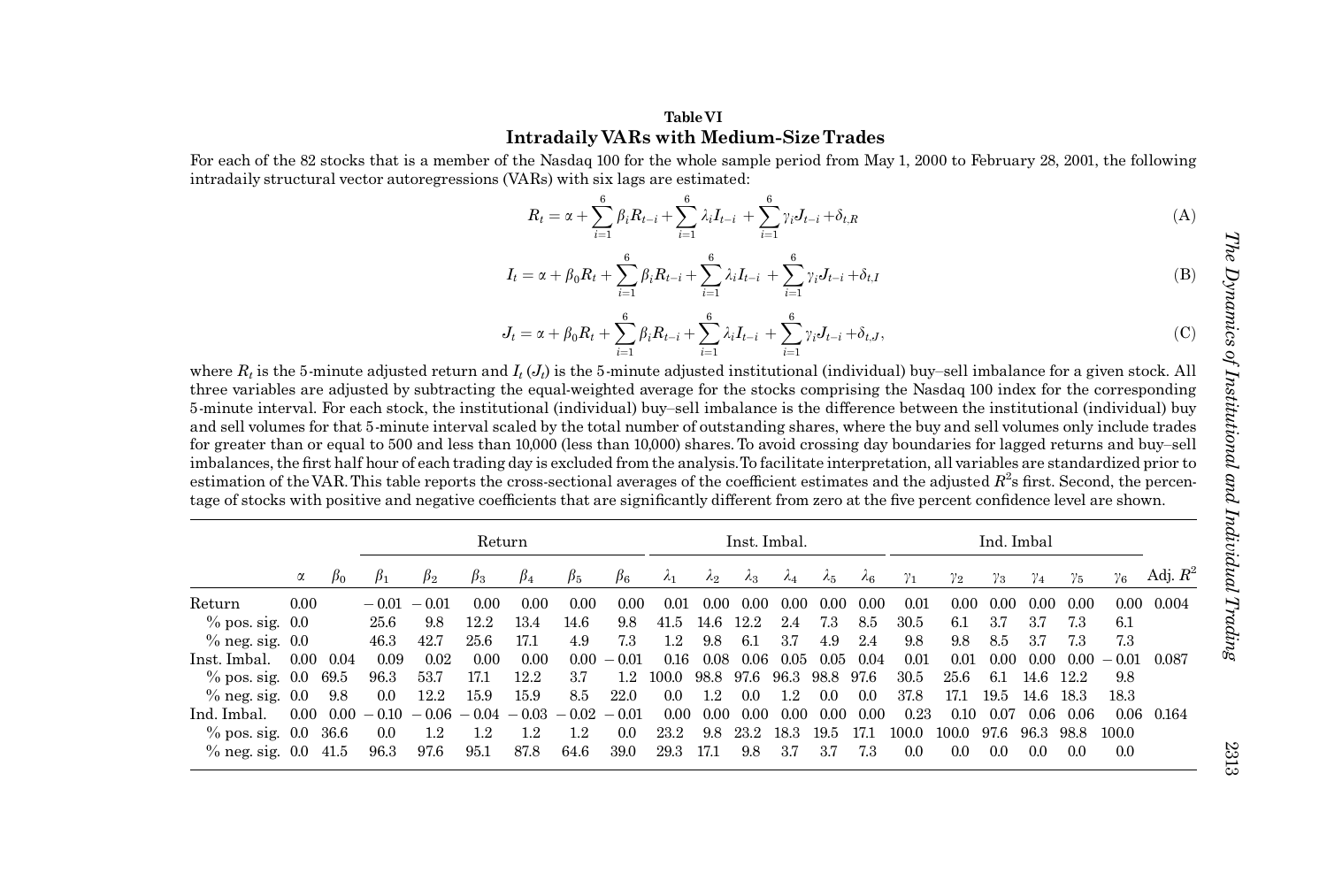to 500 and less than 10,000 shares. Panel A shows that medium-size institutional imbalances follow the previous day's return although not with the same magnitude as shown previously in Panel B of Table IV. A 1 standard deviation increase in the previous day's return leads to a 0.07 standard deviation increase in today's institutional imbalance and  $23.2\%$  of the firms have positive significant coefficients at the 5% level. Imbalances are related to past imbalances with only weak evidence of predictability in daily returns.

We next investigate the relation between afternoon institutional imbalances and the lagged returns. If a large institutional order is placed near the close of a trading day, then it is reasonable that the order may not be fully filled the same day. Alternatively, if the patterns we observe are not solely from institutional orders being ¢lled across trading days but rather from institutional orders being placed in the same direction as the previous trading day's return, then we expect afternoon institutional imbalances to be related to the previous trading day's return.<sup>22</sup> Panel B examines regressions of afternoon institutional imbalances on the past 5 day's returns and institutional imbalances. If one assumes that spillovers in orders across days would likely be filled in the morning of the next trading day, then the results in Panel B suggest that our findings are not driven by large institutional orders taking a long time to be filled. A 1 standard deviation increase in the previous day's return is accompanied with a 0.12 standard deviation increase in today's institutional imbalance. The previous day's return is a significant predictor of this afternoon's imbalances in 31.7% of the firms at the 5% level. Afternoon imbalances are also related to the previous day's imbalances.

We also examine our results for the 10 most active Nasdaq 100 stocks according to May 2000 trading volume. If one thinks that the patterns of institutional trades following past stock returns are driven by orders moving prices and taking time to clear, then one should expect these patterns to be less severe in the 10 most active stocks as these stocks are extremely liquid. Panel C shows that a 1 standard deviation increase in yesterday's return leads to a 0.13 standard deviation increase in this afternoon's imbalances.While we cannot rule out all alternatives, our daily and intradaily evidence suggest that these patterns are in large part due to trading activity following returns.

## VI. Price Reversals and the Relation to Longer Horizons

If buying (selling) activity by positive feedback traders pushes prices beyond fundamentals and/or triggers additional buying (selling) by other investors, then it has a destabilizing influence. However, while trend chasing and herding may move prices away from fundamentals, it may also move prices towards fundamentals if investors infer useful information from other traders (e.g., Bikhchandani et al. (1992), Froot et al. (1992), Hirshleifer et al. (1994), and Hong and Stein (1999)).

 $^{22}$ It is important to note that our sample of Nasdaq 100 stocks is extremely liquid with the average (median) stock experiencing an average volume of 7,783,149 (3,874,913) shares traded per day over the sample period.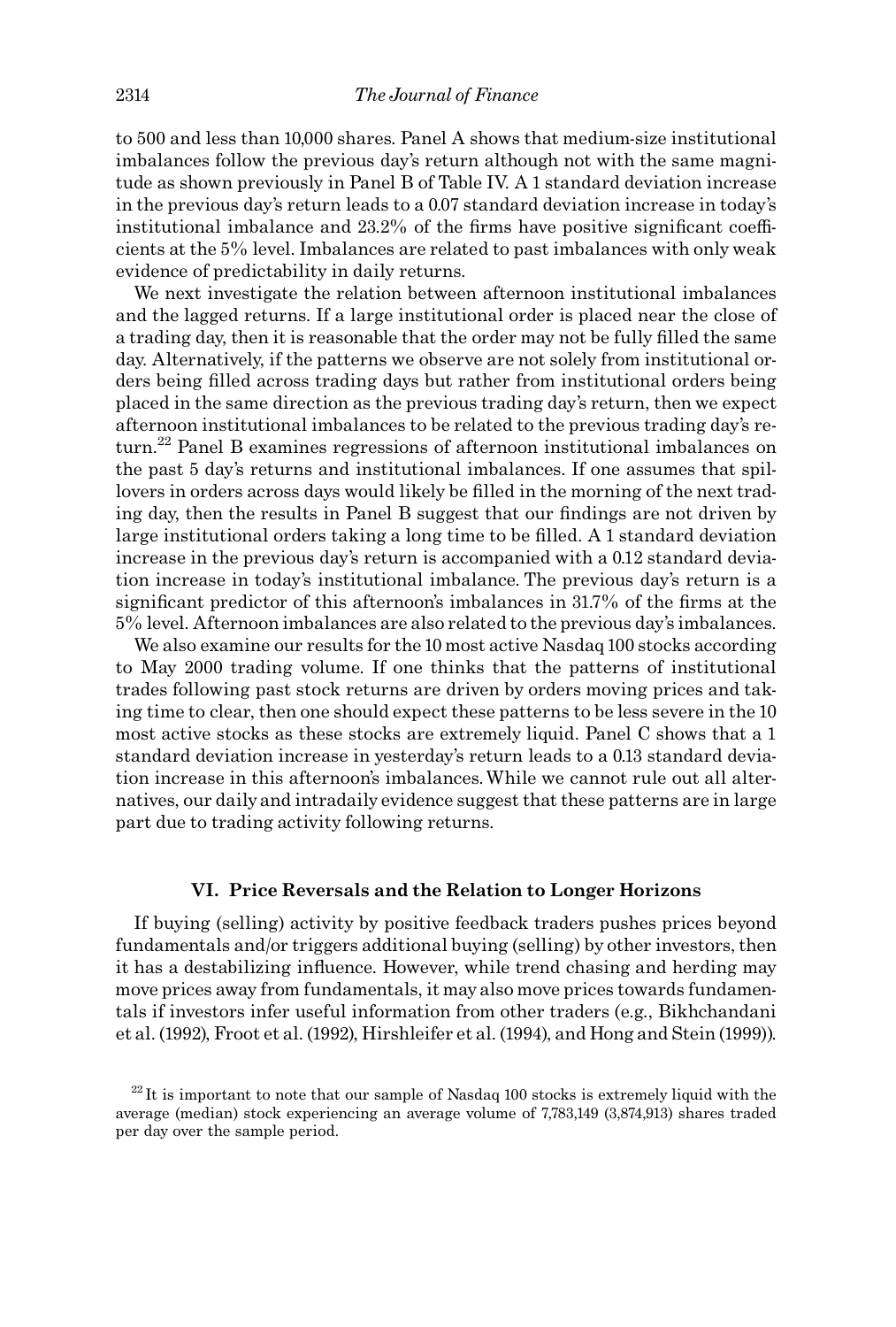# TableVII A Closer Investigation of the Daily Relation between Institutional Imbalances and Lagged Returns

For each of the 82 stocks that is a member of the Nasdaq 100 for the whole sample period from May 1, 2000 to February 28, 2001, the following daily structural vector autoregressions (VARs) with five lags are estimated:

$$
R_{t} = \alpha + \sum_{i=1}^{5} \beta_{i} R_{t-i} + \sum_{i=1}^{5} \lambda_{i} I_{t-i} + \delta_{t,R}
$$
 (A)

$$
I_{t} = \alpha + \beta_{0}R_{t} + \sum_{i=1}^{5} \beta_{i}R_{t-i} + \sum_{i=1}^{5} \lambda_{i}I_{t-i} + \delta_{t,I},
$$
 (B)

where  $R_t$  is the daily adjusted return and  $I_t$  is the daily adjusted institutional buy-sell imbalance for a given stock. Both variables are adjusted by subtracting the equal-weighted average for the stocks comprising the Nasdaq 100 index for the corresponding day. For each stock, the institutional buy-sell imbalance is the difference between the institutional buy and sell volumes for that day scaled by the total number of outstanding shares, where the buy and sell volumes only include trades for greater than or equal to 500 and less than 10,000 shares. Results for theVAR are reported in Panel A. Next, for the same 82 stocks, the following regression is estimated:

$$
I_t^* = \alpha + \sum_{i=1}^5 \beta_i R_{t-i} + \sum_{i=1}^5 \lambda_i I_{t-i} + \delta_{t,i},
$$
 (C)

where  $I_t^*(I_t)$  is the daily adjusted institutional buy-sell imbalance from 12:00 p.m. to 4:00 p.m (for the whole day) for a given stock. For each stock, the institutional buy-sell imbalance is the difference between the institutional buy and sell volumes from 12:00 p.m. to 4:00 p.m (for the whole day) scaled by the total number of outstanding shares. Results for all 82 stocks are reported in Panel B. Panel C reports results for the 10 stocks with the highest average trading volume in May 2000.This table reports the cross-sectional averages of the coefficient estimates and adjusted  $R^2$ s first. Second, the percentage of stocks with positive and negative coefficients that are significantly different from 0 at the  $5\%$  confidence level (% pos. sig. and % neg. sig.) are shown. To facilitate interpretation, all variables are standardized prior to estimation of the regressions.

|                |          |           |           |                | Return                             |                       |           |             |             | Inst. Imbal. |             |         |                        |
|----------------|----------|-----------|-----------|----------------|------------------------------------|-----------------------|-----------|-------------|-------------|--------------|-------------|---------|------------------------|
|                | $\alpha$ | $\beta_0$ | $\beta_1$ | $\beta_2$      | $\beta_3$                          | $\beta_4$             | $\beta_5$ | $\lambda_1$ | $\lambda_2$ | $\lambda_3$  | $\lambda_4$ |         | $\lambda_5$ Adj. $R^2$ |
|                |          |           |           |                |                                    | Panel A               |           |             |             |              |             |         |                        |
| Return         | 0.00     |           |           | $-0.06 - 0.07$ |                                    | $0.01 - 0.02 - 0.01$  |           | 0.01        |             | $0.02\;0.01$ | $-0.01$     | 0.01    | 0.016                  |
| $\%$ pos. sig. | 0.0      |           | 2.4       | $1.2\,$        | 2.4                                | $1.2\,$               | 3.7       | 12.2        | 7.3         | 6.1          | 2.4         | 2.4     |                        |
| $\%$ neg. sig. | 0.0      |           | 12.2      | 15.9           | 2.4                                | 3.7                   | 3.7       | 2.4         | 2.4         | 4.9          | $1.2\,$     | 2.4     |                        |
| Inst. Imbal.   | 0.00     | 0.11      | 0.07      | $-0.01$        |                                    | $-0.04 - 0.04 - 0.02$ |           | 0.18        |             | 0.04 0.02    | 0.02        | 0.02    | 0.117                  |
| $\%$ pos. sig. | $0.0\,$  | 54.9      | 23.2      | $1.2\,$        | 0.0                                | 2.4                   | 2.4       | 62.2        | 7.3         | $1.2\,$      | 11.0        | 6.1     |                        |
| $\%$ neg. sig. | $0.0\,$  | 14.6      | 3.7       | 4.9            | 6.1                                | 8.5                   | 3.7       | 0.0         | $1.2\,$     | $1.2\,$      | 2.4         | 3.7     |                        |
|                |          |           |           |                |                                    | Panel B               |           |             |             |              |             |         |                        |
| Inst. Imbal.   | 0.00     |           |           |                | $0.12 - 0.02 - 0.04 - 0.03 - 0.01$ |                       |           | 0.14        |             | 0.05 0.02    | 0.02        | 0.02    | 0.071                  |
| $\%$ pos. sig. | 0.0      |           | 31.7      | 6.1            | 0.0                                | 0.0                   | 3.7       | 39.0        | 12.2        | 4.9          | 3.7         | 6.1     |                        |
| $%$ neg. sig.  | 0.0      |           | $1.2\,$   | 6.1            | 9.8                                | 9.8                   | 4.9       | 0.0         | 2.4         | 3.7          | 2.4         | $1.2\,$ |                        |
|                |          |           |           |                |                                    | Panel C               |           |             |             |              |             |         |                        |
| Inst. Imbal.   | $-0.01$  |           | 0.13      |                | $0.04 - 0.02 - 0.02 - 0.03$        |                       |           | 0.15        |             | 0.01 0.01    | 0.05        | 0.07    | 0.082                  |
| $\%$ pos. sig. | 0.0      |           | 30.0      | 20.0           | 0.0                                | 0.0                   | 10.0      | 40.0        | 20.0        | 0.0          | 10.0        | 10.0    |                        |
| $\%$ neg. sig. | 0.0      |           | 10.0      | 0.0            | 10.0                               | 10.0                  | 10.0      | 0.0         | 0.0         | 0.0          | 0.0         | 0.0     |                        |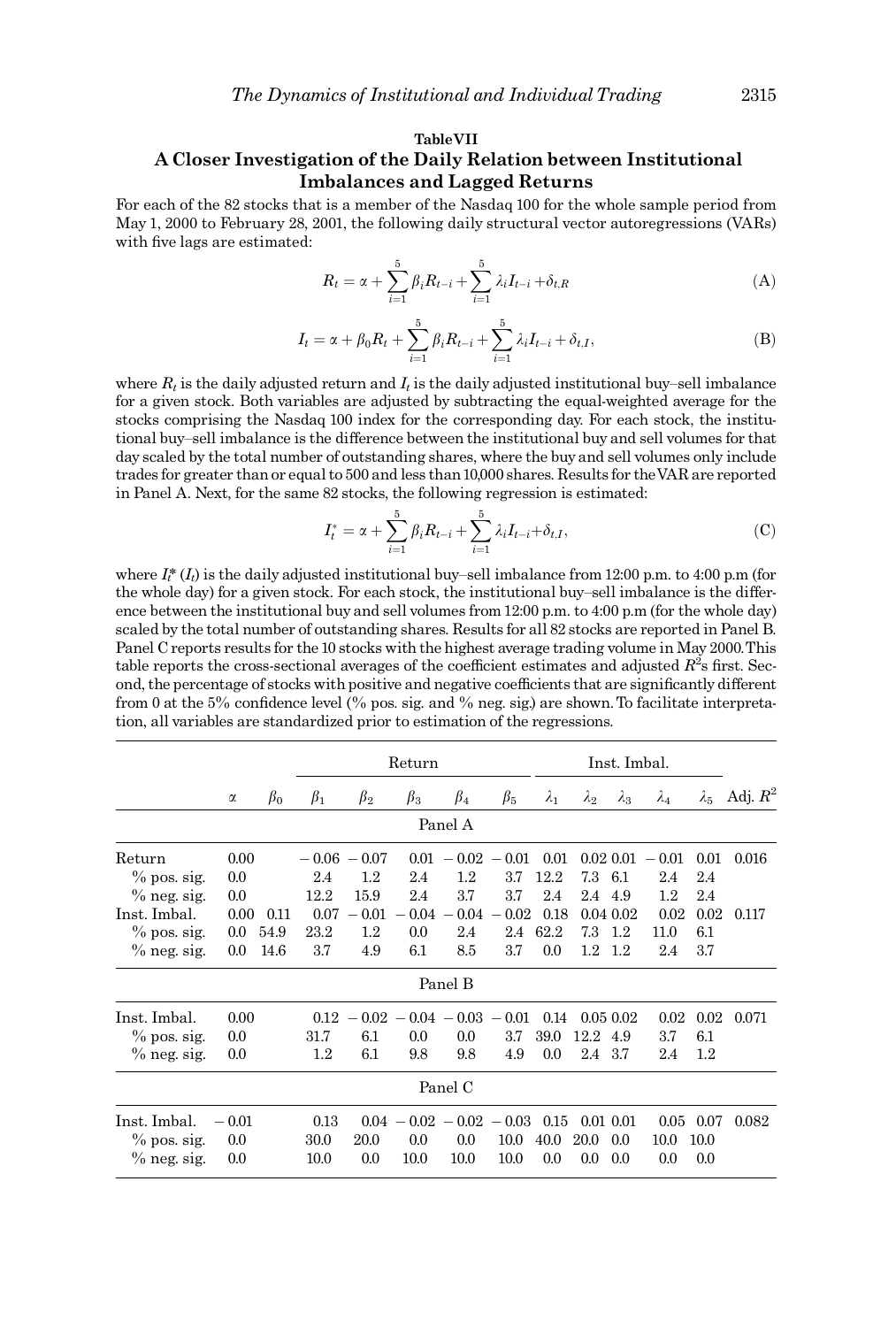Testing for deviations from fundamental value is a difficult task. One obvious testable implication of destabilization is that periods of excessive institutional buying or selling activity will be followed by stock price reversals (although the duration of the reversal may also be variable (DeLong et al. (1990b)).

We examine postformation excess returns for the 10 portfolios ranked by institutional buy^sell imbalances. In unreported results, we ¢nd that the day after portfolio formation, the portfolio with the largest sell imbalances experiences a small positive and insignificant return, while the largest buy imbalance portfolio experiences a small negative and significant return. The return differentials between the high and low institutional buy-sell imbalance portfolios are of the correct sign for a reversal on every day of the week but are insignificant. Interestingly, however, for the week following the ranking day there is a nearly monotonic ordering of cumulative abnormal returns. However, the weekly return difference between the high and low deciles of institutional imbalance is  $-0.67$ but statistically insignificant.<sup>23</sup> Our results do not support reversals. However, a longer time frame is needed to draw clear inferences here.

#### VII. Conclusion

This paper provides interesting cross-sectional evidence on the relation between institutional and individual trading and a stock's past returns, trading persistence, and return predictability. We ¢nd economically and statistically strong evidence of trades following short-term past returns. On the day following extreme return performance, stocks in the top decile of firm performance are 23.9% more likely to be bought in net by institutions (and sold by individuals) than those in the bottom decile of return performance. In addition, there is a strong contemporaneous positive (negative) relation between institutional (individual) trading activity and daily stock returns that is primarily due to intradaily trades following past returns. This finding of daily and intradaily trades strongly following past returns and trading persistence is robust to a variety of different trade-size classi¢cations and methodologies.

We find no evidence that trade imbalances predict return movements at the daily frequency, but intradaily institutional imbalances precede short-term price movements. However, this effect is economically small. Similarly, there is some evidence that institutional imbalances move prices, but this effect is small in comparison to the influence of past price movements on institutional and individual trading activity. As a cautionary note, the relatively small importance of price pressure in our sample of Nasdaq 100 stocks may not carry over to less liquid firms. While our results provide strong evidence at the cross-sectional level, it is important to note that our findings are not necessarily generalizable to the

 $^{23}$  We also form a portfolio that is long in the two largest institutional buy imbalance portfolios and short in the two sell imbalance portfolios and find that the return on this difference portfolio is marginally insignificant (p-value  $= 0.059$ ). We also rank on weekly institutional imbalances but find no evidence of differences in subsequent weekly stock returns between those with high and low institutional imbalances.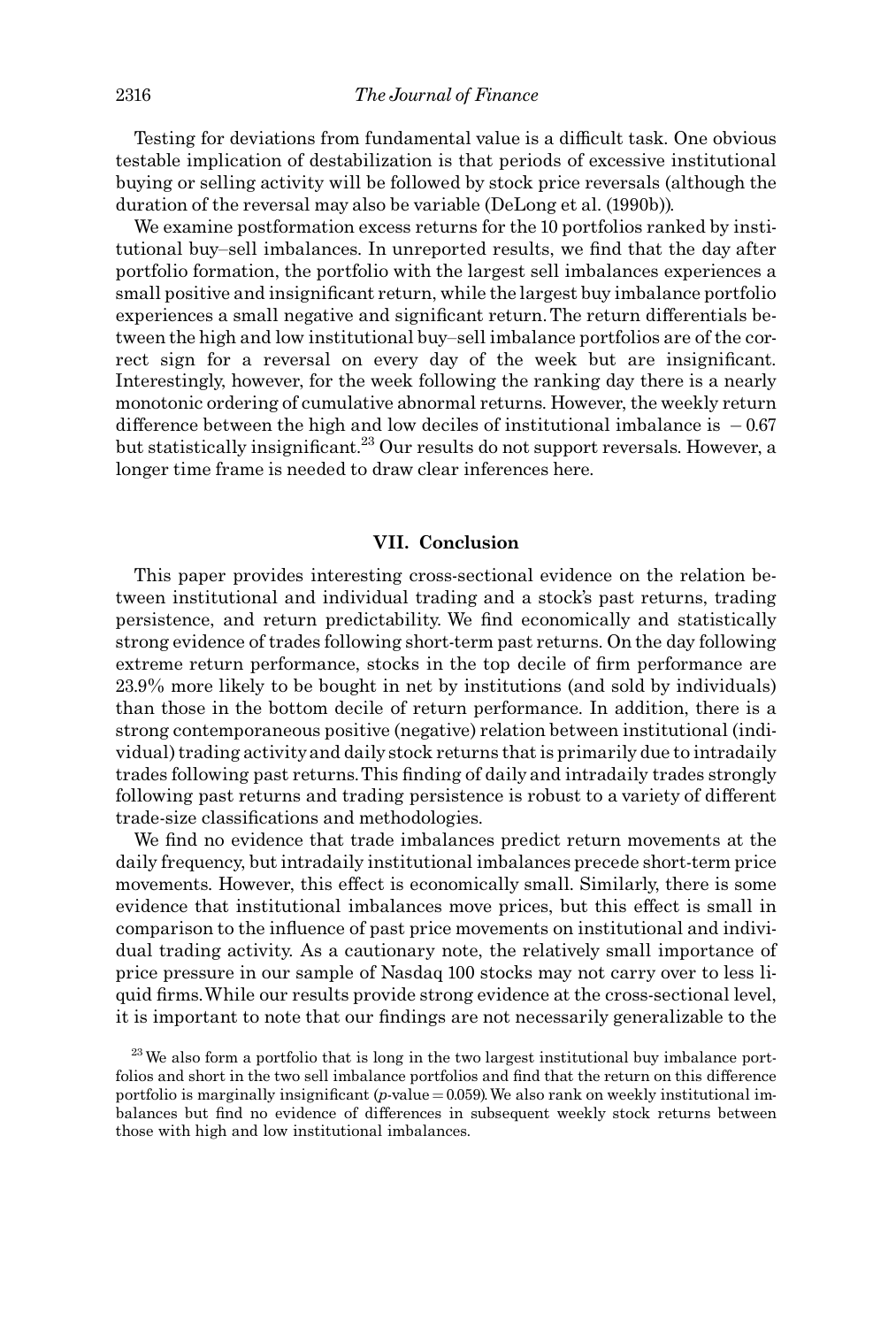market as a whole. In a follow-up paper, we are examining the interaction between aggregate institutional and individual trading and market returns.

One potential explanation for the strong relation between changes in ownership and past returns is that institutional or individual investors observe news or price movements in a different manner and trade accordingly. Alternatively, when a market maker receives a large institutional order, the market maker may accumulate inventory to fill the order, thereby driving up prices. However, we do not find any evidence to indicate that the relation is induced by market maker activity. Similarly, on a daily basis we find that afternoon institutional imbalances strongly follow the previous day's returns, even for liquid securities, suggesting that the patterns we observe are not predominantly driven by splitting up large institutional orders. While there are likely multiple explanations for our findings, it appears that institutions view recent positive return movements or the news associated with such movements as a buy signal and individuals view positive returns as a selling opportunity. Even though the practice of institutions moving in response to stock returns could be destabilizing, we find little evidence that this action leads to reversals in stock prices (one form of destabilization).

A puzzling implication of our findings is why two groups of investors seem to interpret information related to past stock price movements so differently. We hope to see future research investigate the timing and motivation of this large amount of opposing trading activity more fully. Perhaps distinguishing between competing models of investor behavior as they relate to the interactions between investor groups can help in this pursuit.

#### Appendix

According to the Nasdaq's Economic Research department, all reporting parties are classi¢ed as institutional brokers, wirehouses, electronic communication networks (ECNs), regional firms, wholesalers, small firms, or regional exchanges. Based on conversations with Nasdaq and industry participants, we classify institutional brokers and wirehouses as primarily handling institutional order flow. Among the ECNs, Instinet attracts institutional clients while the other ECNs primarily handle order flow for dealers dealing directly with individual clients. Regional firms and wholesalers (e.g., Schwab and National Financial Services Corporation) are classified as primarily handling individual order flow. These relatively simplistic classifications ignore industry trends toward more diversified order flow. However, we show below that trade-size characteristics generally confirm the separation of institutional order flow from individual retail order flow.

Small firms and the two regional exchanges constitute about  $18\%$  of the total trades over the period and contain a mix of individual and institutional trading volume. With limited information on these firms, we classify each small firm and regional exchange as an institutional dealer if the third quartile of trade-size distribution is  $1,000$  shares or greater. We choose the  $1,000$ -share cutoff because it is consistent with the third quartile of trade-size distribution for institutional brokers, wirehouses, and Instinet. The Chicago Stock Exchange is also classified as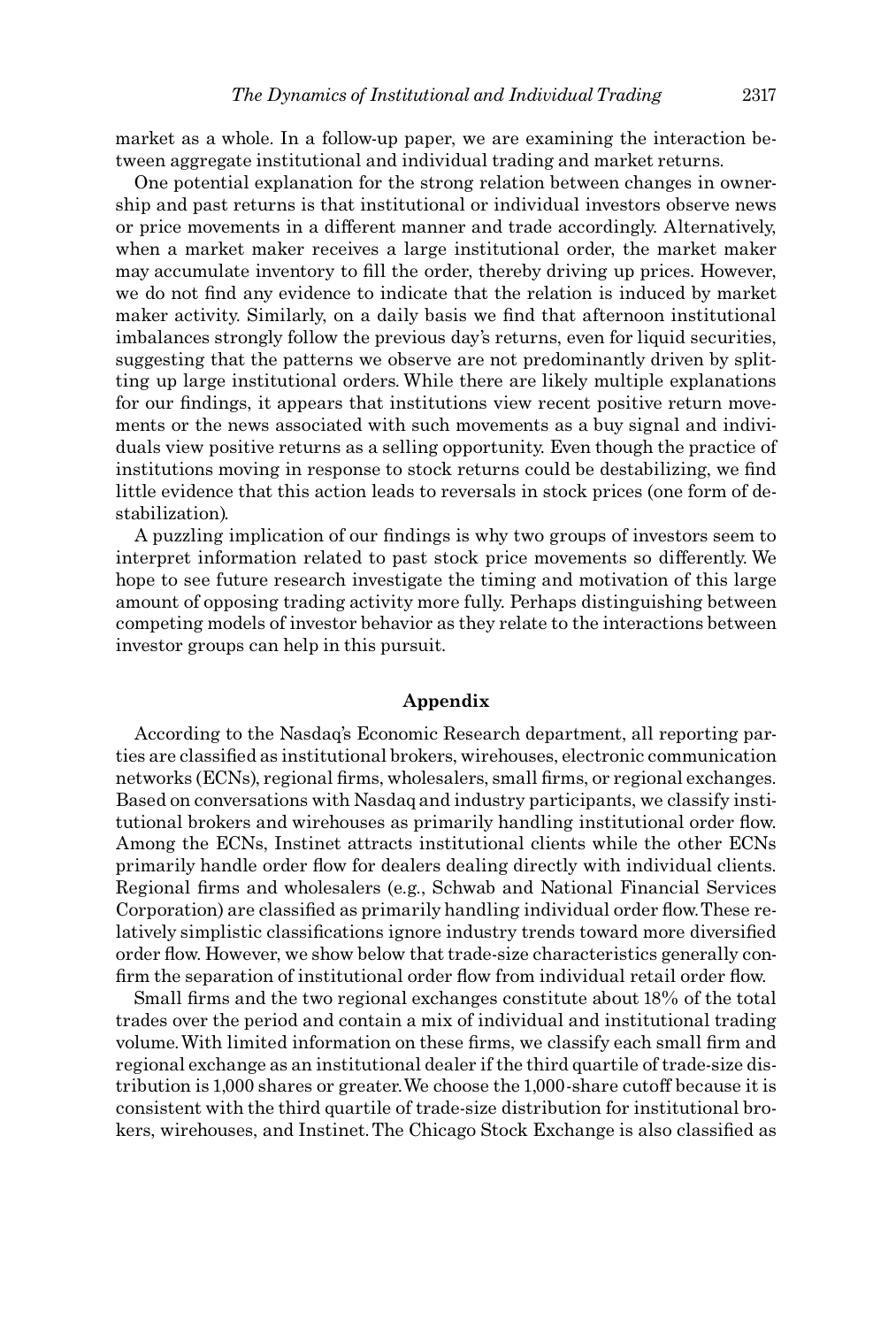#### Table AI Distribution of Trade Size for Market Maker Categories

This table reports the percentage of total trades, the mean, the minimum (min.), the maximum (max.), and the 25th, 50th, 75th, 90th, 95th, and 99th percentiles of the distribution of the trade size for each market maker category for the Nasdaq 100 stocks. All market makers are classified as institutional brokers, wirehouses, electronic communication networks (ECNs), regional firms, wholesalers, small firms, and regional exchanges. Institutional brokers, wirehouses, and Instinet primarily handle institutional order flow. The other ECNs (excluding Instinet), regional firms, and wholesalers are classified as primarily handlers of individual order flow. Small firms and the two regional exchanges contain a mix of individual and institutional trading volume. Each small firm is classified as an institutional dealer (Small-Inst.) if the 75th percentile of trade size distribution is 1,000 shares or greater, and as an individual dealer (Small^ Indiv.) if otherwise. The 1,000-share cutoff is chosen to be consistent with the trade size distribution of the other market makers classified as institutions. The Chicago Stock Exchange is also classified as primarily handling trades by individual investors using this algorithm.

|                   |                      |           |     |     |     |       | Percentile |       |        |           |
|-------------------|----------------------|-----------|-----|-----|-----|-------|------------|-------|--------|-----------|
| Institutions      | Percent of<br>Trades | Mean Min. |     | 25  | 50  | 75    | 90         | 95    | 99     | Max.      |
| Instit. Broker    | 8.12                 | 1.650     | 100 | 100 | 500 | 1.000 | 2,500      | 5.000 | 25,000 | 4,965,000 |
| Wirehouse         | 12.37                | 1,124     | 100 | 100 | 300 | 900   | 1,500      | 3.900 | 15,000 | 7,000,000 |
| Instinet          | 1.18                 | 795       | 100 | 200 | 500 | 1.000 | 1.400      | 2.400 | 6.000  | 639,450   |
| Small-Inst.       | 4.93                 | 1,190     | 100 | 100 | 400 | 1.000 | 2,000      | 4.000 | 15,000 | 2,609,146 |
| Individuals       |                      |           |     |     |     |       |            |       |        |           |
| ECN               | 25.46                | 369       | 100 | 100 | 200 | 500   | 900        | 1.000 | 2.000  | 999,900   |
| Regional firm     | 3.45                 | 768       | 100 | 100 | 200 | 600   | 1.000      | 2.100 | 10.000 | 4.000.000 |
| Wholesaler        | 31.52                | 423       | 100 | 100 | 200 | 500   | 1,000      | 1.000 | 3,200  | 1,254,900 |
| Small-Indiv.      | 9.60                 | 507       | 100 | 100 | 200 | 500   | 1.000      | 1.200 | 4.200  | 1.400.000 |
| Chicago Stock Ex. | 3.38                 | 438       | 100 | 100 | 200 | 400   | 910        | 1.000 | 3.000  | 7,000,000 |

primarily handling trades by individual investors using this algorithm.<sup>24</sup> Handlers of individual order flow (other ECNs, regional firms, and wholesalers) all have smaller than 600-share trades at the third quartile of the trade size distribution. Using this assignment mechanism, 66.1% of the trades handled by small firms are classified as individual trades.

We examine the accuracy of our individual/institution classifications for all groups by examining the distributions of trade size.Table AI shows various points of the distributions of trade size over the entire period.The distributions of trade size are generally considerably higher, particularly for the largest quartile, for the venues used for institutional trading. For instance, the median trade size for the market participants classi¢ed as primarily handling institutional trades ranges from 300 shares for wirehouses to 500 for institutional brokers and Instinet. All market participants identified as primarily handling trades for individuals have median trade sizes of 200 shares. The third quartile of the trade-size distribution is between 900 and 1,000 shares for those market participants classi-

<sup>24</sup> Cincinnati Stock Exchange is classified as a handler of institutional trading but handled only a few large trades over our sample period.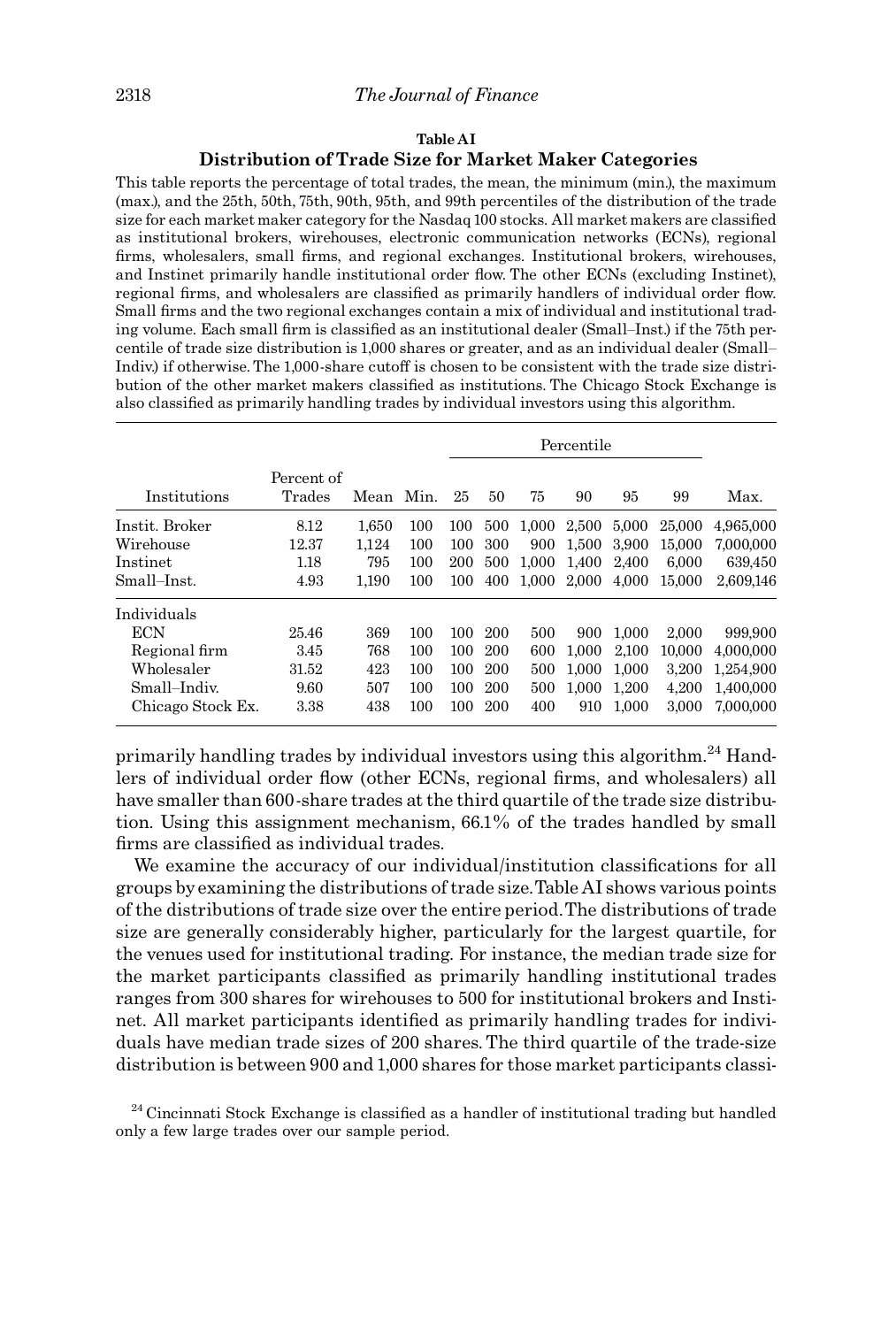fied as dealing primarily with institutions, but varies from 400 to 600 shares for those classi¢ed as handling individual trades.

All trades are classified as to whether the market maker is trading on his own account (as a principal) or handling a trade for a customer (as an agent).We classify all agency trades based on whether the market maker primarily deals with institutions or individuals. All principal trades are simply regarded as market maker trading, irrespective of whether the market maker primarily deals with institutional or individual clients. In this way, both sides of each trade are classi fied as to whether it is due to trading by an institution, an individual, or a market maker. Although in our final data each trade is reported only once, some trades are routed multiple times.We check for consistency in assigning whether a market maker acted as a principal or an agent for each leg of the trade and do not classify trades that are inconsistently reported in each leg of the routing report. In addition, we do not classify a small fraction of crossed and risk-free principal trades.

#### REFERENCES

- Badrinath, S. G., and Sunil Wahal, 2001, Momentum trading by institutions, Journal of Finance 57, 2449^2478.
- Barber, Brad M., and Terrance Odean, 2000,Trading is hazardous to your wealth: The common stock investment performance of individual investors, Journal of Finance 55, 773-806.
- Barber, Brad M., and Terrance Odean, 2002, All that glitters: The effect of attention and news on the buying behavior of individual and institutional investors,Working paper, University of California, Davis.
- Barclay, Michael J., and Jerold B. Warner, 1993, Stealth trading and volatility: Which trades move prices? Journal of Financial Economics 34, 281-305.
- Bikhchandani, Sushil, David Hirshleifer, and IvoWelch, 1992, A theory of fads, fashions, custom and cultural change as informational cascades, Journal of Political Economy 100, 992-1026.
- Cai, Fang, Gautam Kaul, and Lu Zheng, 2000, Institutional trading and stock returns,Working paper, University of Michigan.
- Chakravarty, Sugato, 2001, Stealth trading:Which traders' trades move stock prices? Journal of Finan $cial\ Economics\ 61, 289-307.$
- Chan, Louis K. C., and Josef Lakonishok, 1995, The behavior of stock prices around institutional trades, Journal of Finance 50, 1147-1174.
- Chen, Hsiu-Lang, Narasimhan Jegadeesh, and Russ Wermers, 2000, The value of active mutual fund management: An examination of the stockholdings and trades of fund managers, Journal of Financial and Quantitative Analysis 35, 343-368.
- Choe, Hyuk, Bong-Chan Kho, and René M. Stulz, 1999, Do foreign investors destabilize stock markets? The Korean experience in 1997, Journal of Financial Economics 54, 227-264.
- Choe, Hyuk, Bong-Chan Kho, and René M. Stulz, 2001, Do domestic investors have more valuable information about individual stocks than foreign investors? Working paper, Ohio State University.
- Cohen, Randolph B., Paul A. Gompers, and Tuomo Vuolteenaho, 2002, Who underreacts to cash-flow news? Evidence from trading between individuals and institutions, Journal of Financial Econom $ics 66, 409 - 462.$
- Coval, Joshua D., David Hirshleifer, and Tyler Shumway, 2001, Can individual investors beat the market? Working paper, University of Michigan.
- Daniel, Kent, Mark Grinblatt, SheridanTitman, and RussWermers, 1997, Measuring mutual fund performance with characteristic-based benchmarks, Journal of Finance 52, 1035-1058.
- Del Guercio, Diane, 1996, The distorting effect of the prudent-man laws on institutional equity investments, Journal of Financial Economics 40, 31-62.